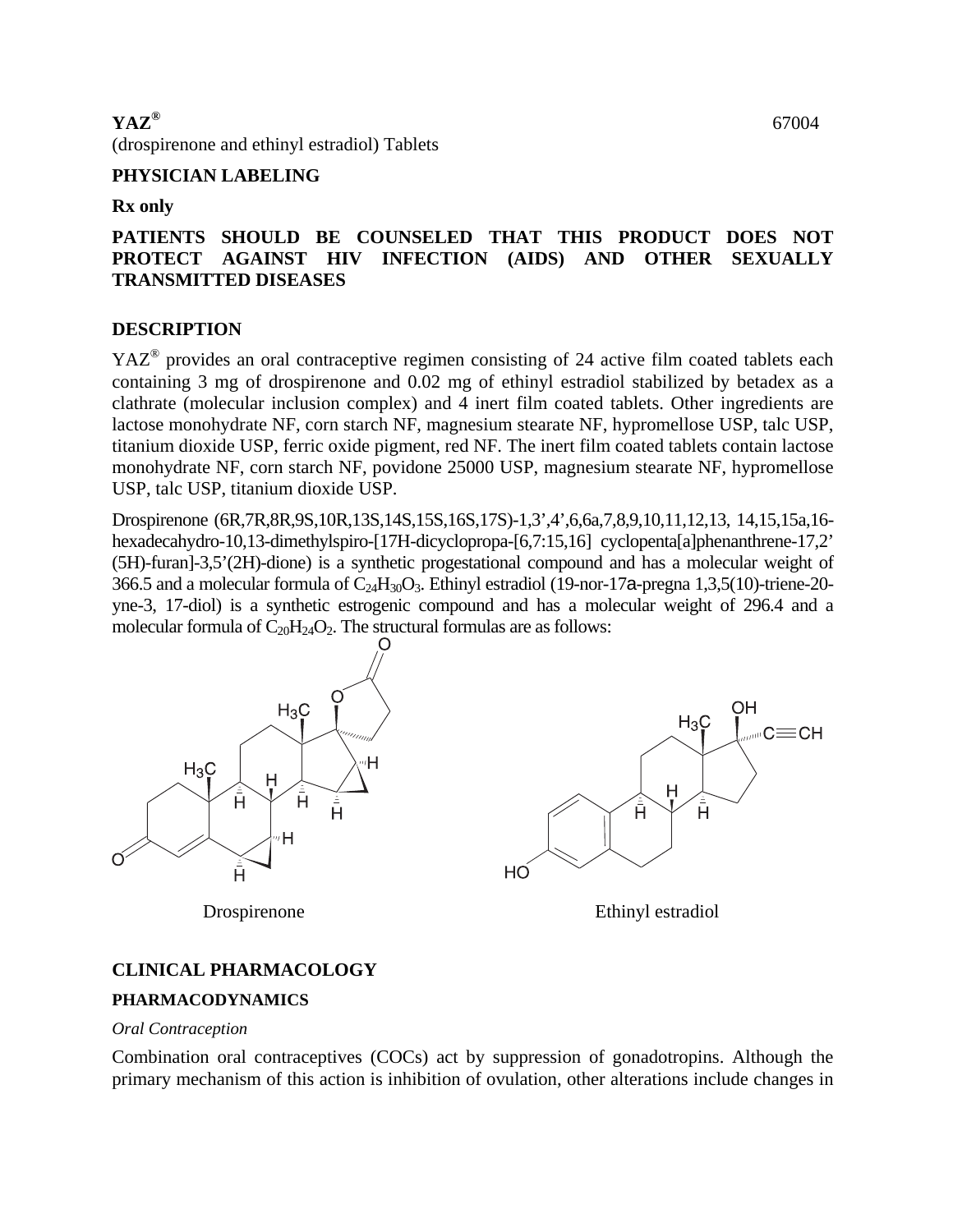the cervical mucus (which increases the difficulty of sperm entry into the uterus) and the endometrium (which reduces the likelihood of implantation).

Drospirenone is a spironolactone analogue with antimineralocorticoid activity. Preclinical studies in animals and *in vitro* have shown that drospirenone has no androgenic, estrogenic, glucocorticoid, or antiglucocorticoid activity. Preclinical studies in animals have also shown that drospirenone has antiandrogenic activity.

*Acne* 

Acne vulgaris is a skin condition with a multifactorial etiology including androgen stimulation of sebum production. While the combination of ethinyl estradiol and drospirenone increases sex hormone binding globulin (SHBG) and decreases free testosterone, the relationship between these changes and a decrease in the severity of facial acne in otherwise healthy women with this skin condition has not been established. The impact of the antiandrogenic activity of drospirenone on acne is not known.

### **PHARMACOKINETICS**

### *Absorption*

The absolute bioavailability of drospirenone (DRSP) from a single entity tablet is about 76%. The absolute bioavailability of ethinyl estradiol (EE) is approximately 40% as a result of presystemic conjugation and first-pass metabolism. The absolute bioavailability of YAZ, which is a combination tablet of drospirenone and ethinyl estradiol stabilized by betadex as a clathrate (molecular inclusion complex), has not been evaluated. The bioavailability of EE is similar when dosed via a betadex clathrate formulation compared to when it is dosed as a free steroid. Serum concentrations of DRSP and EE reached peak levels within 1-2 hours after administration of YAZ.

The pharmacokinetics of DRSP are dose proportional following single doses ranging from 1-10 mg. Following daily dosing of YAZ, steady state DRSP concentrations were observed after 8 days. There was about 2 to 3 fold accumulation in serum Cmax and AUC (0-24h) values of DRSP following multiple dose administration of YAZ (see Table I).

For EE, steady-state conditions are reported during the second half of a treatment cycle. Following daily administration of YAZ serum Cmax and AUC (0-24h) values of EE accumulate by a factor of about 1.5 to 2 (see Table I).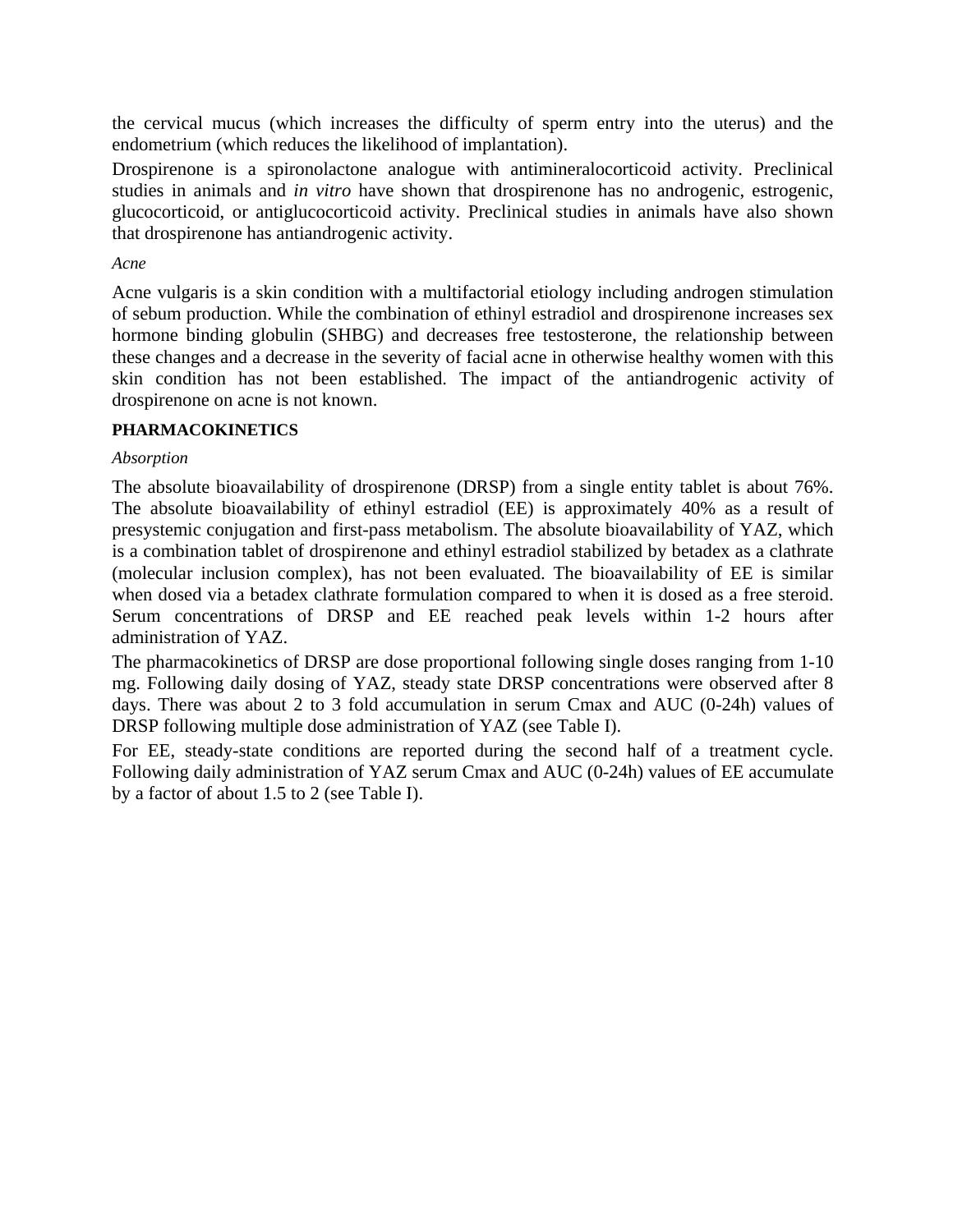| <b>Drospirenone</b> |                           |                                         |                          |                                    |                   |  |  |  |
|---------------------|---------------------------|-----------------------------------------|--------------------------|------------------------------------|-------------------|--|--|--|
| <b>Cycle</b> / Day  | No. of<br><b>Subjects</b> | Cmax <sup>1</sup><br>(ng/mL)            | Tmax <sup>2</sup><br>(h) | $AUC(0-24h)^T$<br>$(ng\cdot h/mL)$ | $t_{1/2}1$<br>(h) |  |  |  |
| 1/1                 | 23                        | 38.4 (25)                               | $1.5(1-2)$               | 268(19)                            | <b>NA</b>         |  |  |  |
| 1/21                | 23                        | 70.3(15)                                | $1.5(1-2)$               | 763(17)                            | 30.8(22)          |  |  |  |
|                     | <b>Ethinyl Estradiol</b>  |                                         |                          |                                    |                   |  |  |  |
| <b>Cycle</b> / Day  | No. of<br><b>Subjects</b> | Cmax <sup>1</sup><br>$\textbf{(pg/mL)}$ | Tmax <sup>2</sup><br>(h) | $AUC(0-24h)^1$<br>$(pg\cdot h/mL)$ | $t_{1/2}1$<br>(h) |  |  |  |
| 1/1                 | 23                        | 32.8(45)                                | $1.5(1-2)$               | 108(52)                            | <b>NA</b>         |  |  |  |
| 1/21                | 23                        | 45.1(35)                                | $1.5(1-2)$               | 220(57)                            | <b>NA</b>         |  |  |  |

**TABLE I : TABLE OF PHARMACOKINETIC PARAMETERS OF YAZ (Drospirenone 3 mg and Ethinyl Estradiol 0.02 mg)** 

 $NA = Not available$ <sup>1</sup>: geometric mean (geometric coefficient of variation)  $\frac{2}{x}$ : median (range)

## Effect of Food

The rate of absorption of DRSP and EE following single administration of a formulation similar to YAZ was slower under fed (high fat meal) conditions with the serum Cmax being reduced about 40% for both components. The extent of absorption of DRSP, however, remained unchanged. In contrast, the extent of absorption of EE was reduced by about 20% under fed conditions.

## *Distribution*

DRSP and EE serum levels decline in two phases. The apparent volume of distribution of DRSP is approximately 4 L/kg and that of EE is reported to be approximately  $4 - 5$  L/kg.

DRSP does not bind to sex hormone binding globulin (SHBG) or corticosteroid binding globulin (CBG) but binds about 97% to other serum proteins. Multiple dosing over 3 cycles resulted in no change in the free fraction (as measured at trough levels). EE is reported to be highly but non-specifically bound to serum albumin (approximately 98.5 %) and induces an increase in the serum concentrations of both SHBG and CBG. EE induced effects on SHBG and CBG were not affected by variation of the DRSP dosage in the range of 2 to 3 mg.

## *Metabolism*

The two main metabolites of DRSP found in human plasma were identified to be the acid form of DRSP generated by opening of the lactone ring and the 4,5-dihydrodrospirenone-3-sulfate. These metabolites were shown not to be pharmacologically active. In *in vitro* studies with human liver microsomes, DRSP was metabolized only to a minor extent mainly by Cytochrome P450 3A4 (CYP3A4).

EE has been reported to be subject to presystemic conjugation in both small bowel mucosa and the liver. Metabolism occurs primarily by aromatic hydroxylation but a wide variety of hydroxylated and methylated metabolites are formed. These are present as free metabolites and as conjugates with glucuronide and sulfate. CYP3A4 in the liver is responsible for the 2 hydroxylation which is the major oxidative reaction. The 2-hydroxy metabolite is further transformed by methylation and glucuronidation prior to urinary and fecal excretion.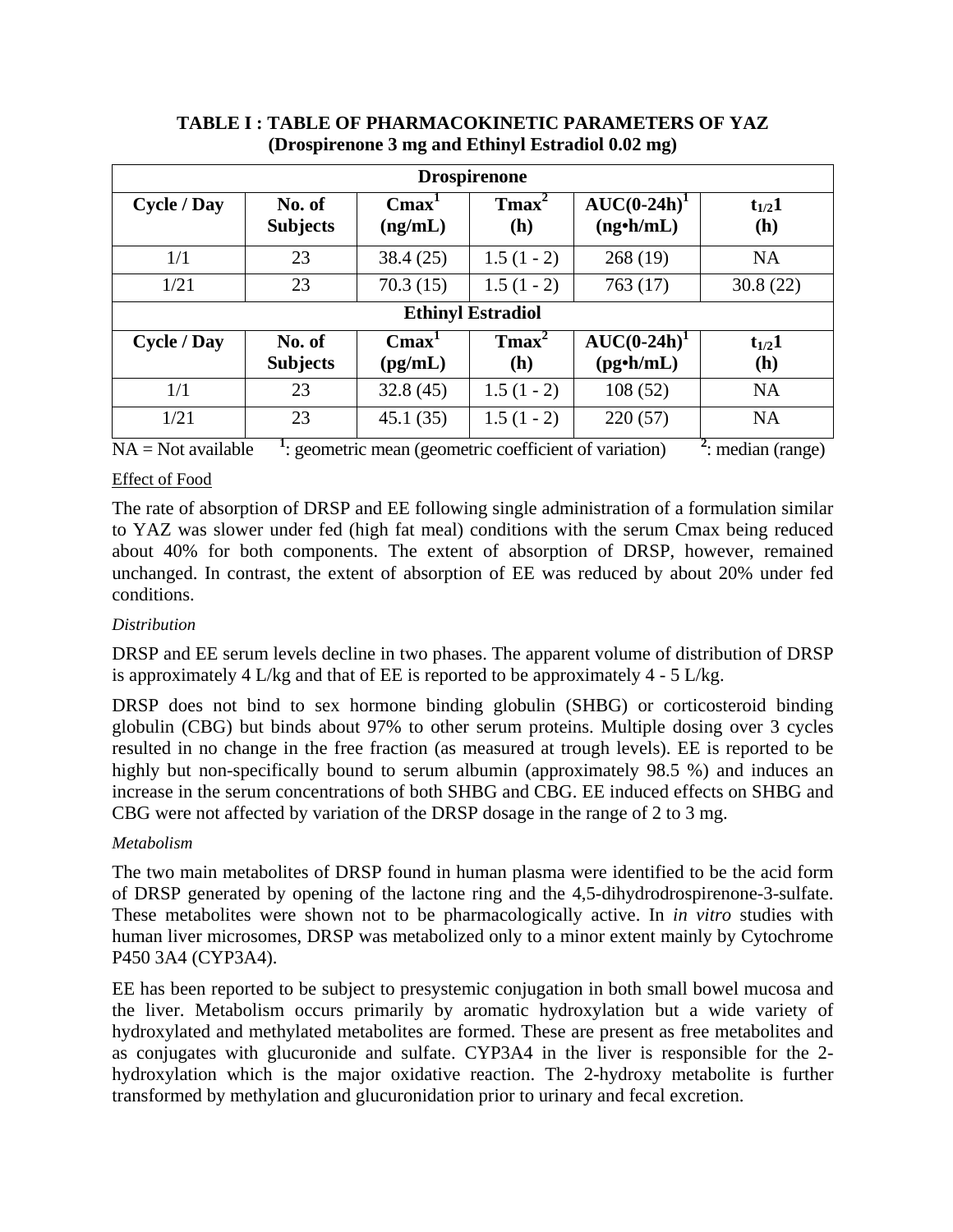### *Excretion*

DRSP serum levels are characterized by a terminal disposition phase half-life of approximately 30 hours after both single and multiple dose regimens. Excretion of DRSP was nearly complete after ten days and amounts excreted were slightly higher in feces compared to urine. DRSP was extensively metabolized and only trace amounts of unchanged DRSP were excreted in urine and feces. At least 20 different metabolites were observed in urine and feces. About 38-47% of the metabolites in urine were glucuronide and sulfate conjugates. In feces, about 17-20% of the metabolites were excreted as glucuronides and sulfates.

For EE the terminal disposition phase half-life has been reported to be approximately 24 hours. EE is not excreted unchanged. EE is excreted in the urine and feces as glucuronide and sulfate conjugates and undergoes enterohepatic circulation.

### *Special Populations*

## Ethnic groups

No clinically significant difference was observed between the pharmacokinetics of DRSP or EE in Japanese versus Caucasian women (age 20-35) when YAZ was administered daily for 21 days. Other ethnic groups have not been studied.

### Hepatic Dysfunction

YAZ is contraindicated in patients with hepatic dysfunction (**see CONTRAINDICATIONS and BOLDED WARNING**). The mean exposure to DRSP in women with moderate liver impairment is approximately three times higher than the exposure in women with normal liver function. YAZ has not been studied in women with severe hepatic impairment.

## Renal Insufficiency

YAZ is contraindicated in patients with renal insufficiency (**see CONTRAINDICATIONS and BOLDED WARNING**).

The effect of renal insufficiency on the pharmacokinetics of DRSP (3 mg daily for 14 days) and the effect of DRSP on serum potassium levels were investigated in female subjects ( $n = 28$ , age 30 - 65) with normal renal function and mild and moderate renal impairment. All subjects were on a low potassium diet. During the study 7 subjects continued the use of potassium sparing drugs for the treatment of the underlying illness. On the 14th day (steady-state) of DRSP treatment, serum DRSP levels in the group with mild renal impairment (creatinine clearance CLcr, 50-80 mL/min) were comparable to those in the group with normal renal function (CLcr, >80 mL/min). The serum DRSP levels were on average 37 % higher in the group with moderate renal impairment (CLcr, 30 - 50 mL/min) compared to those in the group with normal renal function. DRSP treatment was well tolerated by all groups. DRSP treatment did not show any clinically significant effect on serum potassium concentration. Although hyperkalemia was not observed in the study, in five of the seven subjects who continued use of potassium sparing drugs during the study, mean serum potassium levels increased by up to 0.33 mEq/L. Therefore, potential exists for hyperkalemia to occur in subjects with renal impairment whose serum potassium is in the upper reference range, and who are concomitantly using potassium sparing drugs.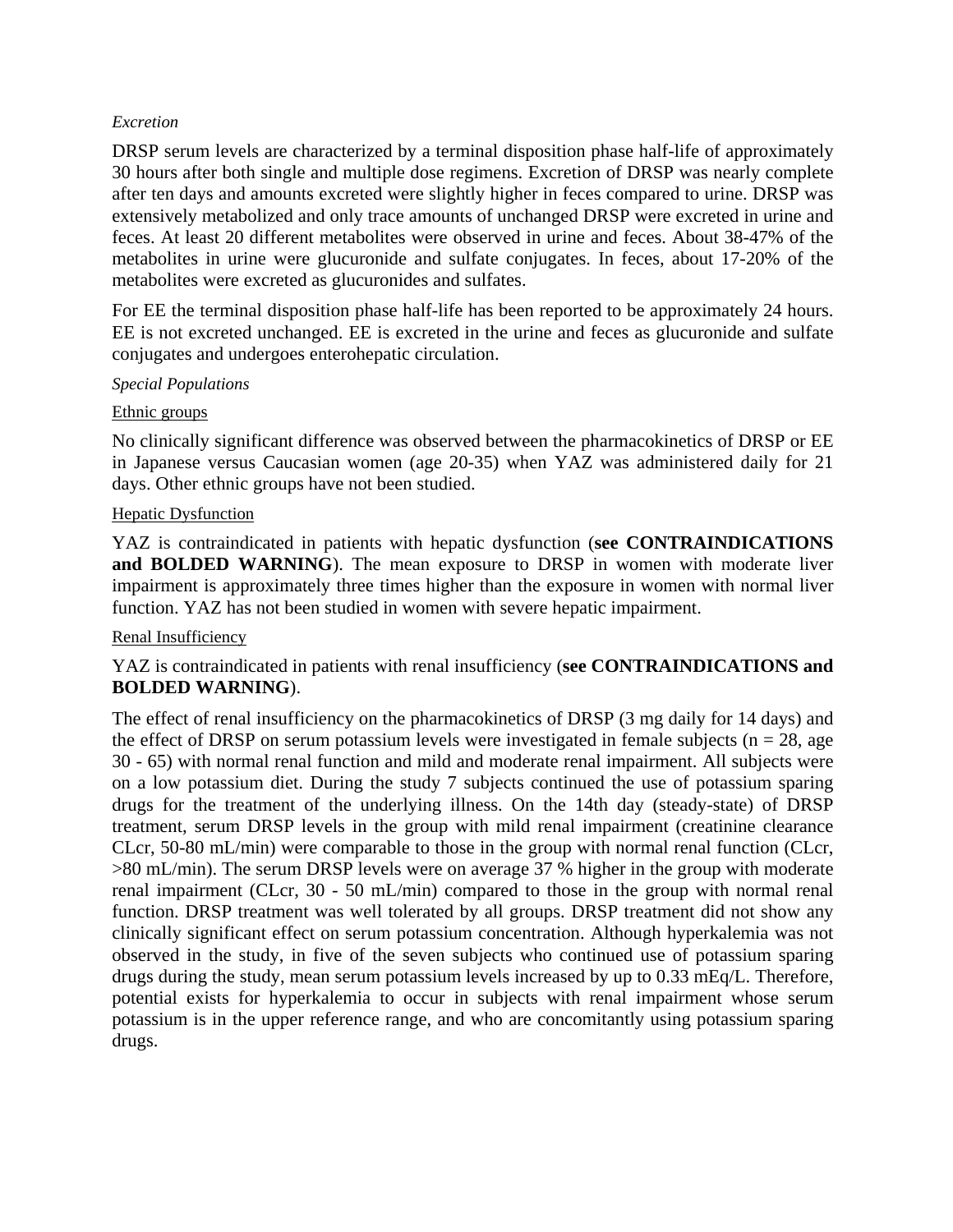## **INDICATIONS AND USAGE**

YAZ is indicated for the prevention of pregnancy in women who elect to use an oral contraceptive.

Oral contraceptives are highly effective. Table II lists the typical unintended pregnancy rates for users of combination oral contraceptives and other methods of contraception. The efficacy of these contraceptive methods, except sterilization and contraceptive implants and IUDs, depends upon the reliability with which they are used. Correct and consistent use of methods can result in lower failure rates.

YAZ is also indicated for the treatment of symptoms of premenstrual dysphoric disorder (PMDD) in women who choose to use an oral contraceptive as their method of contraception. The effectiveness of YAZ for PMDD when used for more than three menstrual cycles has not been evaluated.

The essential features of PMDD according to the Diagnostic and Statistical Manual-4<sup>th</sup> edition (DSM-IV) include markedly depressed mood, anxiety or tension, affective lability, and persistent anger or irritability. Other features include decreased interest in usual activities, difficulty concentrating, lack of energy, change in appetite or sleep, and feeling out of control. Physical symptoms associated with PMDD include breast tenderness, headache, joint and muscle pain, bloating and weight gain. In this disorder, these symptoms occur regularly during the luteal phase and remit within a few days following onset of menses; the disturbance markedly interferes with work or school, or with usual social activities and relationships with others. Diagnosis is made by healthcare providers according to DSM-IV criteria, with symptomatology assessed prospectively over at least two menstrual cycles. In making the diagnosis, care should be taken to rule out other cyclical mood disorders.

YAZ has not been evaluated for the treatment of premenstrual syndrome (PMS).

YAZ is indicated for the treatment of moderate acne vulgaris in women at least 14 years of age, who have no known contraindications to oral contraceptive therapy and have achieved menarche. YAZ should be used for the treatment of acne only if the patient desires an oral contraceptive for birth control.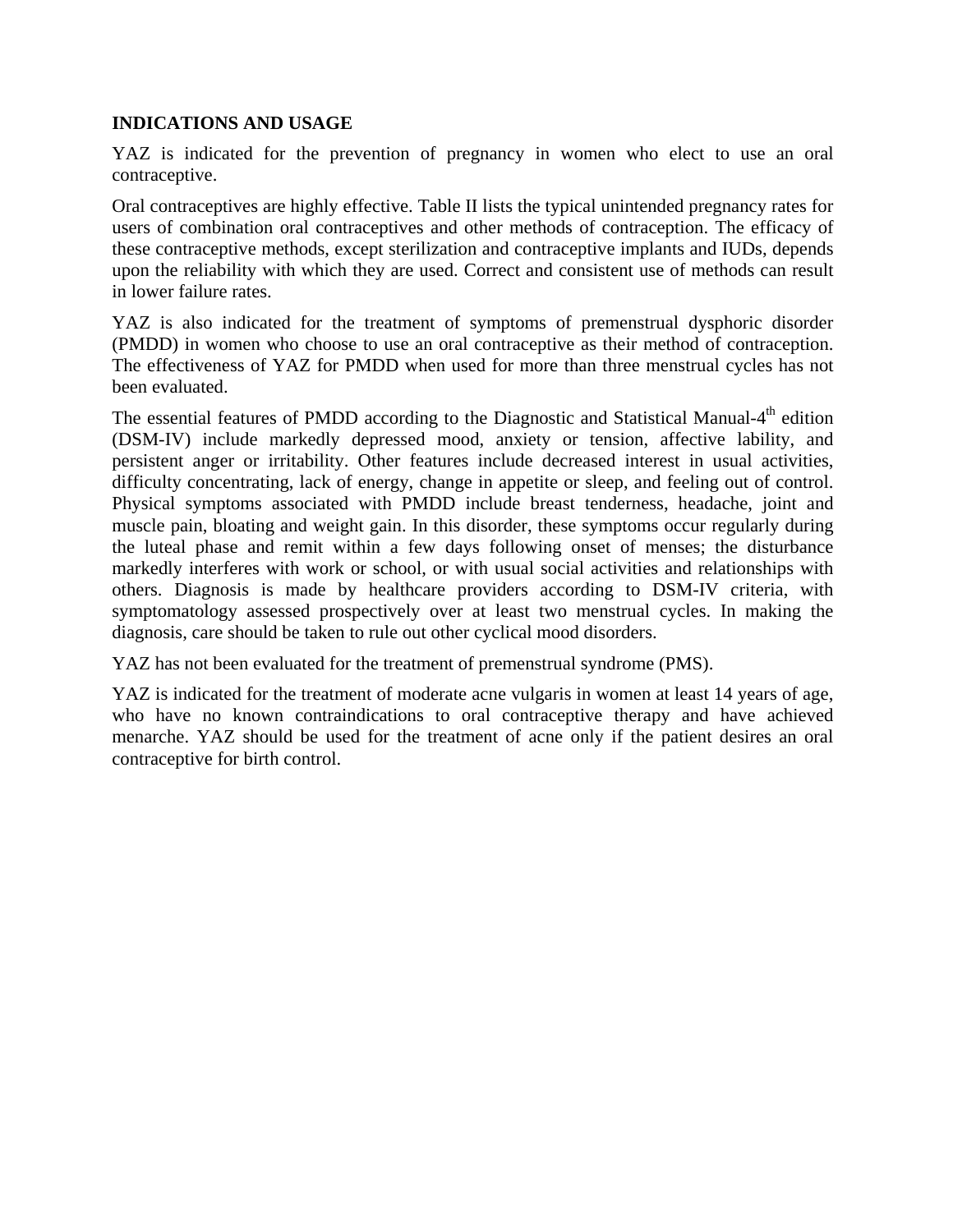|                             | % of Women Experiencing an                                  | % of Women<br>Continuing Use<br>at One Year <sup>3</sup> |     |  |
|-----------------------------|-------------------------------------------------------------|----------------------------------------------------------|-----|--|
|                             | <b>Unintended Pregnancy</b><br>Within the First Year of Use |                                                          |     |  |
| Method                      | Typical                                                     | Perfect                                                  |     |  |
| (1)                         | Use $1$ (2)                                                 | Use <sup>2</sup> (3)                                     | (4) |  |
| Change <sup>4</sup>         | 85                                                          | 85                                                       | 40  |  |
| Spermicides <sup>5</sup>    | 26                                                          | 6                                                        | 63  |  |
| Periodic abstinence         | 25                                                          |                                                          |     |  |
| Calendar                    |                                                             | 9                                                        |     |  |
| Ovulation method            |                                                             | 3                                                        |     |  |
| Sympto-thermal <sup>6</sup> |                                                             | $\overline{2}$                                           |     |  |
| Post-ovulation              |                                                             | $\mathbf{1}$                                             |     |  |
| Withdrawal                  | 19                                                          | $\overline{4}$                                           |     |  |
| $Cap^7$                     |                                                             |                                                          |     |  |
| Parous women                | 40                                                          | 26                                                       | 42  |  |
| Nulliparous women           | 20                                                          | 9                                                        | 56  |  |
| Sponge                      |                                                             |                                                          |     |  |
| Parous women                | 40                                                          | 20                                                       | 42  |  |
| Nulliparous women           | 20                                                          | 9                                                        | 56  |  |
| Diaphragm <sup>7</sup>      | 20                                                          | 6                                                        | 56  |  |
| Condom <sup>8</sup>         |                                                             |                                                          |     |  |
| Female (Reality)            | 21                                                          | 5                                                        | 56  |  |
| Male                        | 14                                                          | $\overline{3}$                                           | 61  |  |
| Pill                        | 5                                                           |                                                          | 71  |  |
| progestin only              |                                                             | 0.5                                                      |     |  |
| combined                    |                                                             | 0.1                                                      |     |  |
| IUD:                        |                                                             |                                                          |     |  |
| Progesterone T              | $\overline{2}$                                              | 1.5                                                      | 81  |  |
| Copper T 380A               | 0.8                                                         | 0.6                                                      | 78  |  |
| Lng 20                      | 0.1                                                         | 0.1                                                      | 81  |  |
| Depo Provera                | 0.3                                                         | 0.3                                                      | 70  |  |
| Norplant and Norplant-2     | 0.05                                                        | 0.05                                                     | 88  |  |
| Female sterilization        | 0.5                                                         | 0.5                                                      | 100 |  |
| Male sterilization          | 0.15                                                        | 0.1                                                      | 100 |  |

**TABLE II: Percentage of women experiencing an unintended pregnancy during the first year of typical use and first year of perfect use of contraception and the percentage continuing use at the end of the first year: United States.** 

**Emergency Contraceptive Pills:** Treatment initiated within 72 hours after unprotected intercourse reduces the risk of pregnancy by at least 75%.<sup>9</sup>

**Lactational Amenorrhea Method:** LAM is a highly effective, *temporary* method of contraception.<sup>10</sup>

Source: Trussell J, Contraceptive efficacy. In Hatcher RA, Trussell J, Stewart F, Cates W, Stewart GK, Guest F, Kowal D, *Contraceptive Technology: Seventeenth Revised Edition*. New York NY: Irvington Publishers, 1998.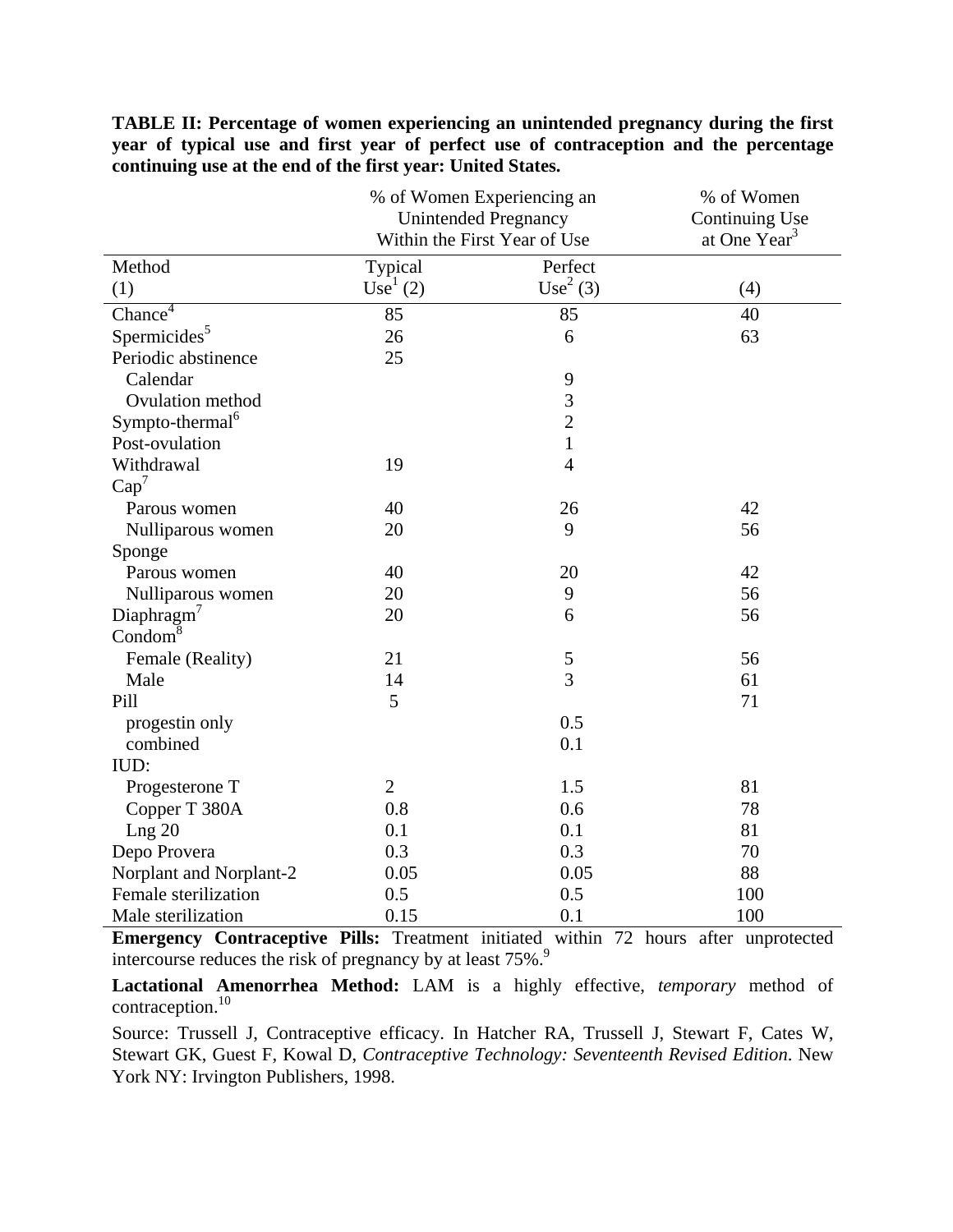- 1 Among typical couples who initiate use of a method (not necessarily for the first time), the percentage who experience an accidental pregnancy during the first year if they do not stop use for any other reason.
- 2 Among couples who initiate use of a method (not necessarily for the first time) and who use it perfectly (both consistently and correctly). The percentage who experience an accidental pregnancy during the first year if they do not stop use for any reason.
- 3 Among couples attempting to avoid pregnancy, the percentage who continue to use a method for one year.
- 4 The percents becoming pregnant in columns (2) and (3) are based on data from populations where contraception is not used and from women who cease using contraception in order to become pregnant. Among such populations, about 89% become pregnant within one year. This estimate was lowered slightly (to 85%) to represent the percentage who would become pregnant within one year among women now relying on reversible methods of contraception if they abandoned contraception altogether.
- 5 Foams, creams, gels vaginal suppositories, and vaginal film.
- 6 Cervical mucus (ovulation) method supplemented by calendar in the pre-ovulatory and basal body temperature in the post-ovulatory phases.
- 7 With spermicidal cream or jelly.
- 8 Without spermicides.
- 9 The treatment schedule is one dose within 72 hours after unprotected intercourse, and a second dose 12 hours after the first dose. The Food and Drug Administration has declared the following brands of oral contraceptives to be safe and effective for emergency contraception: Ovral (1 dose is 2 white pills), Alesse (1 dose is 5 pink pills), Nordette or Levlen (1 dose is 2 light-orange pills), Lo/Ovral (1 dose is 4 white pills), Triphasil or Tri-Levlen (1 dose is 4 yellow pills).
- 10 However, to maintain effective protection against pregnancy, another method of contraception must be used as soon as menstruation resumes, the frequency or duration of breastfeeds is reduced, bottle feeds are introduced, or the baby reaches six months of age.

## **Oral Contraceptive Clinical Trial**

In the primary contraceptive efficacy study of YAZ (3 mg DRSP/0.02 mg EE) of up to 1 year duration, 1,027 subjects were enrolled and completed 11,480 28-day cycles of use. The age range was 17 to 36 years. The racial demographic was: 87.8% Caucasian, 4.6% Hispanic, 4.3% Black, 1.2% Asian, and 2.1% other. Women with a BMI greater than 35 were excluded from the trial. The pregnancy rate (Pearl Index) was 1.41 per 100 woman-years of use based on 12 pregnancies that occurred after the onset of treatment and within 14 days after the last dose of YAZ in women 35 years of age or younger during cycles in which no other form of contraception was used.

## **Premenstrual Dysphoric Disorder Clinical Trials**

Two multicenter, double-blind, randomized, placebo-controlled studies were conducted to evaluate the effectiveness of YAZ in treating the symptoms of PMDD. Women aged 18-42 who met DSM-IV criteria for PMDD, confirmed by prospective daily ratings of their symptoms, were enrolled. Both studies measured the treatment effect of YAZ using the Daily Record of Severity of Problems scale, a patient-rated instrument that assesses the symptoms that constitute the DSM-IV diagnostic criteria. The primary study was a parallel group design that included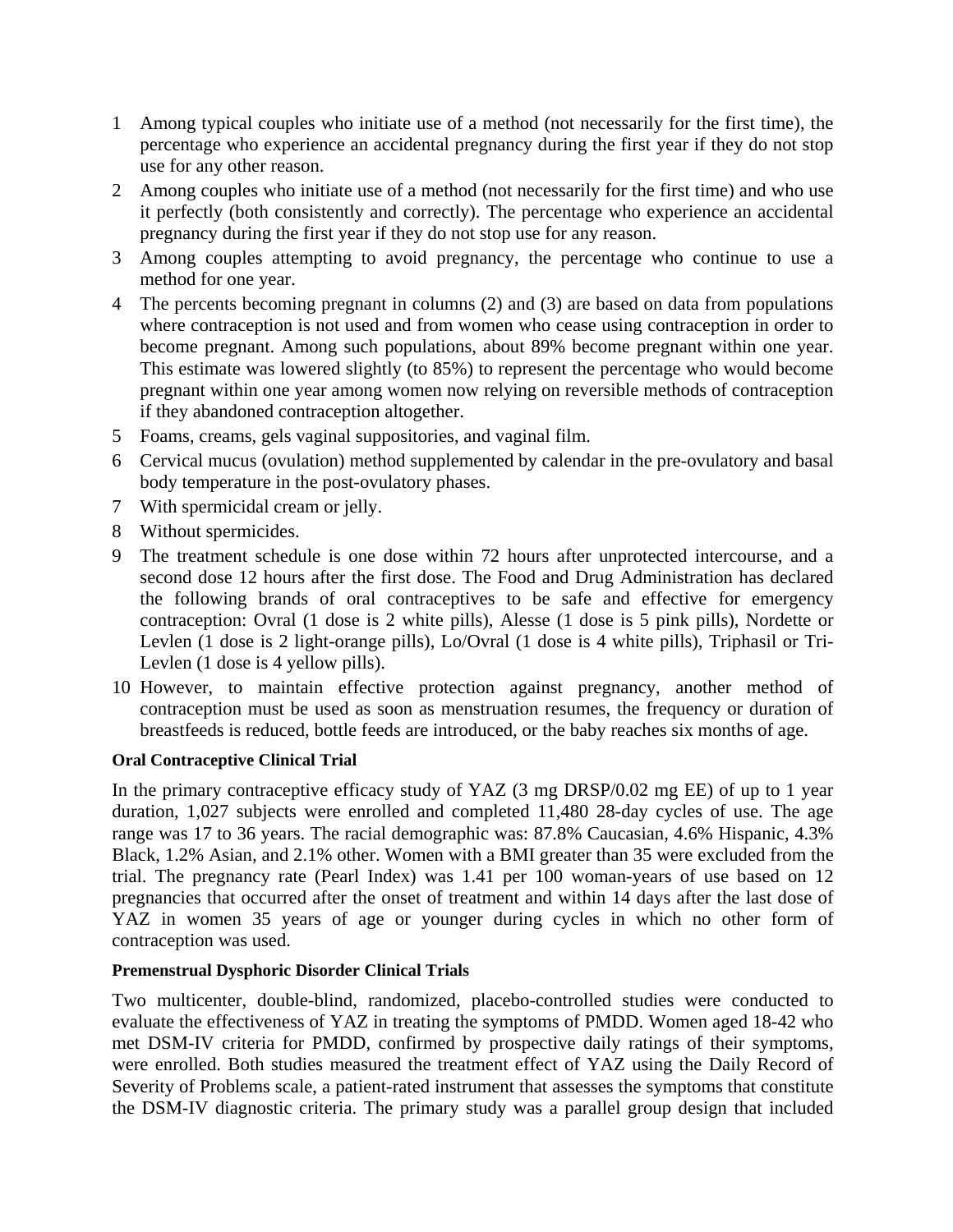for 3 cycles. 384 evaluable reproductive-aged women with PMDD who were randomly assigned to receive YAZ or placebo treatment for 3 menstrual cycles. The supportive study, a crossover design, was terminated prematurely prior to achieving recruitment goals due to enrollment difficulties. A total of 64 women of reproductive age with PMDD were treated initially with YAZ or placebo for up to 3 cycles followed by a washout cycle and then crossed over to the alternate medication

Efficacy was assessed in both studies by the change from baseline during treatment using a scoring system based on the first 21 items of the Daily Record of Severity of Problems. Each of the 21 items was rated on a scale from 1 (not at all) to 6 (extreme); thus a maximum score of 126 was possible. In both trials, women who received YAZ had statistically significantly greater improvement in their Daily Record of Severity of Problems scores. In the primary study, the average decrease (improvement) from baseline was 37.5 points in women taking YAZ, compared to 30 points in women taking placebo.

### **Acne Clinical Trials**

In two multicenter, double blind, randomized, placebo-controlled studies, 889 subjects, ages 14 to 45 years, with moderate acne received YAZ or placebo for six 28 day cycles. The primary efficacy endpoints were the percent change in inflammatory lesions, non-inflammatory lesions, total lesions, and the percentage of subjects with a "clear" or "almost clear" rating on the Investigator's Static Global Assessment (ISGA) scale on day 15 of cycle 6, as presented in Table III:

|                             | Study 1        |           | Study 2    |           |  |
|-----------------------------|----------------|-----------|------------|-----------|--|
|                             | YAZ<br>Placebo |           | <b>YAZ</b> | Placebo   |  |
|                             | $N = 228$      | $N = 230$ | $N = 218$  | $N = 213$ |  |
| <b>ISGA Success Rate</b>    | 35(15%)        | 10(4%)    | 46 (21%)   | 19 (9%)   |  |
| <b>Inflammatory Lesions</b> |                |           |            |           |  |
| <b>Mean Baseline Count</b>  | 33             | 33        | 32         | 32        |  |
| Mean Absolute (%) Reduction | 15 (48%)       | 11 (32%)  | 16(51%)    | 11 (34%)  |  |
| Non-inflammatory Lesions    |                |           |            |           |  |
| <b>Mean Baseline Count</b>  | 47             | 47        | 44         | 44        |  |
| Mean Absolute (%) Reduction | 18 (39%)       | 10 (18%)  | 17 (42%)   | 11 (26%)  |  |
| <b>Total lesions</b>        |                |           |            |           |  |
| Mean Baseline Count         | 80             | 80        | 76         | 76        |  |
| Mean Absolute (%) reduction | 33 (42%)       | 21 (25%)  | 33 (46%)   | 22 (31%)  |  |

## **Table III: Efficacy Results for Acne Trials\***

\* Evaluated at day 15 of cycle 6, last observation carried forward for the Intent to treat population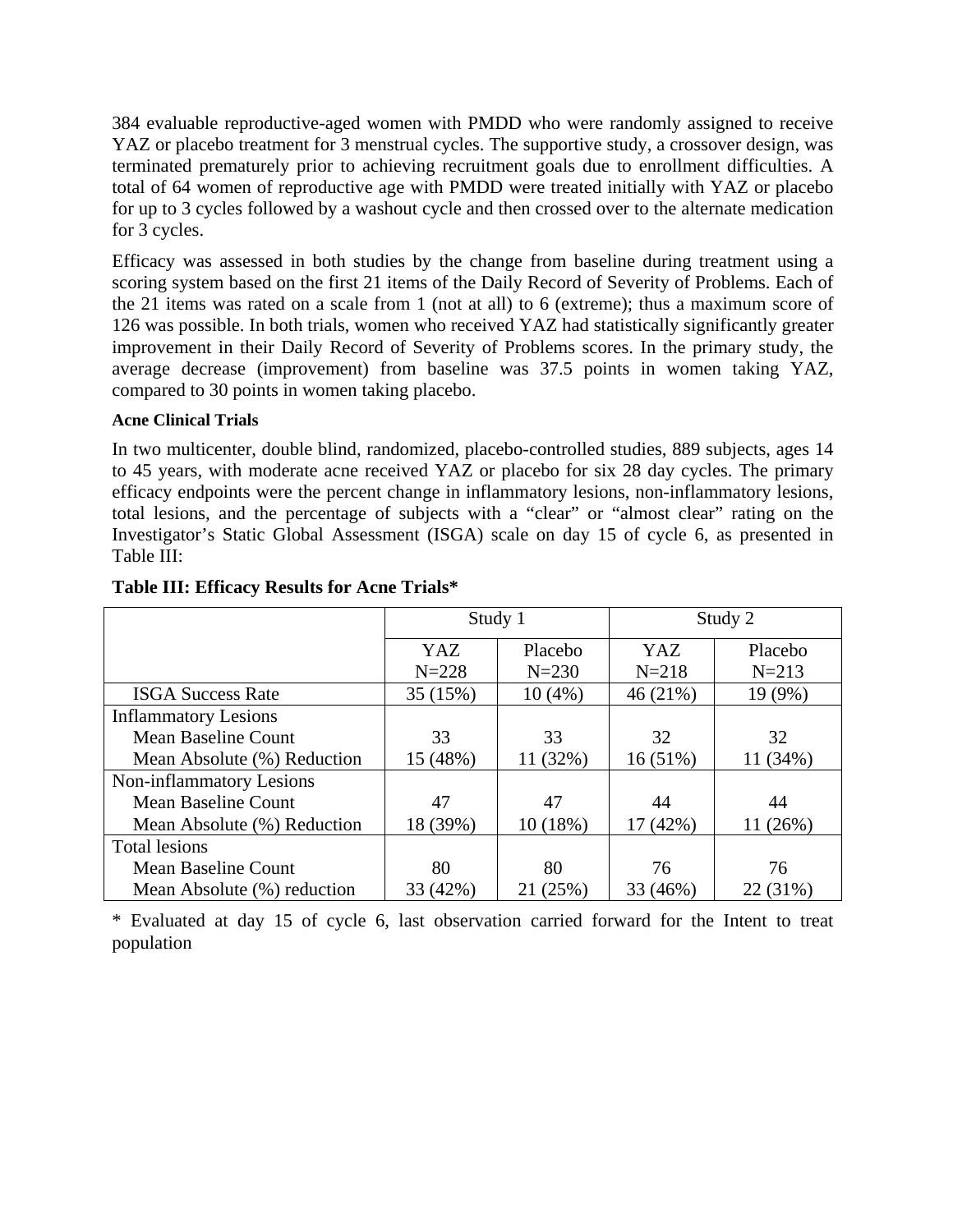## **CONTRAINDICATIONS**

YAZ should not be used in women who have the following:

- Renal insufficiency
- Hepatic dysfunction
- Adrenal Insufficiency
- Thrombophlebitis or thromboembolic disorders
- A past history of deep-vein thrombophlebitis or thromboembolic disorders
- Cerebral-vascular or coronary-artery disease (current or history)
- Valvular heart disease with thrombogenic complications
- Severe hypertension
- Diabetes with vascular involvement
- Headaches with focal neurological symptoms
- Major surgery with prolonged immobilization
- Known or suspected carcinoma of the breast
- Carcinoma of the endometrium or other known or suspected estrogen-dependent neoplasia
- Undiagnosed abnormal genital bleeding
- Cholestatic jaundice of pregnancy or jaundice with prior Pill use
- Known or suspected pregnancy
- Liver tumor (benign or malignant) or active liver disease
- Heavy smoking (>15 cigarettes per day) and over age 35
- Hypersensitivity to any component of this product

## **WARNINGS**

**Cigarette smoking increases the risk of serious cardiovascular side effects from oral contraceptive use. This risk increases with age and with heavy smoking (15 or more cigarettes per day) and is quite marked in women over 35 years of age. Women who use oral contraceptives should be strongly advised not to smoke.** 

**YAZ contains 3 mg of the progestin drospirenone that has antimineralocorticoid activity, including the potential for hyperkalemia in high-risk patients, comparable to a 25 mg dose of spironolactone. YAZ should not be used in patients with conditions that predispose to hyperkalemia (i.e. renal insufficiency, hepatic dysfunction and adrenal insufficiency). Women receiving daily, long-term treatment for chronic conditions or diseases with medications that may increase serum potassium should have their serum potassium level checked during the first treatment cycle. Medications that may increase serum potassium include ACE inhibitors, angiotensin – II receptor antagonists, potassium-sparing diuretics, potassium supplementation, heparin, aldosterone antagonists, and NSAIDS.** 

The use of oral contraceptives is associated with increased risks of several serious conditions including venous and arterial thrombotic and thromboembolic events (such as myocardial infarction, thromboembolism, stroke), hepatic neoplasia, gallbladder disease, and hypertension. The risk of serious morbidity or mortality is very small in healthy women without underlying risk factors. The risk of morbidity and mortality increases significantly in the presence of other underlying risk factors such as hypertension, hyperlipidemias, obesity and diabetes.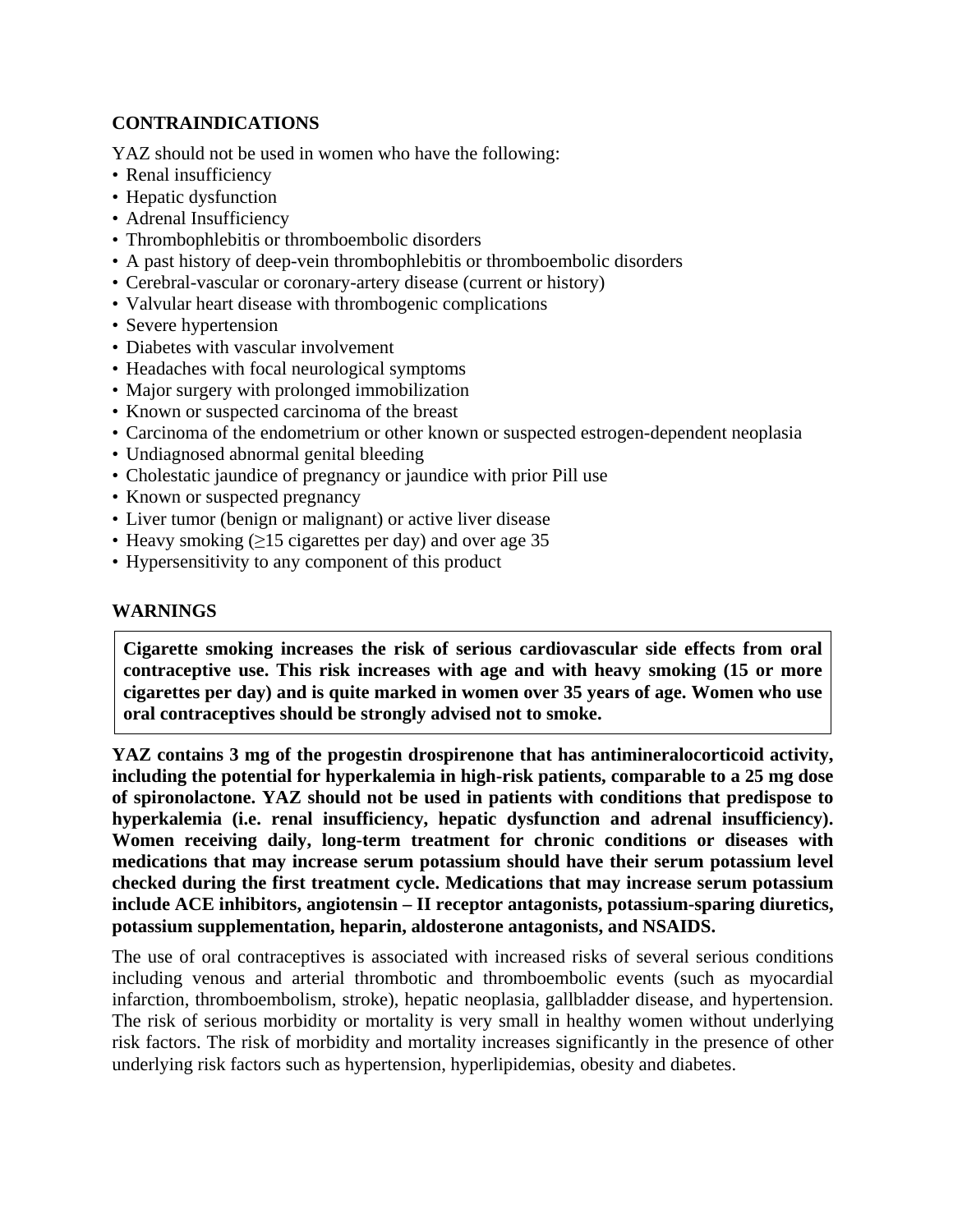Practitioners prescribing oral contraceptives should be familiar with the following information relating to these risks.

The information contained in this package insert is based principally on studies carried out in patients who used oral contraceptives with higher formulations of estrogens and progestogens than those in common use today. The effect of long-term use of the oral contraceptives with lower formulations of both estrogens and progestogens remains to be determined.

Throughout this labeling, epidemiologic studies reported are of two types: retrospective or case control studies and prospective or cohort studies. Case control studies provide a measure of the relative risk of a disease, namely, a ratio of the incidence of a disease among oral contraceptive users to that among nonusers. The relative risk does not provide information on the actual clinical occurrence of a disease. Cohort studies provide a measure of attributable risk, which is the difference in the incidence of disease between oral contraceptive users and nonusers. The attributable risk does provide information about the actual occurrence of a disease in the population. For further information, the reader is referred to a text on epidemiologic methods.

## 1. THROMBOEMBOLIC DISORDERS AND OTHER VASCULAR PROBLEMS

## *a. Myocardial infarction*

An increased risk of myocardial infarction has been attributed to oral contraceptive use. This risk is primarily in smokers or women with other underlying risk factors for coronary-artery disease such as hypertension, hypercholesterolemia, morbid obesity, and diabetes. The relative risk of heart attack for current oral contraceptive users has been estimated to be two to six. The risk is very low under the age of 30.

Smoking in combination with oral contraceptive use has been shown to contribute substantially to the incidence of myocardial infarctions in women in their mid-thirties or older with smoking accounting for the majority of excess cases. Mortality rates associated with circulatory disease have been shown to increase substantially in smokers over the age of 35 and nonsmokers over the age of 40 (Table IV) among women who use oral contraceptives.

| AGE       | <b>EVER-USERS</b>  | <b>EVER-USERS</b> | <b>CONTROLS</b>    | <b>CONTROL</b> |
|-----------|--------------------|-------------------|--------------------|----------------|
|           | <b>NON-SMOKERS</b> | <b>SMOKERS</b>    | <b>NON-SMOKERS</b> | <b>SMOKERS</b> |
| $15 - 24$ |                    | 10.5              |                    |                |
| $25 - 34$ | 4.4                | 14.2              | 2.7                |                |
| $35 - 44$ | 21.5               | 63.4              | 6.4                | 15.2           |
| $45+$     | 52.4               | 206.7             | 14                 | 27.9           |

**TABLE IV: CIRCULATORY DISEASE MORTALITY RATES PER 100,000 WOMAN-YEARS BY AGE, SMOKING STATUS AND ORAL CONTRACEPTIVE USE** 

(Adapted from P.M. Layde and V. Beral)

Oral contraceptives may compound the effects of well-known risk factors, such as hypertension, diabetes, hyperlipidemias, age and obesity. In particular, some progestogens are known to decrease HDL cholesterol and cause glucose intolerance, while estrogens may create a state of hyperinsulinism. Oral contraceptives have been shown to increase blood pressure among users (see section 9 in **WARNINGS**). Similar effects on risk factors have been associated with an increased risk of heart disease. Oral contraceptives must be used with caution in women with cardiovascular disease risk factors.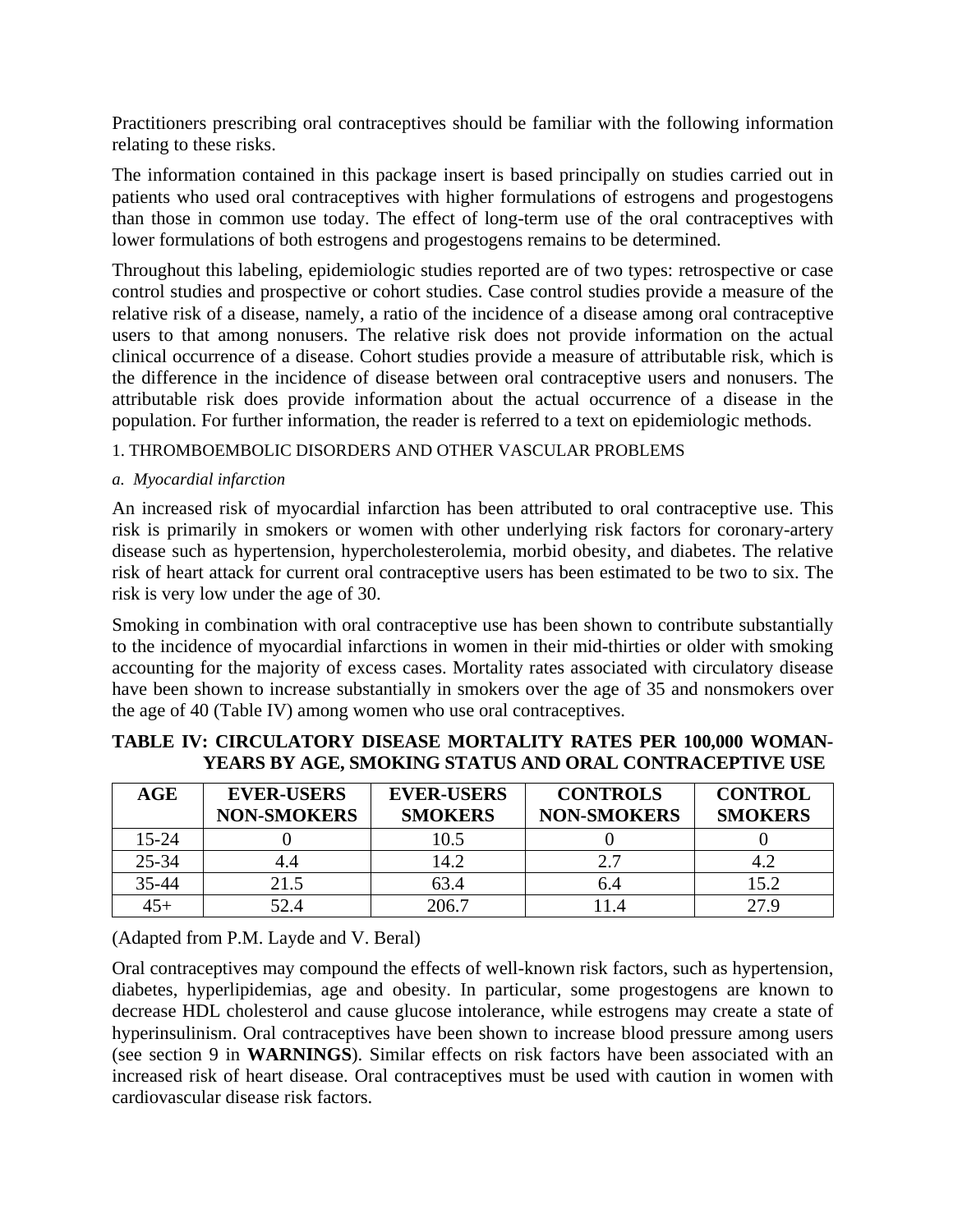#### *b. Thromboembolism*

An increased risk of thromboembolic and thrombotic disease associated with the use of oral contraceptives is well established. Case control studies have found the relative risk of users compared to nonusers to be 3 for the first episode of superficial venous thrombosis, 4 to 11 for deep vein thrombosis or pulmonary embolism, and 1.5 to 6 for women with predisposing conditions for venous thromboembolic disease. Cohort studies have shown the relative risk to be somewhat lower, about 3 for new cases and about 4.5 for new cases requiring hospitalization. The risk of thromboembolic disease due to oral contraceptives is not related to length of use and disappears after Pill use is stopped.

A two- to four-fold increase in the relative risk of post-operative thromboembolic complications has been reported with the use of oral contraceptives. The relative risk of venous thrombosis in women who have predisposing conditions is twice that of women without such medical conditions. If feasible, oral contraceptives should be discontinued from at least four weeks prior to and for two weeks after elective surgery of a type associated with an increase in risk of thromboembolism and during and following prolonged immobilization. Since the immediate postpartum period is also associated with an increased risk of thromboembolism, combined oral contraceptives should be started no earlier than four to six weeks after delivery and at that time only in women who elect not to breast feed.

Several studies have investigated the relative risks of thromboembolism in women using a different drospirenone-containing COC (Yasmin, which contains 0.030 mg of ethinyl estradiol and 3 mg of drospirenone) compared to those in women using COCs containing other progestins. Two prospective cohort studies, both evaluating the risk of venous and arterial thromboembolism and death, were initiated at the time of Yasmin approval.<sup>1, 2</sup> The first (EURAS) showed the risk of thromboembolism (particularly venous thromboembolism) and death in Yasmin users to be comparable to that of other oral contraceptive preparations, including those containing levonorgestrel (a so-called second generation COC). The second prospective cohort study (Ingenix) also showed a comparable risk of thromboembolism in Yasmin users compared to users of other COCs, including those containing levonorgestrel. In the second study, COC comparator groups were selected based on their having similar characteristics to those being prescribed Yasmin.

Two additional epidemiological studies, one case-control study (van Hylckama Vlieg et al.<sup>3</sup>) and one retrospective cohort study (Lidegaard et al.<sup>4</sup>) suggested that the risk of venous thromboembolism occurring in Yasmin users was higher than that for users of levonorgestrelcontaining COCs and lower than that for users of desogestrel/gestodene-containing COCs (socalled third generation COCs). In the case- control study, however, the number of Yasmin cases was very small (1.2% of all cases) making the risk estimates unreliable. The relative risk for Yasmin users in the retrospective cohort study was greater than that for users of other COC products when considering women who used the products for less than one year. However, these one-year estimates may not be reliable because the analysis may include women of varying risk levels. Among women who used the product for 1 to 4 years, the relative risk was similar for users of Yasmin to that for users of other COC products.

#### *c. Cerebrovascular diseases*

Oral contraceptives have been shown to increase both the relative and attributable risks of cerebrovascular events (thrombotic and hemorrhagic strokes), although, in general, the risk is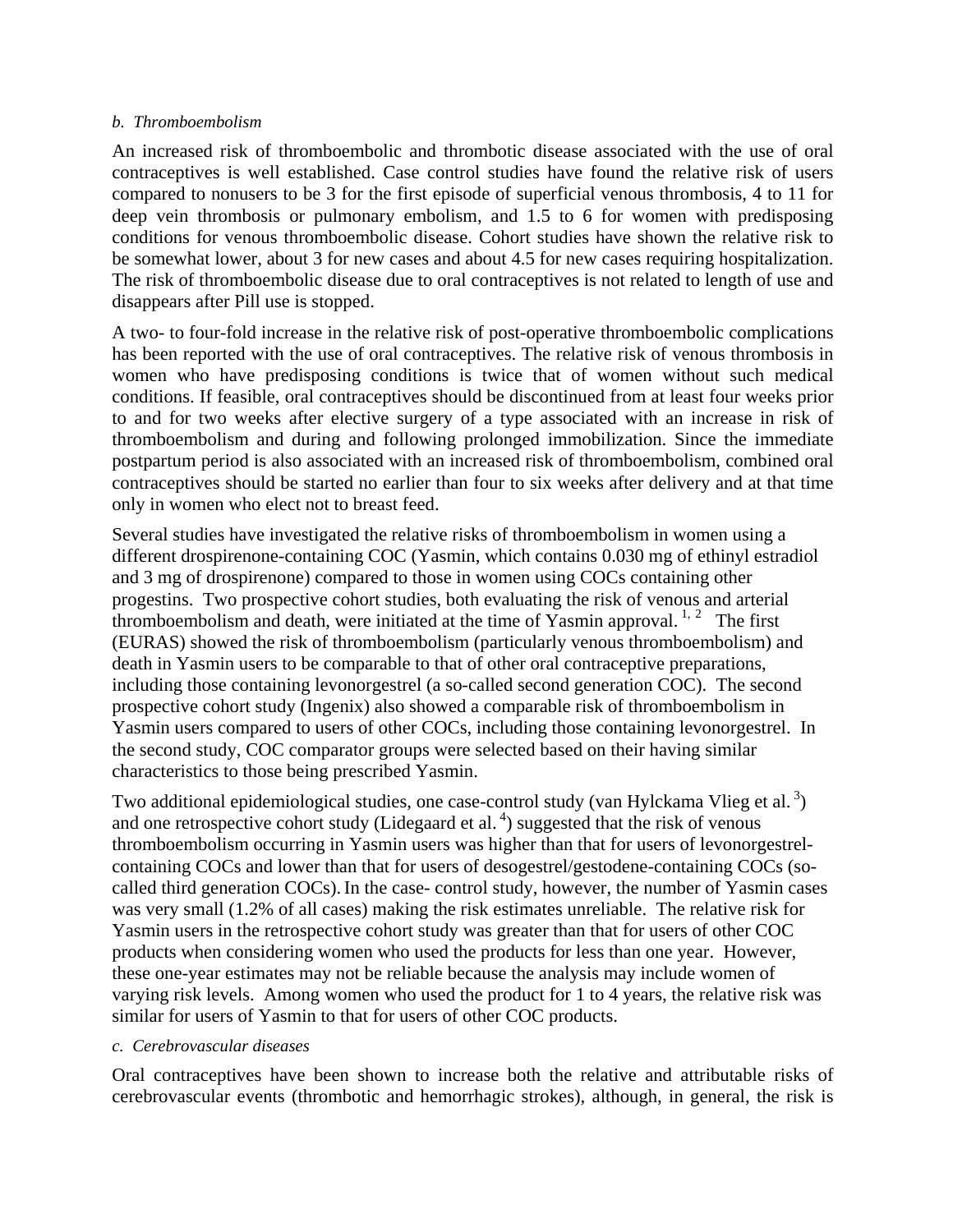greatest among older (>35 years), hypertensive women who also smoke. Hypertension was found to be a risk factor, for both users and nonusers, for both types of strokes, while smoking interacted to increase the risk for hemorrhagic strokes.

In a large study, the relative risk of thrombotic strokes has been shown to range from 3 for normotensive users to 14 for users with severe hypertension. The relative risk of hemorrhagic stroke is reported to be 1.2 for nonsmokers who used oral contraceptives, 2.6 for smokers who did not use oral contraceptives, 7.6 for smokers who used oral contraceptives, 1.8 for normotensive users and 25.7 for users with severe hypertension. The attributable risk is also greater in older women. Oral contraceptives also increase the risk for stroke in women with other underlying risk factors such as certain inherited or acquired thrombophilias, hyperlipidemias, and obesity. Women with migraine (particularly migraine with aura) who take combination oral contraceptives may be at an increased risk of stroke.

## *d. Dose-related risk of vascular disease from oral contraceptives*

A positive association has been observed between the amount of estrogen and progestogen in oral contraceptives and the risk of vascular disease. A decline in serum high-density lipoproteins (HDL) has been reported with many progestational agents. A decline in serum high-density lipoproteins has been associated with an increased incidence of ischemic heart disease. Because estrogens increase HDL cholesterol, the net effect of an oral contraceptive depends on a balance achieved between doses of estrogen and progestogen and the nature and absolute amount of progestogen used in the contraceptive. The amount of both hormones should be considered in the choice of an oral contraceptive.

Minimizing exposure to estrogen and progestogen is in keeping with good principles of therapeutics. For any particular estrogen/progestogen combination, the dosage regimen prescribed should be one which contains the least amount of estrogen and progestogen that is compatible with a low failure rate and the needs of the individual patient. New acceptors of oral contraceptive agents should be started on preparations containing the lowest estrogen content that is judged appropriate for the individual patient.

## *e. Persistence of risk of vascular disease*

There are two studies which have shown persistence of risk of vascular disease for ever-users of oral contraceptives. In a study in the United States, the risk of developing myocardial infarction after discontinuing oral contraceptives persists for at least 9 years for women aged 40 to 49 years who had used oral contraceptives for five or more years, but this increased risk was not demonstrated in other age groups. In another study in Great Britain, the risk of developing cerebrovascular disease persisted for at least 6 years after discontinuation of oral contraceptives, although excess risk was very small. However, both studies were performed with oral contraceptive formulations containing 50 micrograms or higher of estrogens.

## 2. ESTIMATES OF MORTALITY FROM CONTRACEPTIVE USE

One study gathered data from a variety of sources which have estimated the mortality rate associated with different methods of contraception at different ages (Table V). These estimates include the combined risk of death associated with contraceptive methods plus the risk attributable to pregnancy in the event of method failure. Each method of contraception has its specific benefits and risks. The study concluded that with the exception of oral contraceptive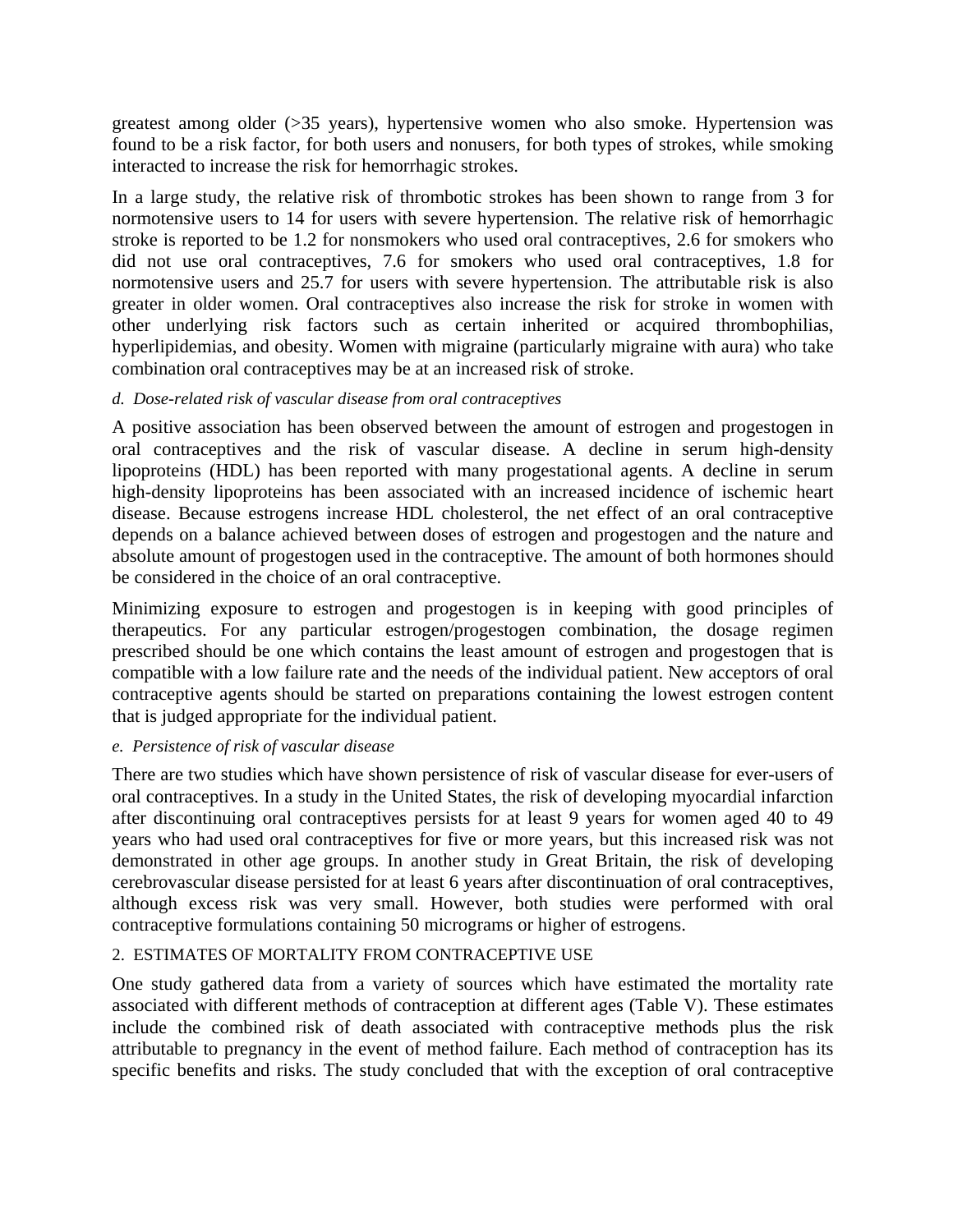users 35 and older who smoke and 40 and older who do not smoke, mortality associated with all methods of birth control is below that associated with childbirth.

The observation of a possible increase in risk of mortality with age for oral contraceptive users is based on data gathered in the 1970's— but not reported until 1983. However, current clinical practice involves the use of lower estrogen dose formulations combined with careful restriction of oral contraceptive use to women who do not have the various risk factors listed in this labeling.

Because of these changes in practice and, also, because of some limited new data which suggest that the risk of cardiovascular disease with the use of oral contraceptives may now be less than previously observed, the Fertility and Maternal Health Drugs Advisory Committee was asked to review the topic in 1989. The Committee concluded that although cardiovascular disease risks may be increased with oral contraceptive use after age 40 in healthy nonsmoking women (even with the newer low-dose formulations), there are greater potential health risks associated with pregnancy in older women and with the alternative surgical and medical procedures which may be necessary if such women do not have access to effective and acceptable means of contraception.

Therefore, the Committee recommended that the benefits of oral contraceptive use by healthy nonsmoking women over 40 may outweigh the possible risks. Of course, women of all ages who take oral contraceptives, should take the lowest possible dose formulation that is effective.

**TABLE V: ANNUAL NUMBER OF BIRTH-RELATED OR METHOD-RELATED** 

| TABLE V: ANNUAL NUMBER OF BIRTH-RELATED OR METHOD-RELATED      |
|----------------------------------------------------------------|
| <b>DEATHS ASSOCIATED WITH CONTROL OF FERTILITY PER 100,000</b> |
| NONSTERILE WOMEN,                                              |
| <b>BY FERTILITY-CONTROL METHOD ACCORDING TO AGE</b>            |

| <b>Method of Control</b>                              | $15-19$ | $20 - 24$ | $25 - 29$ | $30 - 34$ | 35-39 | 40-44 |  |
|-------------------------------------------------------|---------|-----------|-----------|-----------|-------|-------|--|
| and Outcome                                           | years   | years     | years     | years     | years | years |  |
| No fertility control<br>methods $\langle 1 \rangle$   | 7       | 7.4       | 9.1       | 14.8      | 25.7  | 28.2  |  |
| Oral contraceptives<br>non-smoker $\langle 2 \rangle$ | 0.3     | 0.5       | 0.9       | 1.9       | 13.8  | 31.6  |  |
| Oral contraceptives<br>smoker $\langle 2 \rangle$     | 2.2     | 3.4       | 6.6       | 13.5      | 51.1  | 117.2 |  |
| $IUD \ 2$                                             | 0.8     | 0.8       |           |           | 1.4   | 1.4   |  |
| Condom $ 1\rangle$                                    | 1.1     | 1.6       | 0.7       | 0.2       | 0.3   | 0.4   |  |
| Diaphragm/<br>spermicide $\langle 1 \rangle$          | 1.9     | 1.2       | 1.2       | 1.3       | 2.2   | 2.8   |  |
| Periodic abstinence \1\                               | 2.5     | 1.6       | 1.6       | 1.7       | 2.9   | 3.6   |  |

\1\ Deaths are birth-related

\2\ Deaths are method-related

Adapted from H.W. Ory, Family Planning Perspectives, 15:57-63, 1983.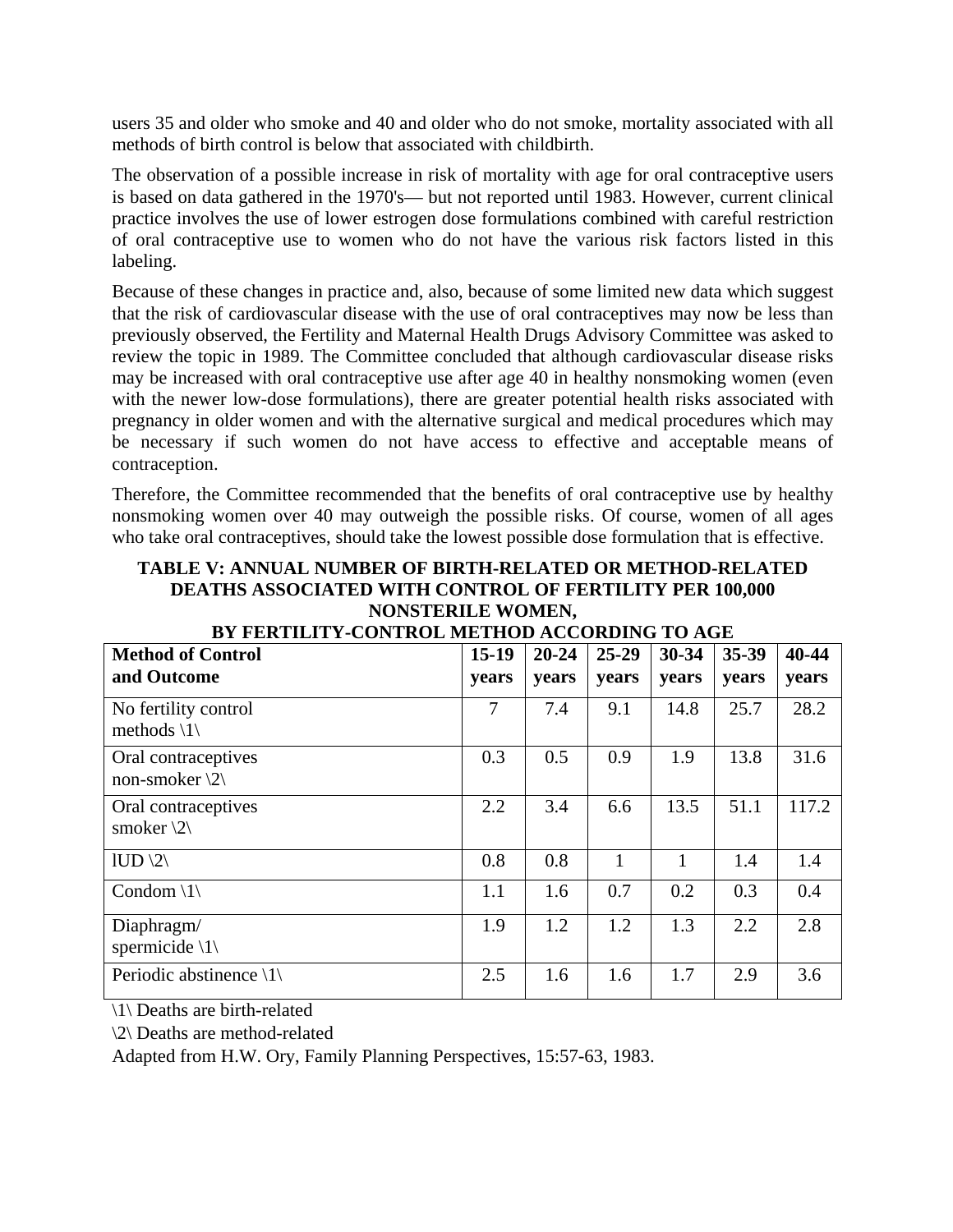### 3. CARCINOMA OF THE REPRODUCTIVE ORGANS AND BREASTS

Numerous epidemiological studies have been performed on the incidence of breast, endometrial, ovarian and cervical cancer in women using oral contraceptives.

Although the risk of having breast cancer diagnosed may be slightly increased among current and recent users of combined oral contraceptives (RR=1.24), this excess risk decreases over time after combination oral contraceptive discontinuation and by 10 years after cessation the increased risk disappears. The risk does not increase with duration of use and no consistent relationships have been found with dose or type of steroid. The patterns of risk are also similar regardless of a woman's reproductive history or her family breast cancer history. The subgroup for whom risk has been found to be significantly elevated is women who first used oral contraceptives before age 20, but because breast cancer is so rare at these young ages, the number of cases attributable to this early oral contraceptive use is extremely small.

Breast cancers diagnosed in current or previous OC users tend to be less clinically advanced than in never users.

Women who currently have or have had breast cancer should not use oral contraceptives because breast cancer is a hormonally-sensitive tumor.

Some studies suggest that oral contraceptive use has been associated with an increase in the risk of cervical intraepithelial neoplasia in some populations of women. However, there continues to be controversy about the extent to which such findings may be due to differences in sexual behavior and other factors.

In spite of many studies of the relationship between oral contraceptive use and breast and cervical cancers, a cause-and-effect relationship has not been established.

## 4. HEPATIC NEOPLASIA

Benign hepatic adenomas are associated with oral contraceptive use, although the incidence of benign tumors is rare in the United States. Indirect calculations have estimated the attributable risk to be in the range of 3.3 cases/100,000 for users, a risk that increases after four or more years of use. Rupture of rare, benign, hepatic adenomas may cause death through intraabdominal hemorrhage.

Studies from Britain have shown an increased risk of developing hepatocellular carcinoma in long-term (>8 years) oral contraceptive users. However, these cancers are extremely rare in the U.S. and the attributable risk (the excess incidence) of liver cancers in oral contraceptive users approaches less than one per million users.

## 5. OCULAR LESIONS

There have been clinical case reports of retinal thrombosis associated with the use of oral contraceptives, which may lead to partial or complete loss of vision. Oral contraceptives should be discontinued if there is unexplained partial or complete loss of vision; onset of proptosis or diplopia; papilledema; or retinal vascular lesions. Appropriate diagnostic and therapeutic measures should be undertaken immediately.

## 6. ORAL CONTRACEPTIVE USE BEFORE OR DURING EARLY PREGNANCY

Extensive epidemiological studies have revealed no increased risk of birth defects in women who have used oral contraceptives prior to pregnancy. Studies also do not suggest a teratogenic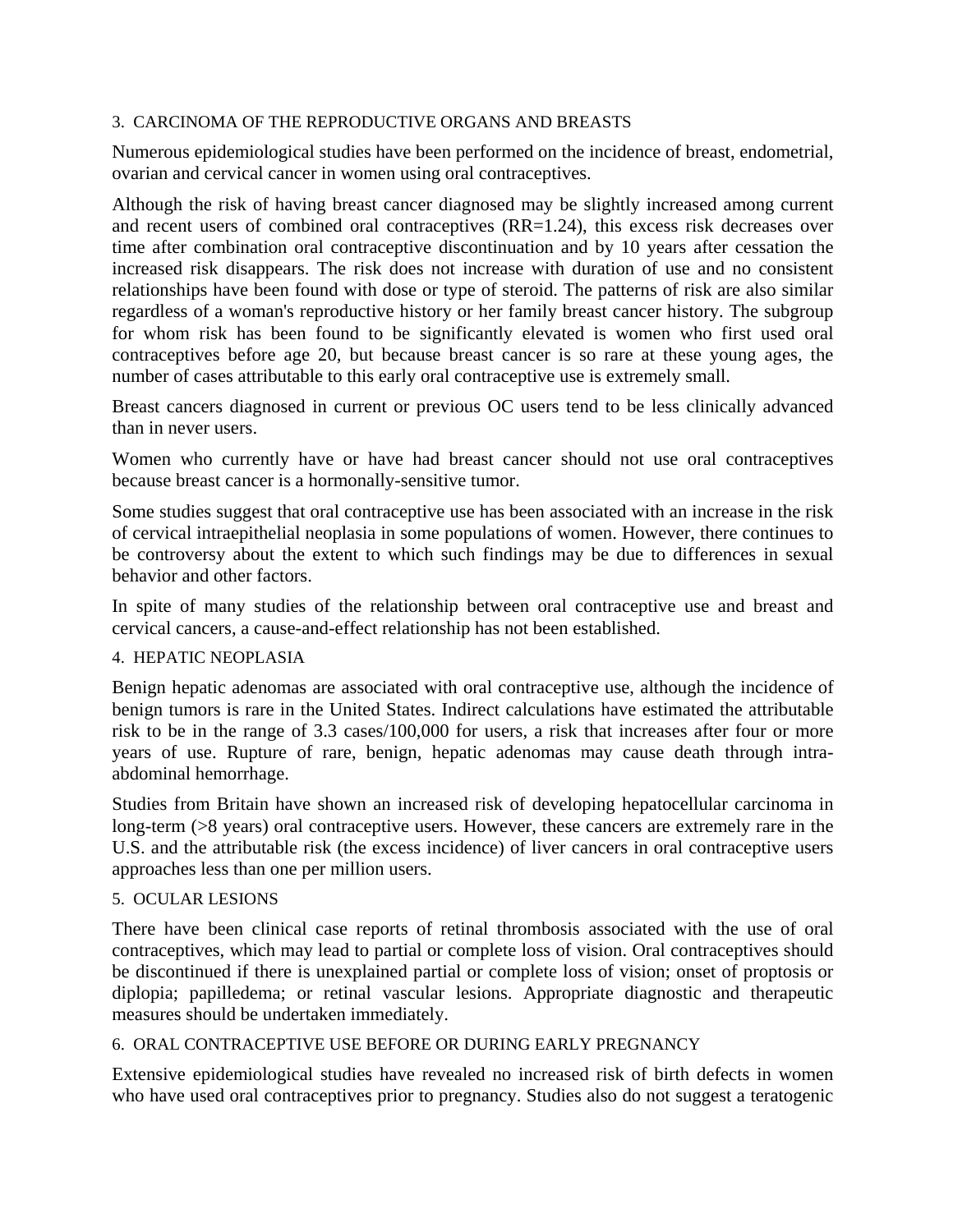effect, particularly in so far as cardiac anomalies and limb-reduction defects are concerned, when taken inadvertently during early pregnancy.

The administration of oral contraceptives to induce withdrawal bleeding should not be used as a test for pregnancy. Oral contraceptives should not be used during pregnancy to treat threatened or habitual abortion. (see **CONTRAINDICATIONS**)

It is recommended that for any patient who has missed two consecutive periods, pregnancy should be ruled out. If the patient has not adhered to the prescribed dosing schedule, the possibility of pregnancy should be considered at the time of the first missed period. Oral contraceptive use should be discontinued if pregnancy is confirmed.

## 7. GALLBLADDER DISEASE

Earlier studies have reported an increased lifetime relative risk of gallbladder surgery in users of oral contraceptives and estrogens. More recent studies, however, have shown that the relative risk of developing gallbladder disease among oral contraceptive users may be minimal. The recent findings of minimal risk may be related to the use of oral contraceptive formulations containing lower hormonal doses of estrogens and progestogens.

## 8. CARBOHYDRATE AND LIPID METABOLIC EFFECTS

Oral contraceptives have been shown to cause glucose intolerance in a significant percentage of users. Oral contraceptives containing greater than 75 micrograms of estrogens cause hyperinsulinism, while lower doses of estrogen cause less glucose intolerance. Progestogens increase insulin secretion and create insulin resistance, this effect varying with different progestational agents. However, in the nondiabetic woman, oral contraceptives appear to have no effect on fasting blood glucose. Because of these demonstrated effects, prediabetic and diabetic women should be carefully observed while taking oral contraceptives.

A small proportion of women will have persistent hypertriglyceridemia while on the Pill. As discussed earlier (see **WARNINGS** 1a. and 1d.), changes in serum triglycerides and lipoprotein levels have been reported in oral contraceptive users.

### 9. ELEVATED BLOOD PRESSURE

Women with severe hypertension should not be started on hormonal contraceptives (see **CONTRAINDICATIONS**).

An increase in blood pressure has been reported in women taking oral contraceptives and this increase is more likely in older oral contraceptive users and with continued use. Data from the Royal College of General Practitioners and subsequent randomized trials have shown that the incidence of hypertension increases with increasing concentrations of progestogens.

Women with a history of hypertension or hypertension-related diseases, or renal disease should be encouraged to use another method of contraception. If women with hypertension elect to use oral contraceptives, they should be monitored closely, and if significant elevation of blood pressure occurs, oral contraceptives should be discontinued. For most women, elevated blood pressure will return to normal after stopping oral contraceptives and there is no difference in the occurrence of hypertension among ever- and never-users.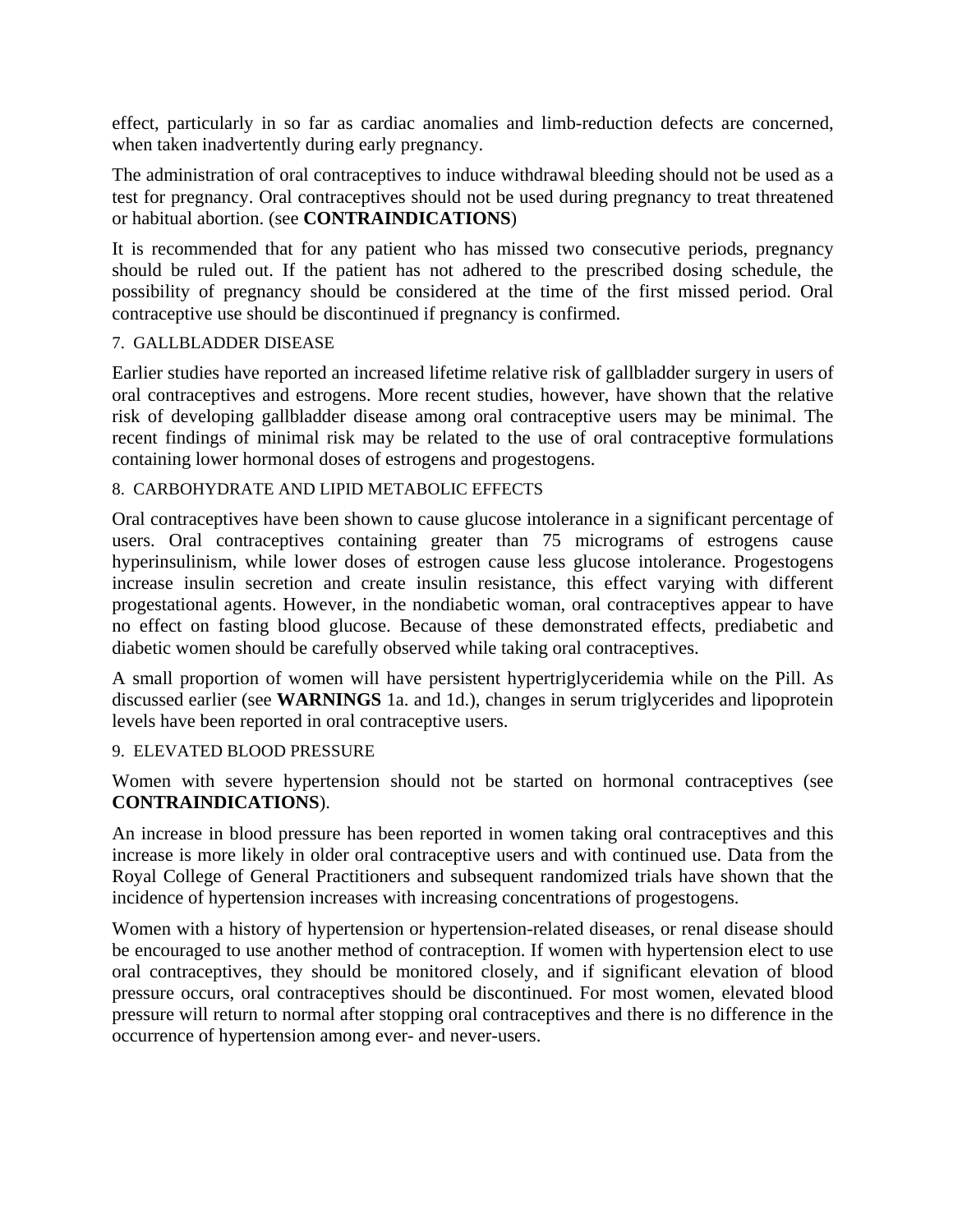#### 10. HEADACHE

The onset or exacerbation of migraine or development of headache with a new pattern which is recurrent, persistent or severe requires discontinuation of oral contraceptives and evaluation of the cause.

### 11. BLEEDING IRREGULARITIES

Breakthrough bleeding and spotting are sometimes encountered in patients on oral contraceptives, especially during the first three months of use. Nonhormonal causes should be considered and adequate diagnostic measures taken to rule out malignancy or pregnancy in the event of breakthrough bleeding, as in the case of any abnormal vaginal bleeding. If pathology has been excluded, time or a change to another formulation may solve the problem. In the event of amenorrhea, pregnancy should be ruled out.

Some women may encounter post-pill amenorrhea or oligomenorrhea, especially when such a condition was pre-existent.

## **PRECAUTIONS**

### 1. GENERAL

**Patients should be counseled that this product does not protect against HIV infection (AIDS) and other sexually transmitted diseases.** 

#### 2. PHYSICAL EXAMINATION AND FOLLOW-UP

A periodic personal and family medical history and complete physical examination are appropriate for all women, including women using oral contraceptives. The physical examination, however, may be deferred until after initiation of oral contraceptives if requested by the woman and judged appropriate by the clinician. The physical examination should include special reference to blood pressure, breasts, abdomen and pelvic organs, including cervical cytology and relevant laboratory tests. In case of undiagnosed, persistent or recurrent abnormal vaginal bleeding, appropriate measures should be conducted to rule out malignancy. Women with a strong family history of breast cancer or who have breast nodules should be monitored with particular care.

#### 3. LIPID DISORDERS

Women who are being treated for hyperlipidemias should be followed closely if they elect to use oral contraceptives. Some progestogens may elevate LDL levels and may render the control of hyperlipidemias more difficult. (See **WARNINGS** 1.d.)

In patients with familial defects of lipoprotein metabolism receiving estrogen-containing preparations, there have been case reports of significant elevations of plasma triglycerides leading to pancreatitis.

#### 4. LIVER FUNCTION

If jaundice develops in any woman receiving oral contraceptives, the medication should be discontinued. Steroid hormones may be poorly metabolized in patients with impaired liver function.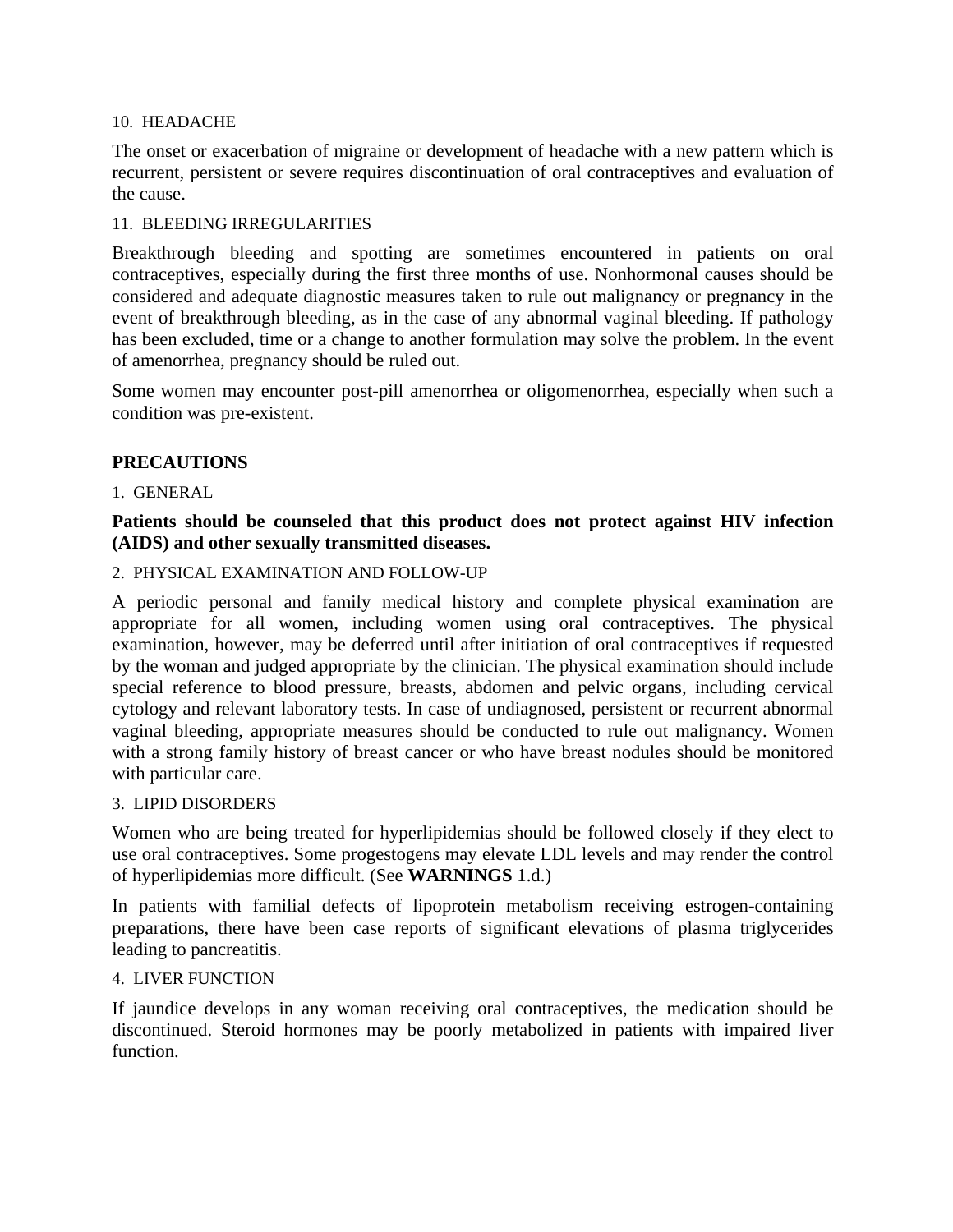#### 5. FLUID RETENTION

Oral contraceptives may cause some degree of fluid retention. They should be prescribed with caution, and only with careful monitoring, in patients with conditions which might be aggravated by fluid retention.

### 6. EMOTIONAL DISORDERS

Women with a history of depression should be carefully observed and the drug discontinued if depression recurs to a serious degree.

Patients becoming significantly depressed while taking oral contraceptives should stop the medication and use an alternate method of contraception in an attempt to determine whether the symptom is drug related.

### 7. CONTACT LENSES

Contact-lens wearers who develop visual changes or changes in lens tolerance should be assessed by an ophthalmologist.

### 8. DRUG INTERACTIONS

## *Effects of Other Drugs on Combined Hormonal Contraceptives*

**Rifampin:** Metabolism of ethinyl estradiol and some progestins (e.g., norethindrone) is increased by rifampin. A reduction in contraceptive effectiveness and an increase in menstrual irregularities have been associated with concomitant use of rifampin.

 levels, breakthrough bleeding, or contraceptive failure cannot be ruled out. **Minocycline:** Minocycline-related changes in estradiol, progesterone, FSH and LH plasma

**Anticonvulsants:** Anticonvulsants such as phenobarbital, phenytoin, and carbamazepine have been shown to increase the metabolism of ethinyl estradiol and/or some progestins, which could result in a reduction of contraceptive effectiveness.

**Antibiotics:** Pregnancy while taking combined hormonal contraceptives has been reported when the combined hormonal contraceptives were administered with antimicrobials such as ampicillin, tetracycline, and griseofulvin. However, clinical pharmacokinetic studies have not demonstrated any consistent effects of antibiotics (other than rifampin—see above) on plasma concentrations of synthetic steroids. See also separate discussion on minocycline (above).

**Atorvastatin:** Coadministration of atorvastatin and an oral contraceptive increased AUC values for norethindrone and ethinyl estradiol by approximately 30% and 20%, respectively.

**St. John's Wort:** Herbal products containing St. John's Wort (hypericum perforatum) may induce hepatic enzymes (cytochrome P450) and p-glycoprotein transporter and may reduce the effectiveness of oral contraceptives and emergency contraceptive pills. This may also result in breakthrough bleeding.

**Other:** Ascorbic acid and acetaminophen may increase plasma concentrations of some synthetic estrogens, possibly by inhibition of conjugation.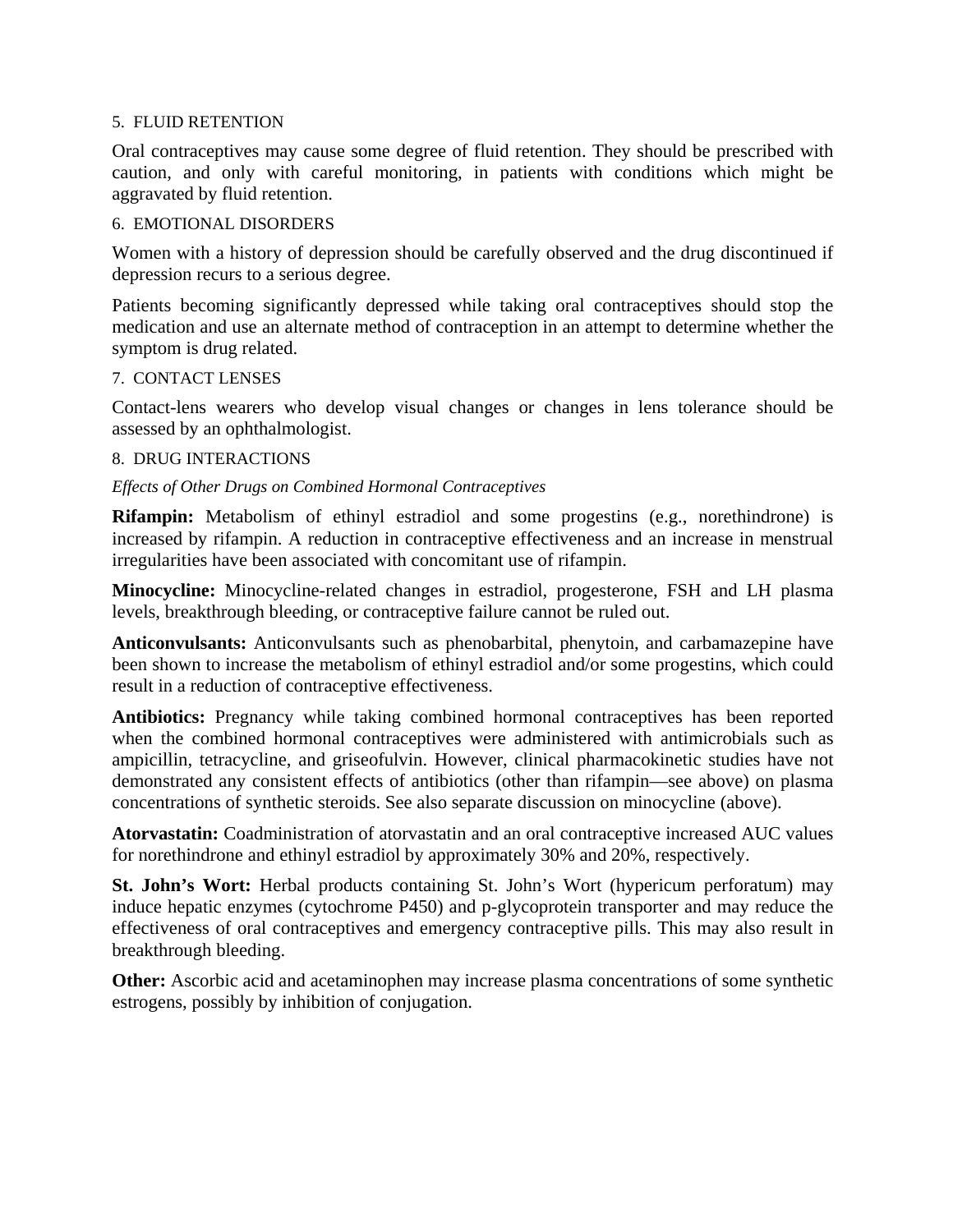#### *Effects of Drospirenone on Other Drugs*

#### Metabolic Interactions

Metabolism of DRSP and potential effects of DRSP on hepatic cytochrome P450 (CYP) enzymes have been investigated in *in vitro* and *in vivo* studies (see Metabolism). In *in vitro*  studies DRSP did not affect turnover of model substrates of CYP1A2 and CYP2D6, but had an inhibitory influence on the turnover of model substrates of CYP1A1, CYP2C9, CYP2C19 and CYP3A4 with CYP2C19 being the most sensitive enzyme. The potential effect of DRSP on CYP2C19 activity was investigated in a clinical pharmacokinetic study using omeprazole as a marker substrate. In the study with 24 postmenopausal women [including 12 women with homozygous (wild type) CYP2C19 genotype and 12 women with heterozygous CYP2C19 genotype] the daily oral administration of 3 mg DRSP for 14 days did not affect the oral clearance of omeprazole (40 mg, single oral dose) and the CYP2C19 product 5-hydroxy omeprazole. Furthermore, no significant effect of DRSP on the systemic clearance of the CYP3A4 product omeprazole sulfone was found. These results demonstrate that DRSP did not inhibit CYP2C19 and CYP3A4 *in vivo*.

Two additional clinical drug-drug interaction studies using simvastatin and midazolam as marker substrates for CYP3A4 were each performed in 24 healthy postmenopausal women. The results of these studies demonstrated that pharmacokinetics of the CYP3A4 substrates were not influenced by steady state DRSP concentrations achieved after administration of 3 mg DRSP/day.

#### *Interactions with Drugs that Have the Potential to Increase Serum Potassium*

There is a potential for an increase in serum potassium in women taking YAZ with other drugs (see **BOLDED WARNING**). Of note, occasional or chronic use of NSAID medication was not restricted in any of the clinical trials with YAZ.

A drug-drug interaction study of DRSP 3 mg/estradiol (E2) 1 mg versus placebo was performed in 24 mildly hypertensive postmenopausal women taking enalapril maleate 10 mg twice daily. Potassium levels were obtained every other day for a total of 2 weeks in all subjects. Mean serum potassium levels in the DRSP/E2 treatment group relative to baseline were 0.22 mEq/L higher than those in the placebo group. Serum potassium concentrations also were measured at multiple timepoints over 24 hours at baseline and on Day 14. On Day 14, the ratios for serum potassium Cmax and AUC in the DRSP/E2 group to those in the placebo group were 0.955 (90% CI: 0.914, 0.999) and 1.01 (90% CI: 0.944, 1.08), respectively. No patient in either treatment group developed hyperkalemia (serum potassium concentrations >5.5 mEq/L).

#### *Effects of Combined Hormonal Contraceptives on Other Drugs*

Combined oral contraceptives containing ethinyl estradiol may inhibit the metabolism of other compounds. Increased plasma concentrations of cyclosporine, prednisolone, and theophylline have been reported with concomitant administration of oral contraceptives. In addition, oral contraceptives may induce the conjugation of other compounds. Decreased plasma concentrations of acetaminophen and increased clearance on temazepam, salicylic acid, morphine, and clofibric acid have been noted when these drugs were administered with oral contraceptives.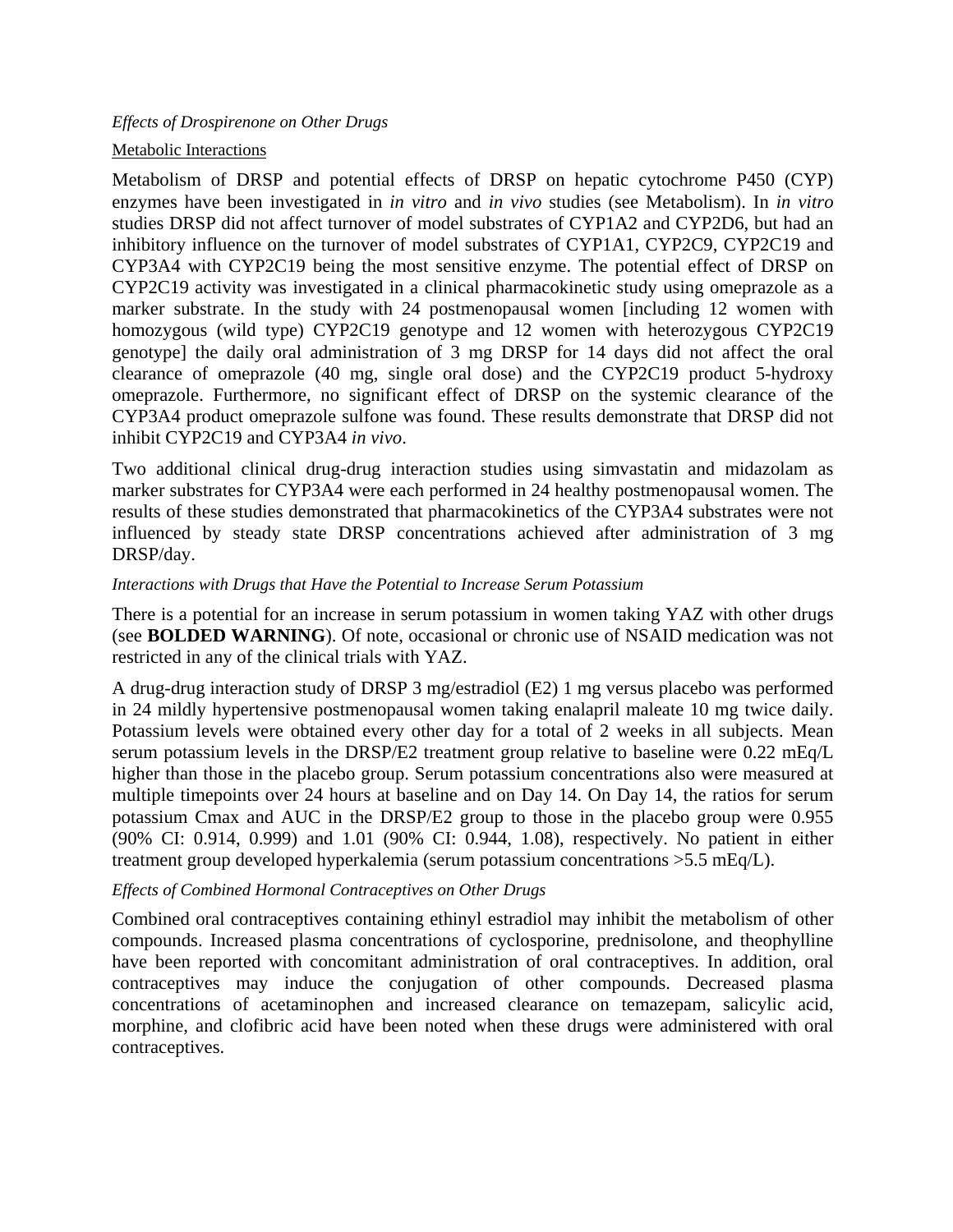### 9. INTERACTIONS WITH LABORATORY TESTS

Certain endocrine- and liver-function tests and blood components may be affected by oral contraceptives:

- a. Increased prothrombin and factors VII, VIII, IX and X; decreased antithrombin 3; increased norepinephrine-induced platelet aggregability.
- b. Increased thyroid-binding globulin (TBG) leading to increased circulating total thyroid hormone, as measured by protein-bound iodine (PBI), T4 by column or by radioimmunoassay. Free T3 resin uptake is decreased, reflecting the elevated TBG, free T4 concentration is unaltered.
- c. Other binding proteins may be elevated in serum.
- d. Sex-hormone-binding globulins are increased and result in elevated levels of total circulating sex steroids and corticoids; however, free or biologically active levels remain unchanged.
- e. Triglycerides may be increased.
- f. Glucose tolerance may be decreased.
- g. Serum folate levels may be depressed by oral contraceptive therapy. This may be of clinical significance if a woman becomes pregnant shortly after discontinuing oral contraceptives.
- 10. CARCINOGENESIS, MUTAGENESIS, IMPAIRMENT OF FERTILITY

In a 24 month oral carcinogenicity study in mice dosed with 10 mg/kg/day drospirenone alone or  $1 + 0.01$ ,  $3 + 0.03$  and  $10 + 0.1$  mg/kg/day of drospirenone and ethinyl estradiol, 0.1 to 2 times the exposure (AUC of drospirenone) of women taking a contraceptive dose, there was an increase in carcinomas of the harderian gland in the group that received the high dose of drospirenone alone. In a similar study in rats given 10 mg/kg/day drospirenone alone or  $0.3 +$ 0.003,  $3 + 0.03$  and  $10 + 0.1$  mg/kg/day drospirenone and ethinyl estradiol, 0.8 to 10 times the exposure of women taking a contraceptive dose, there was an increased incidence of benign and total (benign and malignant) adrenal gland pheochromocytomas in the group receiving the high dose of drospirenone. Drospirenone was not mutagenic in a number of *in vitro* (Ames, Chinese Hamster Lung gene mutation and chromosomal damage in human lymphocytes) and in vivo (mouse micronucleus) genotoxicity tests. Drospirenone increased unscheduled DNA synthesis in rat hepatocytes and formed adducts with rodent liver DNA but not with human liver DNA. (See **WARNINGS**.)

## 11. PREGNANCY

Pregnancy category X. (See **CONTRAINDICATIONS** and **WARNINGS**)

Estrogens and progestins should not be used during pregnancy. Fourteen pregnancies that occurred during exposure with 3 mg DRSP/0.03 mg EE tablets *in utero* (none with more than a single cycle of exposure) have been identified. One infant was born with esophageal atresia. A causal association with the 3 mg DRSP/0.03 mg EE tablet is unknown.

Twelve pregnancies that occurred with YAZ exposure *in utero* (none with more than a single cycle of exposure) have been identified. There were no known cases of congenital anomalies.

A teratology study in pregnant rats given drospirenone orally at doses of 5, 15 and 45 mg/kg/day, 6 to 50 times the human exposure based on AUC of drospirenone, resulted in an increased number of fetuses with delayed ossification of bones of the feet in the two higher doses. A similar study in rabbits dosed orally with 1, 30 and 100 mg/kg/day drospirenone, 2 to 27 times the human exposure, resulted in an increase in fetal loss and retardation of fetal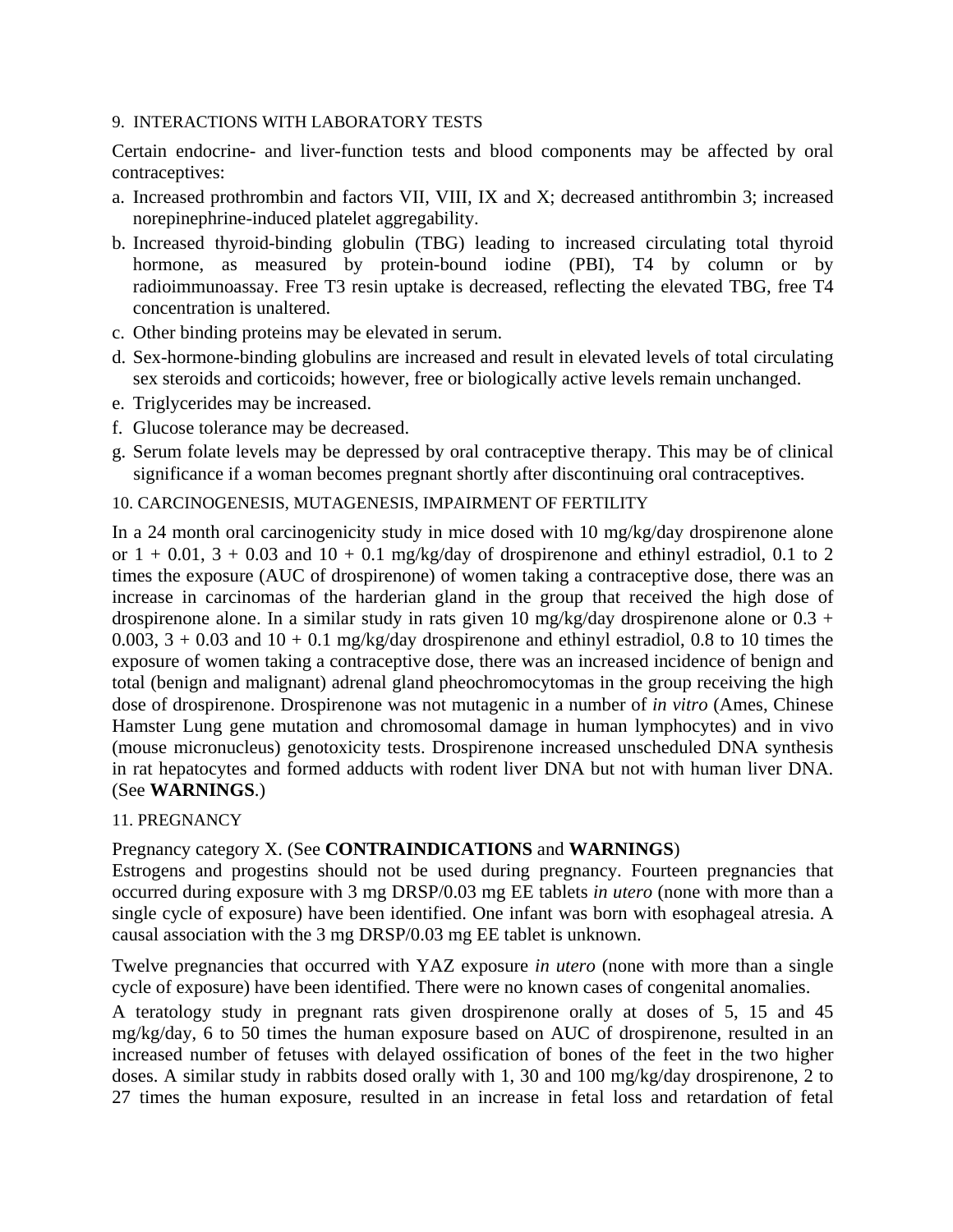development (delayed ossification of small bones, multiple fusions of ribs) at the high dose only. When drospirenone was administered with ethinyl estradiol (100:1) during late pregnancy (the period of genital development) at doses of 5, 15 and 45 mg/kg, there was a dose dependent increase in feminization of male rat fetuses. In a study in 36 cynomolgous monkeys, no teratogenic or feminization effects were observed with orally administered drospirenone and ethinyl estradiol (100:1) at doses up to 10 mg/kg/day drospirenone, 30 times the human exposure.

## 12. NURSING MOTHERS

Small amounts of oral contraceptive steroids have been identified in the milk of nursing mothers, and a few adverse effects on the child have been reported, including jaundice and breast enlargement. In addition, oral contraceptives given in the postpartum period may interfere with lactation by decreasing the quantity and quality of breast milk. If possible, the nursing mother should be advised not to use oral contraceptives but to use other forms of contraception until she has completely weaned her child.

After oral administration of 3 mg DRSP/0.03 mg EE tablets about 0.02% of the drospirenone dose was excreted into the breast milk of postpartum women within 24 hours. This results in a maximal daily dose of about 3 mcg drospirenone in an infant.

## 13. PEDIATRIC USAGE

Safety and efficacy of YAZ has been established in women of reproductive age. Safety and efficacy are expected to be the same for postpubertal adolescents under the age of 16 and for users 16 years and older. Use of this product before menarche is not indicated.

## **INFORMATION FOR THE PATIENT**

See "Patient Labeling" printed below.

## **ADVERSE REACTIONS**

An increased risk of the following serious adverse reactions has been associated with the use of oral contraceptives (see **WARNINGS**).

- Thrombophlebitis
- Arterial thromboembolism
- Pulmonary embolism
- Myocardial infarction
- Cerebral hemorrhage
- Cerebral thrombosis
- Hypertension
- Gallbladder disease
- Hepatic adenomas or benign liver tumors

There is evidence of an association between the following conditions and the use of oral contraceptives:

- Mesenteric thrombosis
- Retinal thrombosis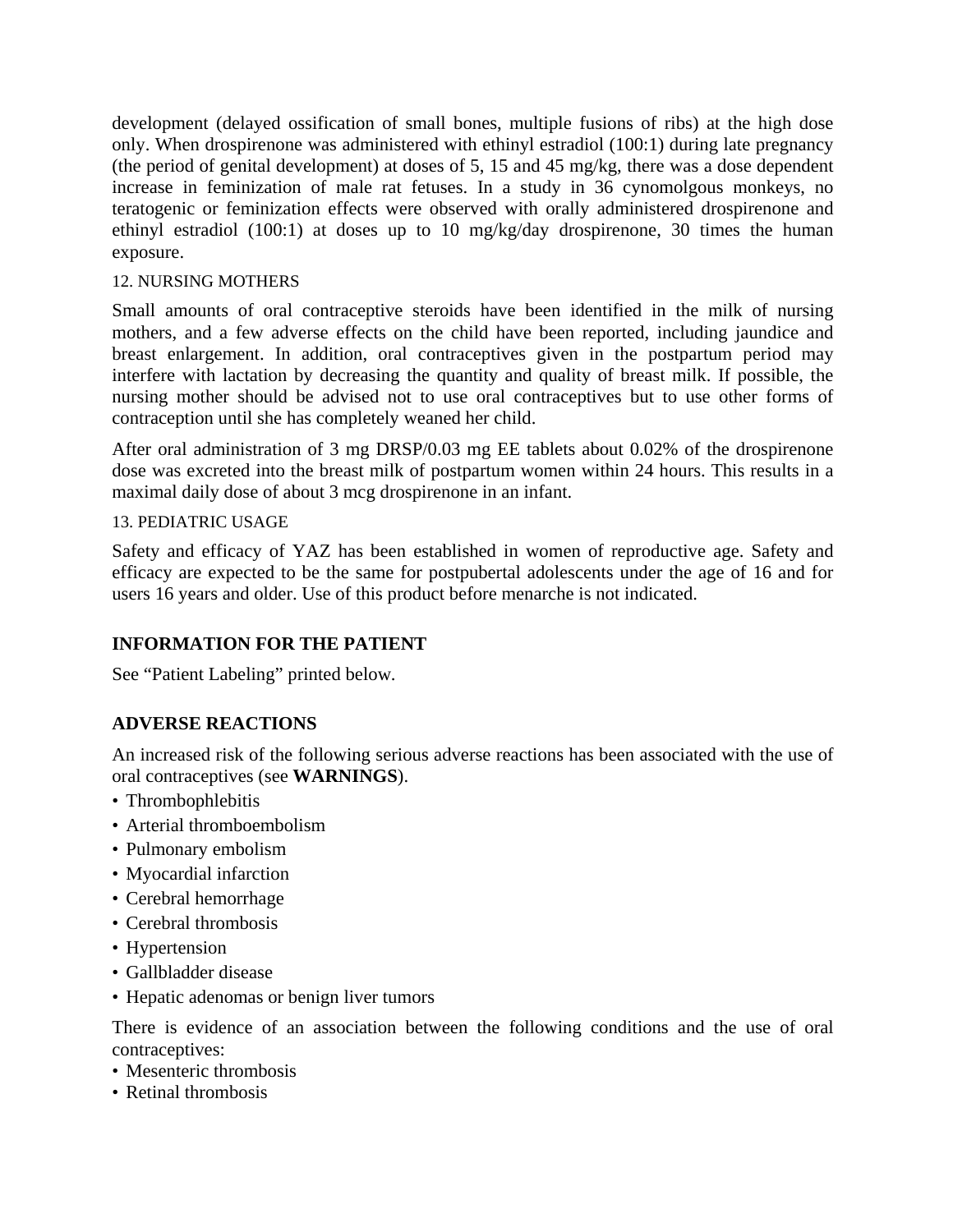The following adverse reactions have been reported in patients receiving oral contraceptives and are believed to be drug-related:

- Nausea
- Vomiting
- Gastrointestinal symptoms (such as abdominal cramps and bloating)
- Breakthrough bleeding
- Spotting
- Change in menstrual flow
- Amenorrhea
- Temporary infertility after discontinuation of treatment
- Edema
- Melasma which may persist
- Breast changes: tenderness, enlargement, secretion
- Change in weight or appetite (increase or decrease)
- Change in cervical ectropion and secretion
- Possible diminution in lactation when given immediately postpartum
- Cholestatic jaundice
- Migraine
- Rash (allergic)
- Mood changes, including depression
- Reduced tolerance to carbohydrates
- Vaginitis, including candidiasis
- Change in corneal curvature (steepening)
- Intolerance to contact lenses
- Decrease in serum folate levels
- Exacerbation of systemic lupus erythematosus
- Exacerbation of porphyria
- Exacerbation of chorea
- Aggravation of varicose veins
- Anaphylactic/anaphylactoid reactions, including urticaria, angioedema, and severe reactions with respiratory and circulatory symptoms

The following adverse reactions have been reported in users of oral contraceptives and a causal association has been neither confirmed nor refuted:

- Acne
- Budd-Chiari syndrome
- Cataracts
- Changes in libido
- Colitis
- Cystitis-like syndrome
- Dizziness
- Dysmenorrhea
- Erythema multiforme
- Erythema nodosum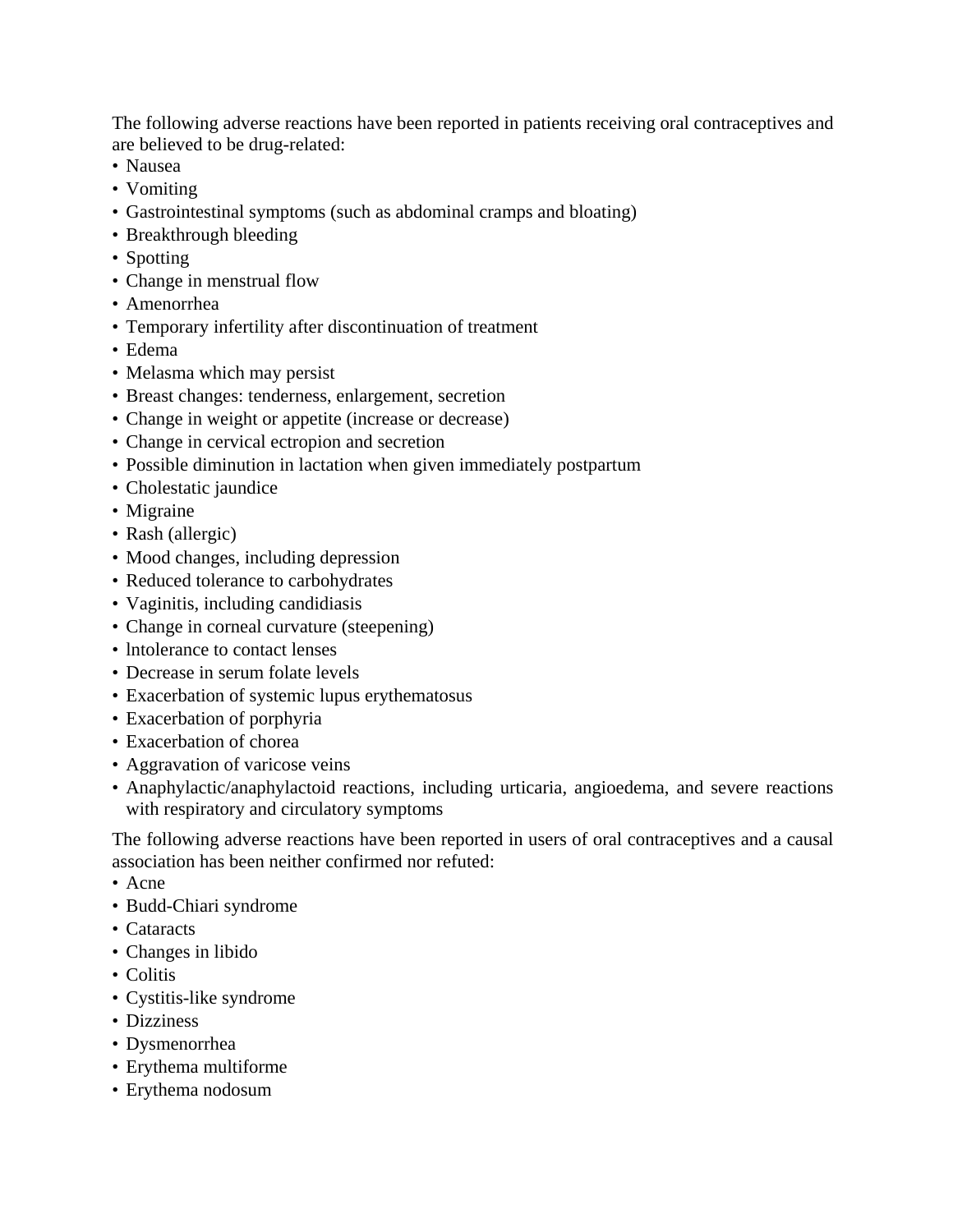- Headache
- Hemolytic uremic syndrome
- Hemorrhagic eruption
- Hirsutism
- Impaired renal function
- Loss of scalp hair
- Nervousness
- Optic neuritis, which may lead to partial or complete loss of vision
- Pancreatitis
- Premenstrual syndrome

The most frequent (> 1%) treatment-emergent adverse events, listed in descending order, reported with the use of YAZ in the contraception clinical trials, which may or not be drug related, included: upper respiratory infection, headache, breast pain, vaginal moniliasis, leukorrhea, diarrhea, nausea, vomiting, vaginitis, abdominal pain, flu syndrome, dysmenorrhea, moniliasis, allergic reaction, urinary tract infection, accidental injury, cystitis, tooth disorder, sore throat, infection, fever, surgery, sinusitis, back pain, emotional lability, migraine, suspicious Papanicolaou smear, dyspepsia, rhinitis, acne, gastroenteritis, bronchitis, pharyngitis, skin disorder, intermenstrual bleeding, decreased libido, weight gain, pain, depression, increased cough, dizziness, menstrual disorder, pain in extremity, pelvic pain, and asthenia.

The most frequent  $(1\%)$  treatment-emergent adverse events, listed in descending order, reported with the use of YAZ in the PMDD clinical trials, which may or not be drug related, included: intermenstrual bleeding, headache, nausea, breast pain, upper respiratory infection, asthenia, abdominal pain, decreased libido, emotional lability, suspicious Papanicolaou smear, nervousness, menorrhagia, pain in extremity, depression, menstrual disorder, migraine, sinusitis, weight gain, vaginal moniliasis, vaginitis, hyperlipidemia, back pain, diarrhea, increased appetite, enlarged abdomen, accidental injury, acne, dysmenorrhea, and urinary tract infection.

The most frequent (> 1%) treatment-emergent adverse events, listed in descending order, reported with the use of YAZ in the acne clinical trials, which may or not be drug related, included: upper respiratory infection, metrorrhagia, headache, suspicious Papanicolaou smear, nausea, sinusitis, vaginal moniliasis, flu syndrome, menorrhagia, depression, emotional lability, abdominal pain, gastroenteritis, urinary tract infection, tooth disorder, infection, vomiting, pharyngitis, breast pain, dysmenorrhea, menstrual disorder, accidental injury, asthenia, sore throat, weight gain, arthralgia, bronchitis, rhinitis, amenorrhea, and urine abnormality.

## **OVERDOSAGE**

Serious ill effects have not been reported following acute ingestion of large doses of other oral contraceptives by young children. Overdosage may cause nausea, and withdrawal bleeding may occur in females. Drospirenone, however, is a spironolactone analogue which has antimineralocorticoid properties. Serum concentration of potassium and sodium, and evidence of metabolic acidosis, should be monitored in cases of overdose.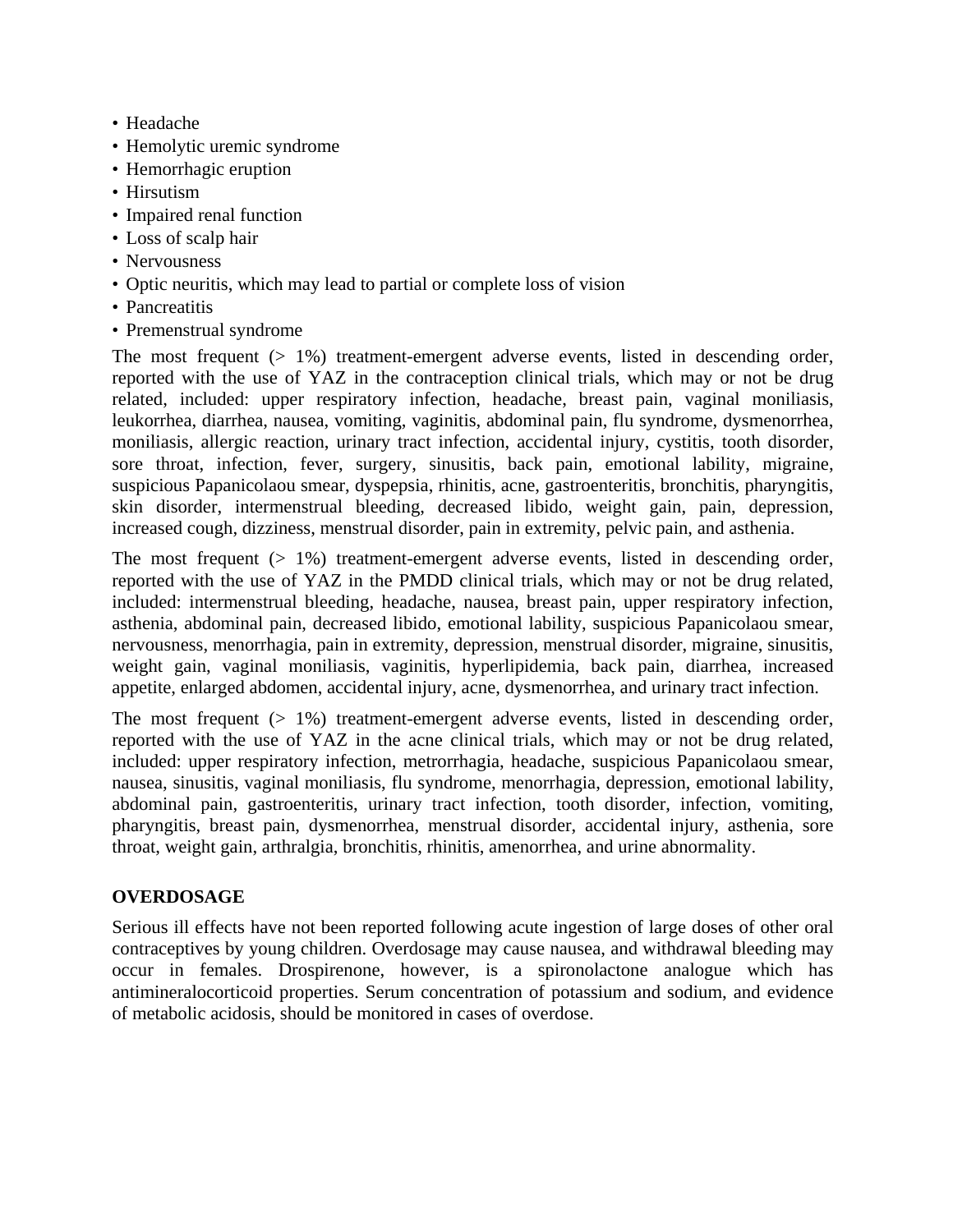## **NON-CONTRACEPTIVE HEALTH BENEFITS**

The following non-contraceptive health benefits related to the use of oral contraceptives are supported by epidemiological studies which largely utilized oral contraceptive formulations containing doses exceeding 0.035 mg of ethinyl estradiol or 0.05 mg mestranol.

Effects on menses:

- increased menstrual cycle regularity
- decreased blood loss and decreased incidence of iron-deficiency anemia
- decreased incidence of dysmenorrhea

Effects related to inhibition of ovulation:

- decreased incidence of functional ovarian cysts
- decreased incidence of ectopic pregnancies

Effects from long-term use:

- decreased incidence of fibroadenomas and fibrocystic disease of the breast
- decreased incidence of acute pelvic inflammatory disease
- decreased incidence of endometrial cancer
- decreased incidence of ovarian cancer

# **DOSAGE AND ADMINISTRATION**

## **ORAL CONTRACEPTION and PMDD**

To achieve maximum contraceptive and PMDD effectiveness, YAZ (drospirenone and ethinyl estradiol) must be taken exactly as directed at intervals not exceeding 24 hours.

YAZ consists of 24 light pink active tablets of a monophasic combined hormonal preparation plus 4 inert white tablets. The dosage of YAZ is one light pink tablet daily for 24 consecutive days followed by 4 white inert tablets per menstrual cycle. A patient should begin to take YAZ either on the first day of her menstrual period (Day 1 Start) or on the first Sunday after the onset of her menstrual period (Sunday Start).

*Day 1 Start.* During the first cycle of YAZ use, the patient should be instructed to take one light pink YAZ daily, beginning on Day one (1) of her menstrual cycle. (The first day of menstruation is Day one.) She should take one light pink YAZ daily for 24 consecutive days, followed by one white inert tablet daily on menstrual cycle days 25 through 28. It is recommended that YAZ be taken at the same time each day, preferably after the evening meal or at bedtime. YAZ can be taken without regard to meals. If YAZ is first taken later than the first day of the menstrual cycle, YAZ should not be considered effective as a contraceptive until after the first 7 consecutive days of product administration. The possibility of ovulation and conception prior to initiation of medication should be considered.

*Sunday Start.* During the first cycle of YAZ use, the patient should be instructed to take one light pink YAZ daily, beginning on the first Sunday after the onset of her menstrual period. She should take one light pink YAZ daily for 24 consecutive days, followed by one white inert tablet daily on menstrual cycle days 25 through 28. It is recommended that YAZ be taken at the same time each day, preferably after the evening meal or at bedtime. YAZ can be taken without regard to meals. YAZ should not be considered effective as a contraceptive until after the first 7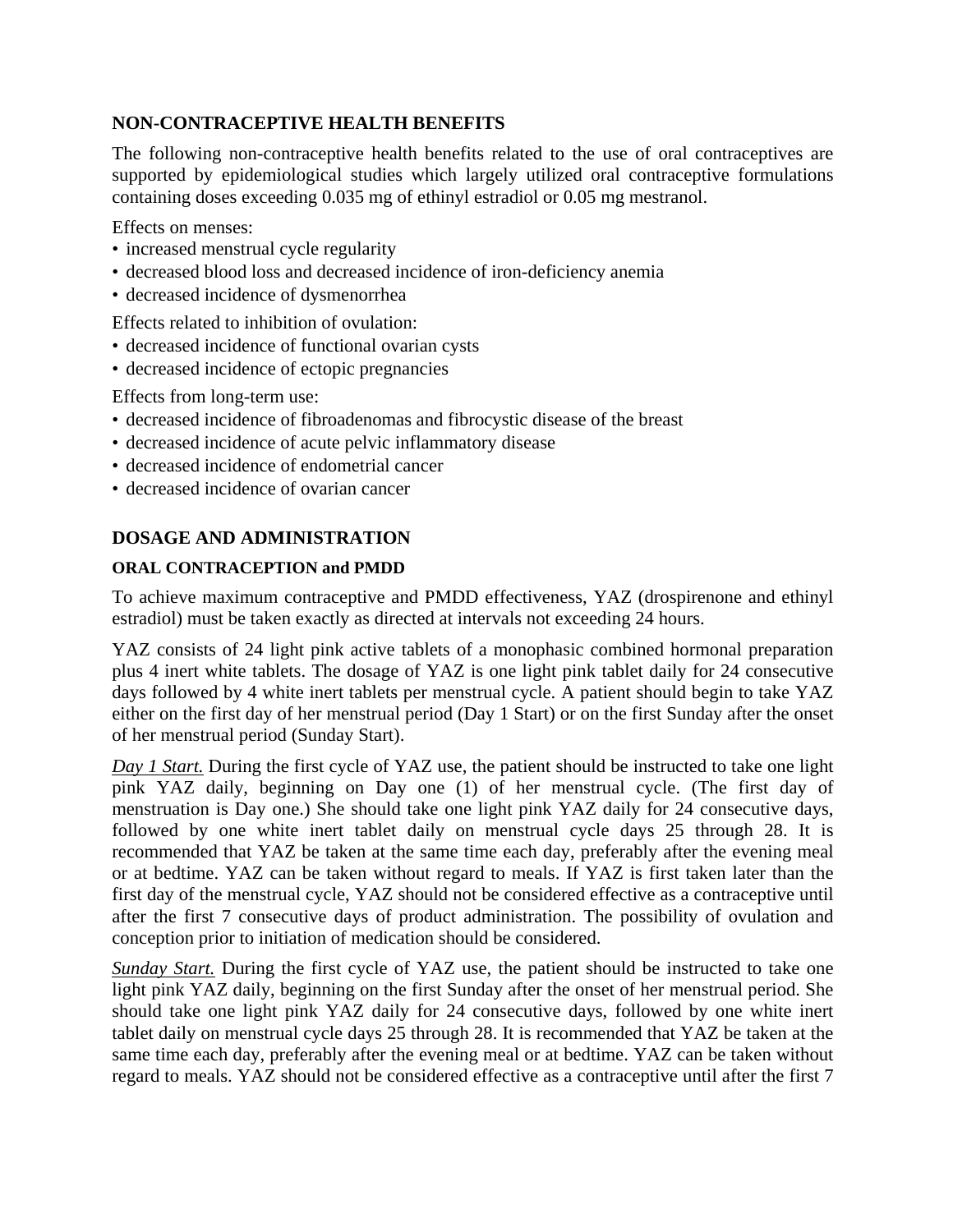consecutive days of product administration. The possibility of ovulation and conception prior to initiation of medication should be considered.

The patient should begin her next and all subsequent 28-day regimens of YAZ on the same day of the week that she began her first regimen, following the same schedule. She should begin taking her light pink tablets on the next day after ingestion of the last white tablet, regardless of whether or not a menstrual period has occurred or is still in progress. Anytime a subsequent cycle of YAZ is started later than the day following administration of the last white tablet, the patient should use another method of contraception until she has taken a light pink YAZ daily for seven consecutive days.

When switching from another oral contraceptive, YAZ should be started on the same day that a new pack of the previous oral contraceptive would have been started.

Withdrawal bleeding usually occurs within 3 days following the last light pink tablet. If spotting or breakthrough bleeding occurs while taking YAZ, the patient should be instructed to continue taking her YAZ as instructed and by the regimen described above. She should be instructed that this type of bleeding is usually transient and without significance; however, if the bleeding is persistent or prolonged, the patient should be advised to consult her physician.

Although the occurrence of pregnancy is low if YAZ is taken according to directions, if withdrawal bleeding does not occur, the possibility of pregnancy must be considered. If the patient has not adhered to the prescribed dosing schedule (missed one or more active tablets or started taking them on a day later than she should have), the possibility of pregnancy should be considered at the time of the first missed period and appropriate diagnostic measures taken. If the patient has adhered to the prescribed regimen and misses two consecutive periods, pregnancy should be ruled out. Hormonal contraceptives should be discontinued if pregnancy is confirmed.

The risk of pregnancy increases with each active light pink tablet missed. For additional patient instructions regarding missed pills, see the **"WHAT TO DO IF YOU MISS PILLS"** section in the **DETAILED PATIENT LABELING** which follows. If breakthrough bleeding occurs following missed tablets, it will usually be transient and of no consequence. If the patient misses one or more white tablets, she should still be protected against pregnancy provided she begins taking light pink tablets again on the proper day.

In the nonlactating mother, YAZ may be initiated 4-6 weeks postpartum, for contraception. When the tablets are administered in the postpartum period, the increased risk of thromboembolic disease associated with the postpartum period must be considered. (See **CONTRAINDICATIONS, WARNINGS,** and **PRECAUTIONS** concerning thromboembolic disease.)

## **ACNE**

The timing and initiation of dosing with YAZ in women with acne should follow the guideline for use of YAZ as an oral contraceptive. The 28-day dosage regimen for YAZ for treating facial acne consists of one active tablet daily for 24 consecutive days followed by one inert tablet daily for 4 days. After 28 tablets are taken, a new course is started the next day.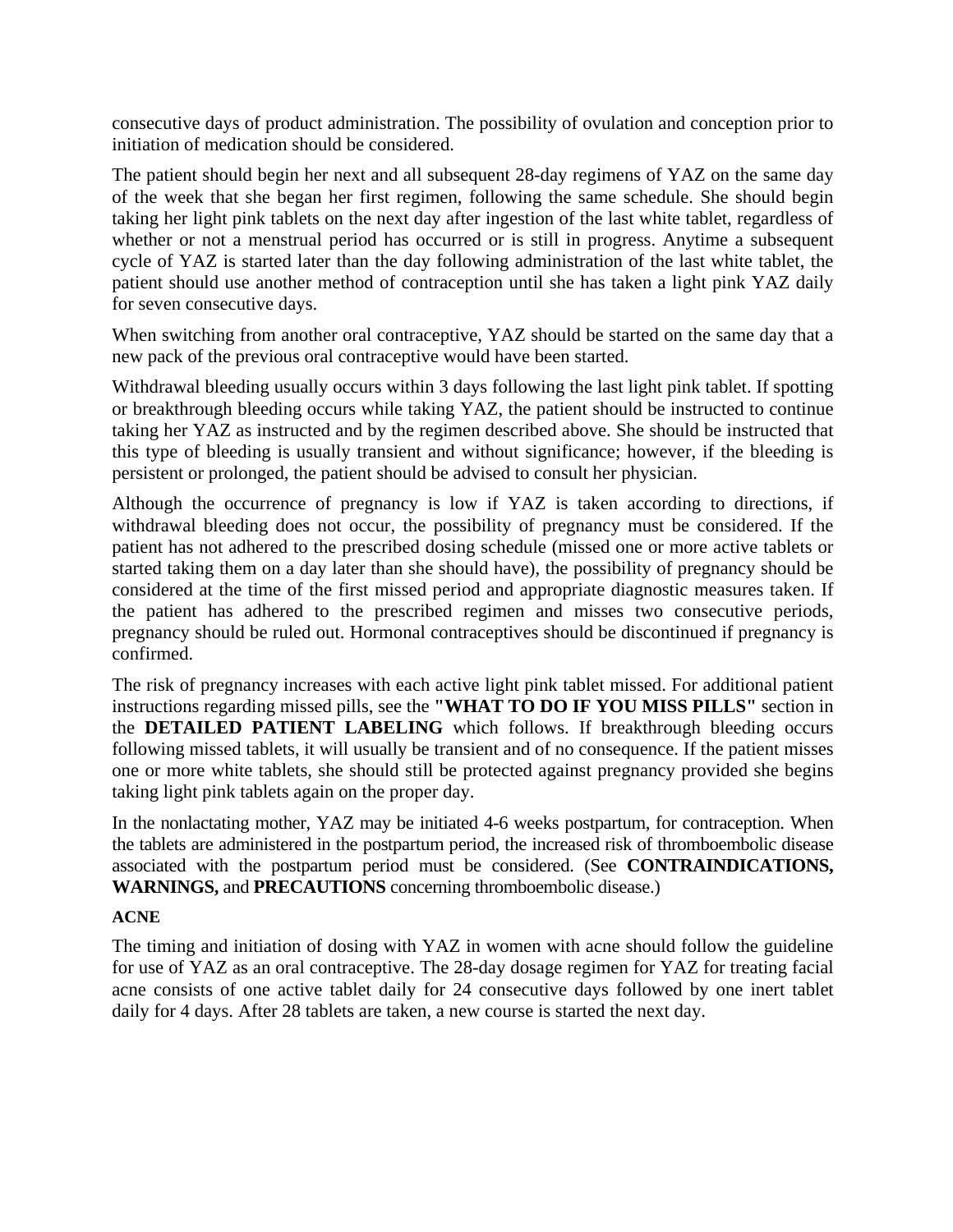## **HOW SUPPLIED**

YAZ (drospirenone and ethinyl estradiol) Tablets are available in packages of 3 BLISTER packs (NDC 50419-405-03).

Each pack contains 24 active light pink round, unscored, film-coated tablets debossed with a "DS" in a regular hexagon on one side, each containing 3 mg drospirenone and 0.02 mg ethinyl estradiol, and 4 inert white round, unscored, film-coated tablets debossed with a "DP" in a regular hexagon on one side.

Store at 25 $\degree$  C (77 $\degree$  F); excursions permitted to 15–30 $\degree$  C (59–86 $\degree$  F) [See USP Controlled Room Temperature].

## **REFERENCES**

1. Dinger JC, Heinemann LAJ, et al: The safety of a drospirenone-containing oral contraceptive: final results from the European active surveillance study on oral contraceptives based on 142,475 womenyears of observation. *Contraception* 2007;75:344-354.

2. Seeger JD, Loughlin J, Eng PM, et al: Risk of thromboembolism in women taking ethinylestradiol/drospirenone and other oral contraceptives. *Obstetrics & Gynecology* 2007;110(3):587 593.

3. van Hylckama Vlieg A, Helmerhorst FM, Vandenbroucke JP, et al: The venous thrombotic risk of oral contraceptives, effects of oestrogen dose and progestogen type: results of the MEGA case-control study. *BMJ* 2009;339:b2921.

4. Lidegaard O, Lokkegaard E, Svendsen AL, et al: Hormonal contraception and risk of venous thromboembolism: national follow-up study. *BMJ* 2009; 339:b2890.

## **Manufactured for: Bayer HealthCare Pharmaceuticals Inc.**

**Manufactured in: Germany** 

## **BRIEF SUMMARY PATIENT PACKAGE INSERT**

YAZ (drospirenone and ethinyl estradiol) Tablets containing the following: 24 light pink – "active" tablets 4 white – "inert" tablets

**This product (like all oral contraceptives) is intended to prevent pregnancy. It does not protect against HIV infection (AIDS) and other sexually transmitted diseases.** 

**YAZ is different from other birth control pills because it contains the progestin drospirenone. Drospirenone may increase potassium. Therefore, you should not take YAZ if you have kidney, liver or adrenal disease because this could cause serious heart and health problems. Other drugs may also increase potassium. If you are currently on daily, long-term treatment for a chronic condition with any of the medications below, you should consult your healthcare provider about whether YAZ is right for you, and during the first month that you take YAZ, you should have a blood test to check your potassium level.**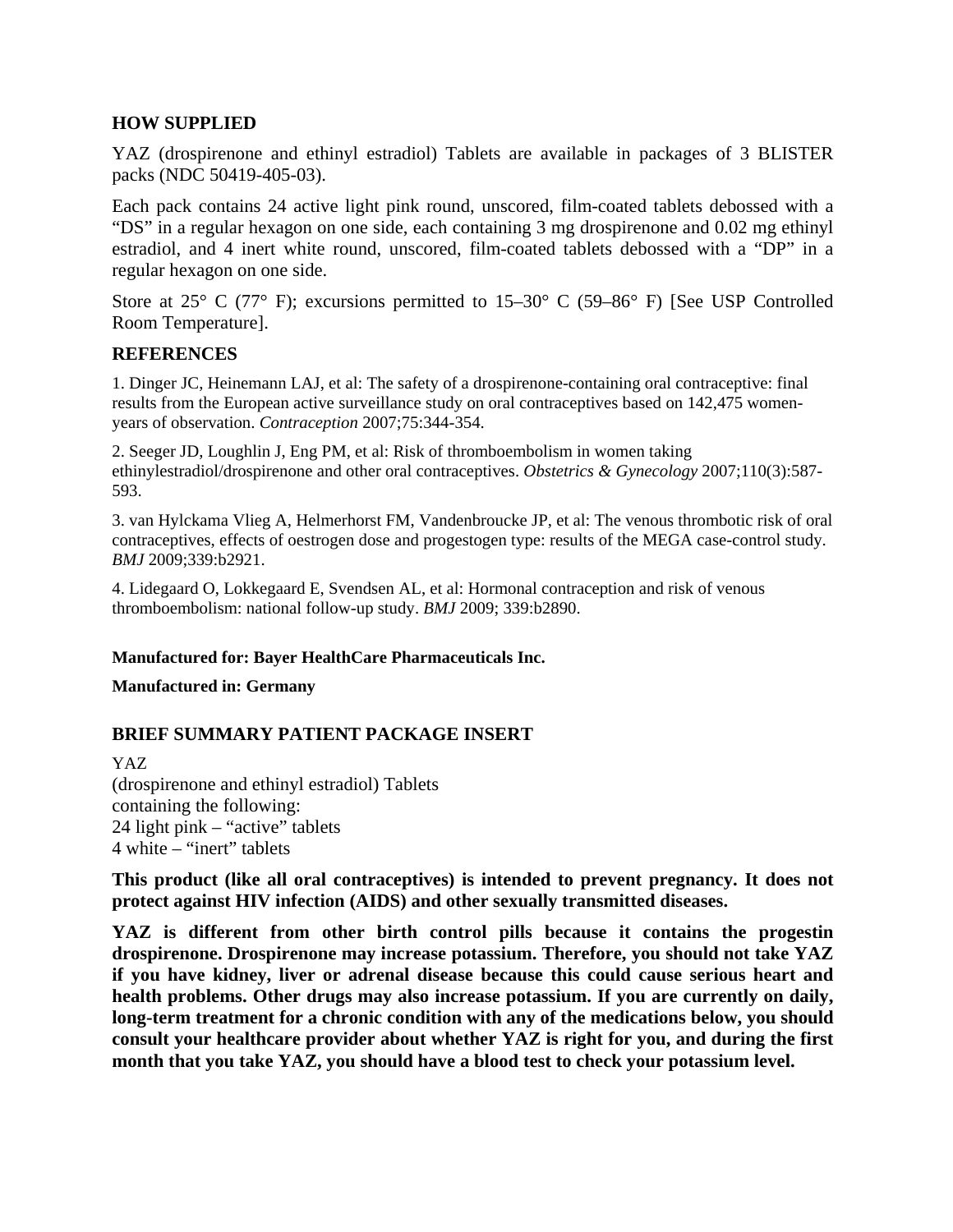- **NSAIDs (ibuprofen [Motrin, Advil], naprosyn [Aleve and others] when taken long-term and daily for treatment of arthritis or other problems)**
- **Potassium-sparing diuretics (spironolactone and others)**
- **Potassium supplementation**
- **ACE inhibitors (Capoten, Vasotec, Zestril and others)**
- **Angiotensin-II receptor antagonists (Cozaar, Diovan, Avapro and others)**
- **Heparin**
- **Aldosterone antagonists**

YAZ is an oral contraceptive, also known as a "birth control pill" or "the Pill." Oral contraceptives are taken to prevent pregnancy, and, when taken correctly without missing any pills, have a failure rate of approximately 1% per year (1 pregnancy per 100 women per year of use). The typical failure rate in pill users is approximately 5% per year (5 pregnancies per 100 women per year of use) when women who miss pills are included. Forgetting to take pills considerably increases the chances of pregnancy.

YAZ may also be taken to treat premenstrual dysphoric disorder (PMDD) if you choose to use the Pill for birth control. Unless you have already decided to use the Pill for birth control, you should not start YAZ to treat your PMDD because there are other medical therapies for PMDD that do not have the same risks as the Pill. PMDD is a mood disorder related to the menstrual cycle. PMDD significantly interferes with work or school, or with usual social activities and relationships with others. Symptoms include markedly depressed mood, anxiety or tension, mood swings, and persistent anger or irritability. Other features include decreased interest in usual activities, difficulty concentrating, lack of energy, change in appetite or sleep, and feeling out of control. Physical symptoms associated with PMDD may include breast tenderness, headache, joint and muscle pain, bloating and weight gain. These symptoms occur regularly before menstruation starts and go away within a few days following the start of the period. Diagnosis of PMDD should be made by healthcare providers.

You should only use YAZ for treatment of PMDD if you:

- Have already decided to use oral contraceptives for birth control, and
- Have been diagnosed with PMDD by your healthcare provider.

YAZ has not been shown to be effective for the treatment of premenstrual syndrome (PMS), a less serious cluster of symptoms occurring before menstruation. If you or your healthcare provider believes you have PMS, you should only take YAZ if you want to prevent pregnancy; and not for the treatment of PMS.

YAZ may also be taken to treat moderate acne in women who are able to and wish to use the Pill for birth control.

Any woman who needs contraception (birth control) and chooses to use an oral contraceptive should understand the benefits and risks of using the Pill. This leaflet will give you much of the information you will need to help you decide if you should use the Pill for contraception and will also help you determine if you are at risk of developing any of the serious side effects of the Pill. It will tell you how to use the Pill properly so that it will be as effective as possible. However, this leaflet is not a replacement for a careful discussion between you and your healthcare professional. You should discuss the information provided in this leaflet with him or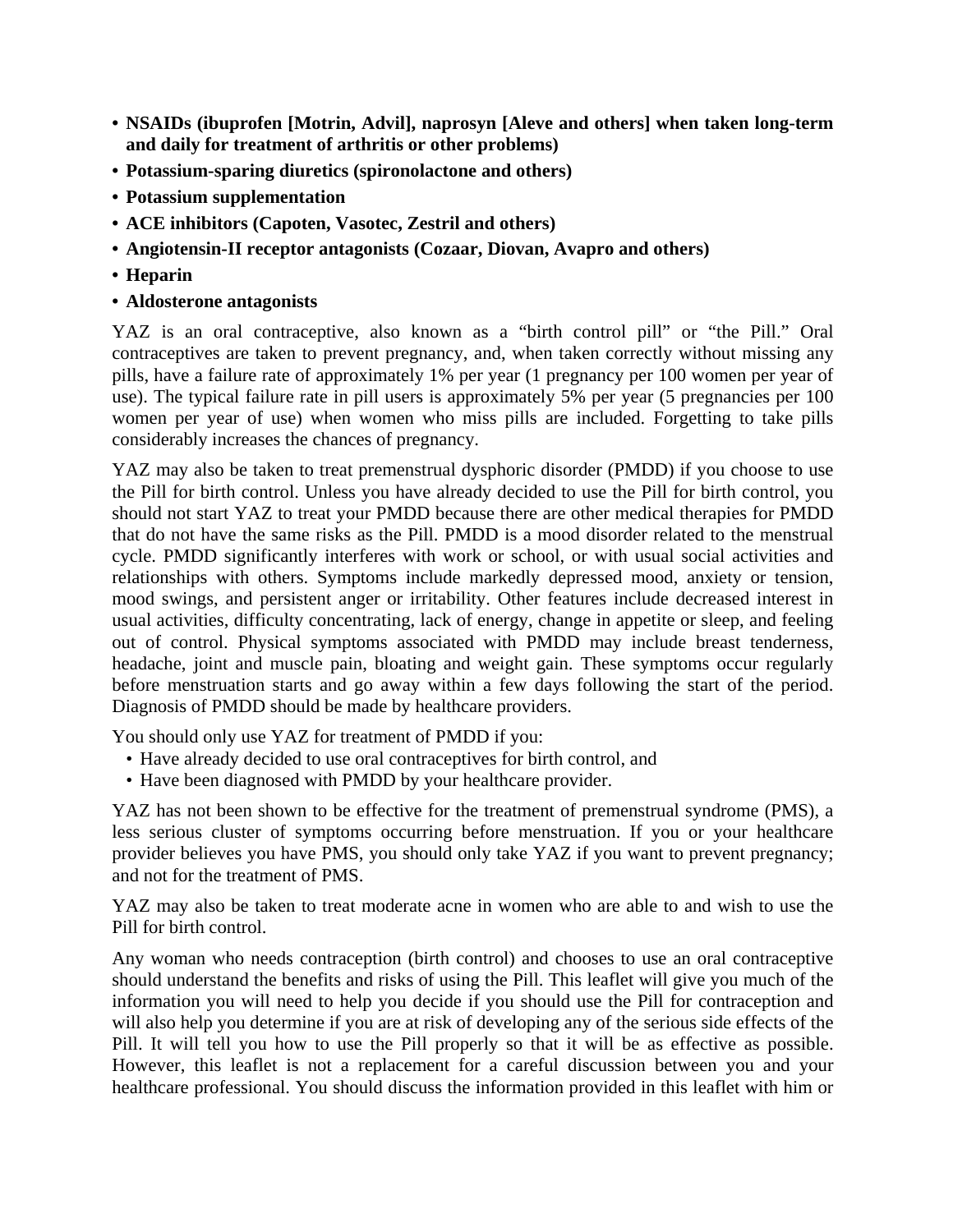her, both when you first start taking the Pill and during your revisits. You should also follow your healthcare professional's advice with regard to regular check-up while you are on the Pill.

For the majority of women, oral contraceptives can be taken safely. But there are some women who are at high risk of developing certain serious diseases that can be life-threatening or may cause temporary or permanent disability or death. The risks associated with taking oral contraceptives increase significantly if you:

- smoke
- have high blood pressure, diabetes, high cholesterol, or are obese
- have or have had clotting disorders, heart attack, stroke, angina pectoris (severe chest pains), cancer of the breast or sex organs, jaundice, or malignant or benign liver tumors.

You should not take the Pill if you suspect you are pregnant or have unexplained vaginal bleeding.

Although cardiovascular disease risks may be increased with oral contraceptive use after age 40 in healthy, non-smoking women (even with the newer low-dose formulations), there are also greater potential health risks associated with pregnancy in older women.

**Cigarette smoking increases the risk of serious adverse effects on the heart and blood vessels from oral contraceptive use. This risk increases with age and with heavy smoking (15 or more cigarettes per day) and is quite marked in women over 35 years of age. Women who use oral contraceptives should not smoke.** 

Most side effects of the Pill are not serious. The most common such effects are nausea, vomiting, bleeding between menstrual periods, weight gain, breast tenderness, and difficulty wearing contact lenses. These side effects, especially nausea and vomiting may subside within the first three months of use.

The serious side effects of the Pill occur very infrequently, especially if you are in good health and are young. However, you should know that the following medical conditions have been associated with or made worse by the Pill:

1. Blood clots in the legs (thrombophlebitis), lungs (pulmonary embolism), blockage or rupture of a blood vessel in the brain (stroke), blockage of blood vessels in the heart (heart attack and angina pectoris) or other organs of the body. As mentioned above, smoking increases the risk of heart attacks and strokes and subsequent serious medical consequences. Women with migraine headaches also may be at increased risk of stroke when taking the Pill.

2. Liver tumors, which may rupture and cause severe bleeding. A possible but not definite association has been found with the Pill and liver cancer. However, liver cancers are extremely rare. The chance of developing liver cancer from using the Pill is thus even rarer.

3. High blood pressure, although blood pressure usually returns to normal when the Pill is stopped.

4. Cancer of the breast. Various studies give conflicting reports on the relationship between breast cancer and oral contraceptive use. Oral contraceptive use may slightly increase your chance of having breast cancer diagnosed, particularly after using hormonal contraceptives at a younger age. After you stop using hormonal contraceptives, the chances of getting breast cancer begin to go back down. You should have regular breast examinations by a healthcare provider and examine your own breasts monthly. Tell your healthcare provider if you have a family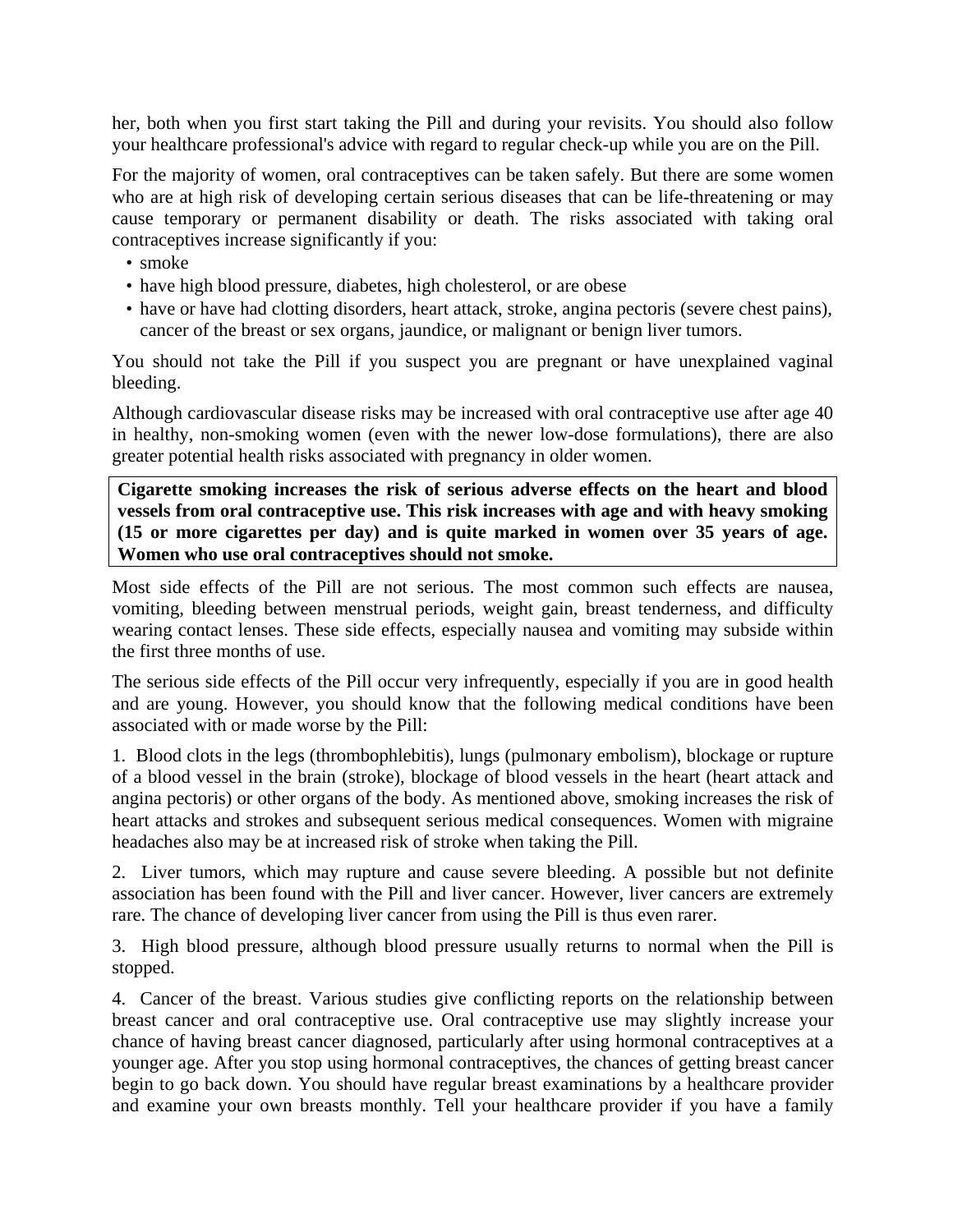history of breast cancer or if you have had breast nodules or an abnormal mammogram. Women who currently have or have had breast cancer should not use oral contraceptives because breast cancer is a hormone-sensitive tumor.

Some studies have found an increase in the incidence of cancer or precancerous lesions of the cervix in women who use the Pill. However, this finding may be related to factors other than the use of the Pill.

The symptoms associated with these serious side effects are discussed in the detailed leaflet given to you with your supply of pills. Notify your doctor or healthcare provider if you notice any unusual physical disturbances while taking the Pill. In addition, drugs such as rifampin, as well as some anticonvulsants, some antibiotics and some herbal products such as St. John's Wort, may decrease oral contraceptive effectiveness.

Taking the Pill may provide some important non-contraceptive benefits. These include less painful menstruation, less menstrual blood loss and anemia, fewer pelvic infections, and fewer cancers of the ovary and the lining of the uterus.

Be sure to discuss any medical condition you may have with your healthcare provider. Your healthcare provider will take a medical and family history before prescribing oral contraceptives and will examine you. The physical examination may be delayed to another time if you request it and the healthcare provider believes that it is appropriate to postpone it. You should be reexamined at least once a year while taking oral contraceptives. The detailed patient information booklet gives you further information which you should read and discuss with your healthcare provider.

**This product (like all oral contraceptives) is intended to prevent pregnancy. Oral contraceptives do not protect against HIV infection (AIDS) and other sexually transmitted diseases such as chlamydia, genital herpes, genital warts, gonorrhea, hepatitis B, and syphilis.** 

INSTRUCTIONS TO PATIENTS

## **HOW TO TAKE THE PILL**

#### **IMPORTANT POINTS TO REMEMBER**

## **BEFORE YOU START TAKING YOUR PILLS:**

- 1. BE SURE TO READ THESE DIRECTIONS: Before you start taking your pills. Anytime you are not sure what to do.
- 2. THE RIGHT WAY TO TAKE THE PILL IS TO TAKE ONE PILL EVERY DAY AT THE SAME TIME. YAZ CAN BE TAKEN WITHOUT REGARD TO MEALS. If you miss pills you could get pregnant. This includes starting the pack late. The more pills you miss, the more likely you are to get pregnant. See **"WHAT TO DO IF YOU MISS PILLS"** below.
- 3. MANY WOMEN HAVE SPOTTING OR LIGHT BLEEDING, OR MAY FEEL SICK TO THEIR STOMACH DURING THE FIRST 1-3 PACKS OF PILLS.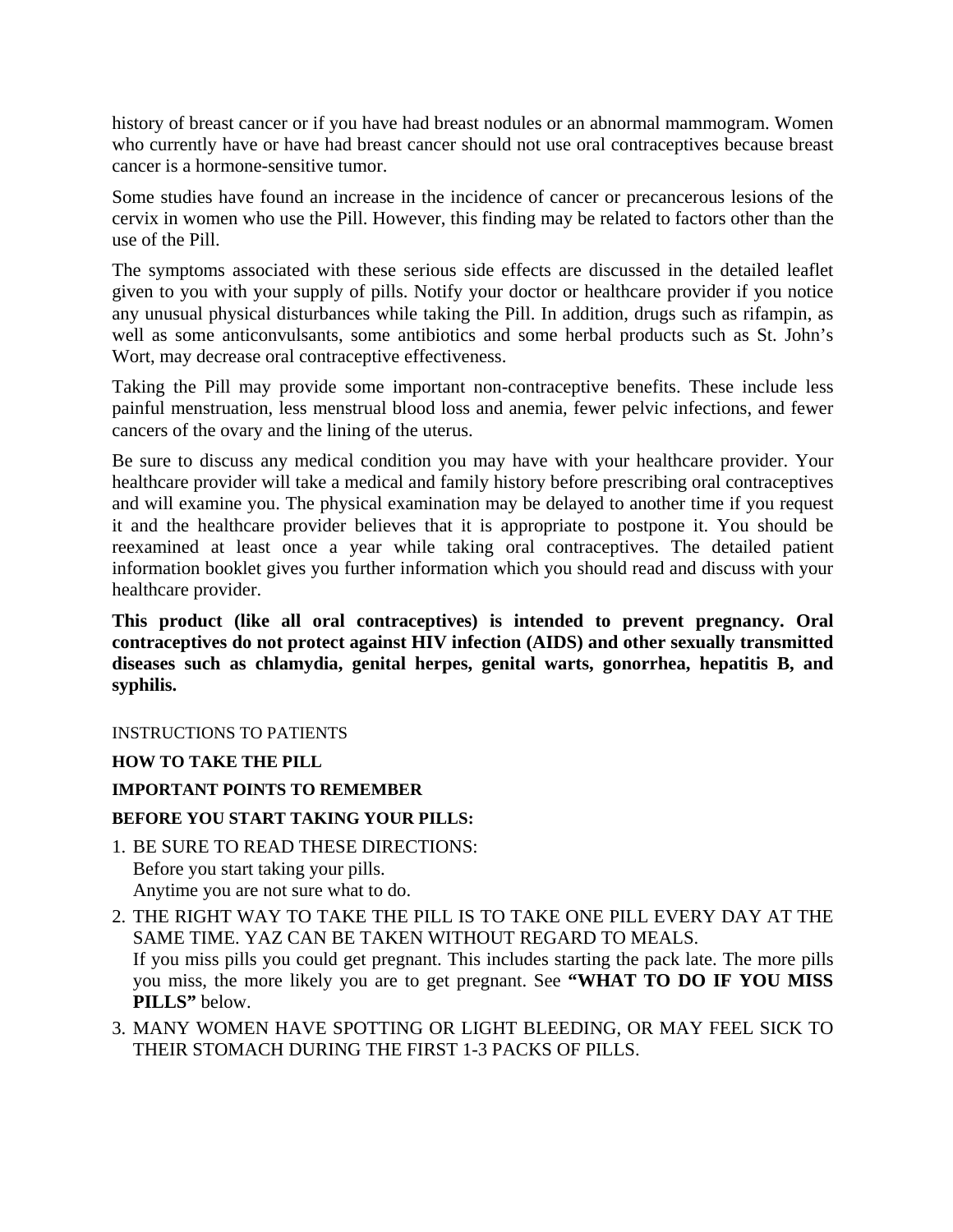If you do have spotting or light bleeding or feel sick to your stomach, do not stop taking the Pill. The problem will usually go away. If it does not go away, check with your healthcare provider.

- 4. MISSING PILLS CAN ALSO CAUSE SPOTTING OR LIGHT BLEEDING, even when you make up these missed pills. On the days you take two pills, to make up for missed pills, you could also feel a little sick to your stomach.
- 5. IF YOU HAVE VOMITING (within 3 to 4 hours after you take your pill), you should follow the instructions for **"WHAT TO DO IF YOU MISS PILLS"**. IF YOU HAVE DIARRHEA, or IF YOU TAKE CERTAIN MEDICINES, including some antibiotics and some herbal products such as St. John's Wort, your pills may not work as well.

Use a back-up method (such as condoms or spermicides) until you check with your healthcare provider.

- 6. IF YOU HAVE TROUBLE REMEMBERING TO TAKE THE PILL, talk to your healthcare provider about how to make pill-taking easier or about using another method of birth control.
- 7. IF YOU HAVE ANY QUESTIONS OR ARE UNSURE ABOUT THE INFORMATION IN THIS LEAFLET, call your healthcare provider.

## *BEFORE* **YOU START TAKING YOUR PILLS**

1. DECIDE WHAT TIME OF DAY YOU WANT TO TAKE YOUR PILL.

It is important to take YAZ at about the same time every day. YAZ can be taken without regard to meals.

2. LOOK AT YOUR PILL PACK: – IT HAS 28 PILLS:

 The YAZ-*pill pack* has 24 light pink "active" pills (with hormones) to be taken for 24 days, followed by 4 white "reminder" pills (without hormones) to be taken for four days.

- 3. ALSO FIND:
	- 1) Where on the pack to start taking pills,
	- 2) In what order to take the pills (follow the arrows)
	- 3) The week numbers as shown in the diagram below

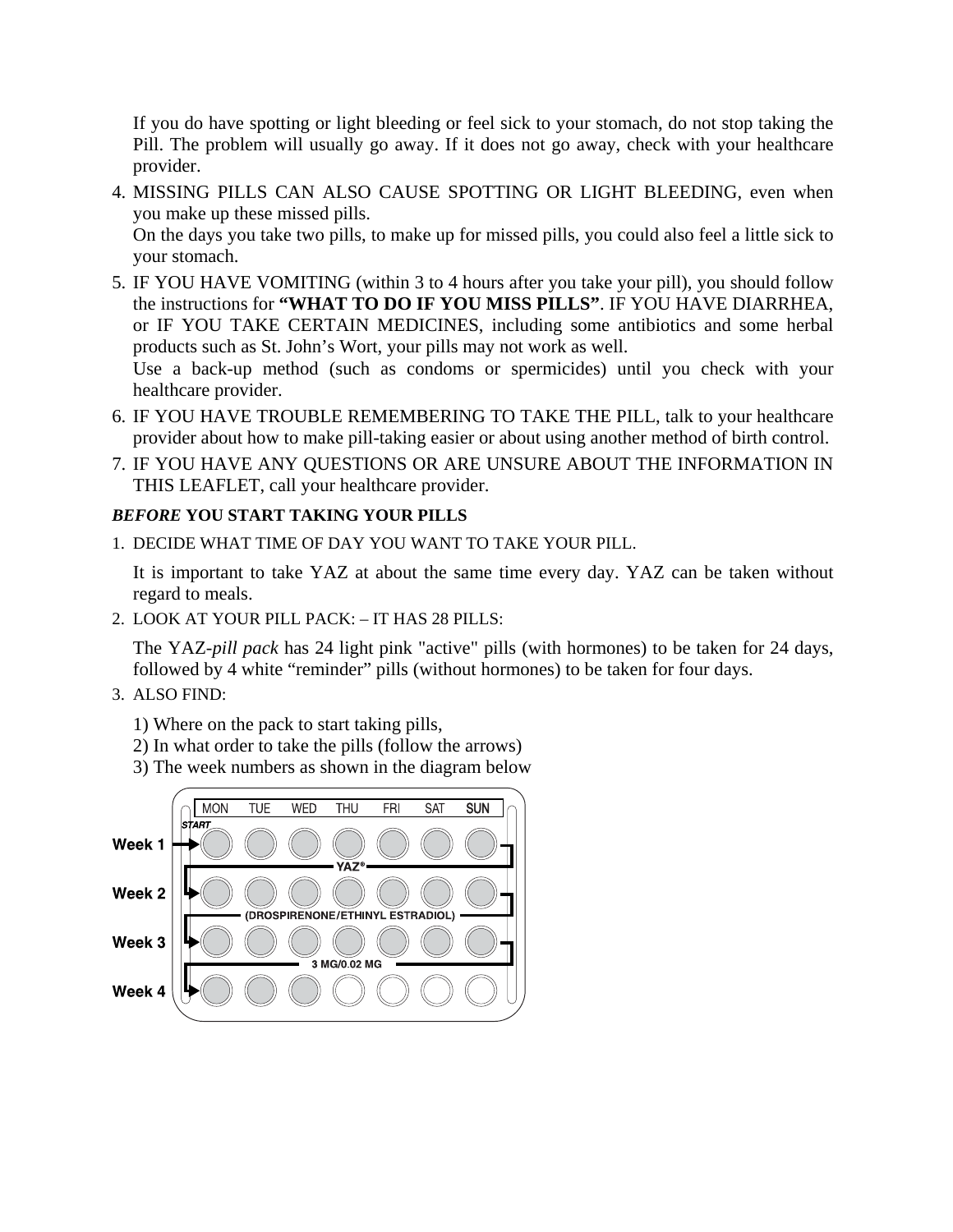### 4. BE SURE YOU HAVE READY AT ALL TIMES:

ANOTHER KIND OF BIRTH CONTROL (such as condoms or spermicides) to use as a back-up in case you miss pills. AN EXTRA, FULL PILL PACK.

## **WHEN TO START THE FIRST PACK OF PILLS**

You have a choice for which day to start taking your first pack of pills. Decide with your healthcare provider which is the best day for you. Pick a time of day which will be easy to remember.

### **DAY 1 START:**

- 1. Take the first light pink "active" pill of the first pack during the *first 24 hours of your period.*
- 2. You will not need to use a back-up method of birth control, since you are starting the Pill at the beginning of your period.

### **SUNDAY START:**

- 1. Take the first light pink "active" pill of the first pack on the *Sunday after your period starts,*  even if you are still bleeding. If your period begins on Sunday, start the pack that same day.
- 2. *Use another method of birth control* (such as condoms or spermicides) as a back-up method if you have sex anytime from the Sunday you start your first pack until the next Sunday (7 days).

### **WHEN YOU SWITCH FROM A DIFFERENT BIRTH CONTROL PILL**

When switching from another birth control pill, YAZ should be started on the same day that a new pack of the previous birth control pills would have been started.

## **WHAT TO DO DURING THE MONTH**

## **1. TAKE ONE PILL AT THE SAME TIME EVERY DAY UNTIL THE PACK IS EMPTY**

Do not skip pills even if you are spotting or bleeding between monthly periods or feel sick to your stomach (nausea).

Do not skip pills even if you do not have sex very often.

## 2. **WHEN YOU FINISH A PACK OF PILLS:**

Start the next pack on the day after your last white "reminder" pill. Do not wait any days between packs.

## **WHAT TO DO IF YOU MISS PILLS**

If you **MISS 1** light pink "active" pill in Week 1 of your pack:

- 1. Take it as soon as you remember. Take the next pill at your regular time. This means you may take two pills in one day.
- 2. You do not need to use a back-up birth control method if you have sex.

## If you **MISS 2** light pink "active" pills in a row in **WEEK 1** or **WEEK 2** of your pack:

- 1. Take two pills on the day you remember and two pills the next day.
- 2. Then take one pill a day until you finish the pack.
- 3. You COULD BECOME PREGNANT if you have sex in the *7 days* after you restart your pills. You MUST use another birth control method (such as condoms or spermicides) as a back-up for those 7 days.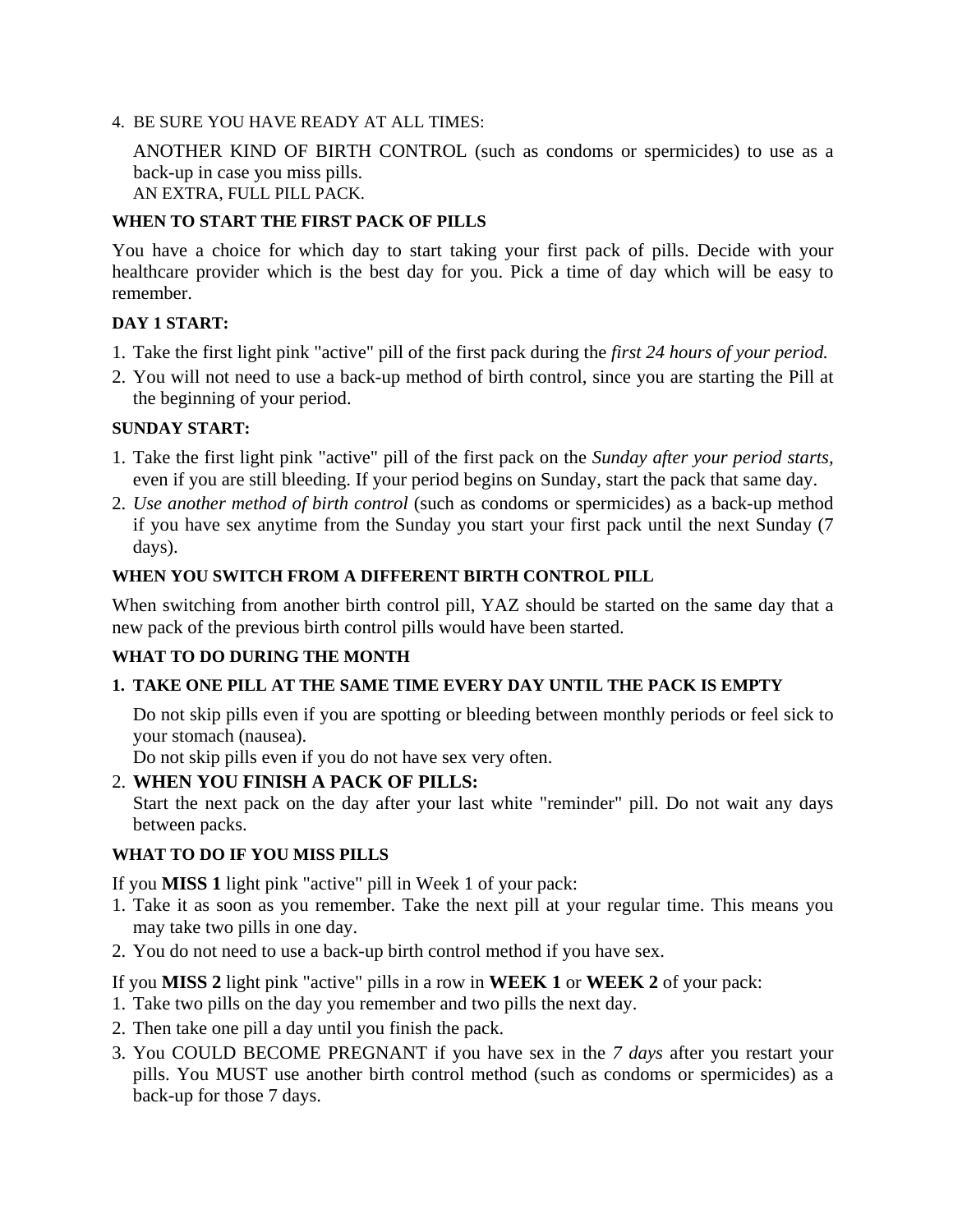If you **MISS 2** light pink "active" pills in a row in **WEEK 3** or **Week 4** of your pack:

## 1. **If you are a Day 1 Starter:**

THROW OUT the rest of the pill pack and start a new pack that same day.

## **If you are a Sunday Starter:**

Keep taking one pill every day until Sunday. On Sunday, THROW OUT the rest of the pack and start a new pack of pills that same day.

- 2. You COULD BECOME PREGNANT if you have sex in the *7 days* after you restart your pills. You MUST use another birth control method (such as condoms or spermicides) as a back-up for those 7 days.
- 3. You may not have your period this month but this is expected. However, if you miss your period two months in a row, call your healthcare provider because you might be pregnant.

## If you **MISS 3 OR MORE** light pink "active" pills in a row during **ANY Week:**

## 1. *If you are a Day 1 Starter:*

THROW OUT the rest of the pill pack and start a new pack that same day.

## *If you are a Sunday Starter:*

Keep taking 1 pill every day until Sunday. On Sunday, THROW OUT the rest of the pack and start a new pack of pills that same day.

- 2. You COULD BECOME PREGNANT if you have sex in the *7 days* after you restart pills. You MUST use another birth control method (such as condoms or spermicides) as a back-up for those 7 days.
- 3. You may not have your period this month but this is expected. However, if you miss your period two months in a row, call your healthcare provider because you might be pregnant.

## If you **MISS ANY** of the **4 white** "reminder" pills in **Week 4**:

THROW AWAY the pills you missed.

Keep taking one pill each day until the pack is empty.

You do not need a back-up method of birth control.

FINALLY, IF YOU ARE STILL NOT SURE WHAT TO DO ABOUT THE PILLS YOU HAVE MISSED:

Use a BACK-UP METHOD (such as condoms or spermicides) anytime you have sex.

KEEP TAKING ONE ACTIVE LIGHT PINK PILL EACH DAY until you can contact your healthcare provider.

For additional information see "Detailed Patient Labeling"

## **DETAILED PATIENT PACKAGE INSERT**

**This product (like all oral contraceptives) is intended to prevent pregnancy. Oral contraceptives do not protect against HIV infection (AIDS) and other sexually transmitted diseases.** 

**YAZ is different from other birth control pills because it contains the progestin drospirenone. Drospirenone may increase potassium. Therefore, you should not take YAZ if you have kidney, liver or adrenal disease because this could cause serious heart and health problems. Other drugs may also increase potassium. If you are currently on daily, long-term treatment for a chronic condition with any of the medications below, you should**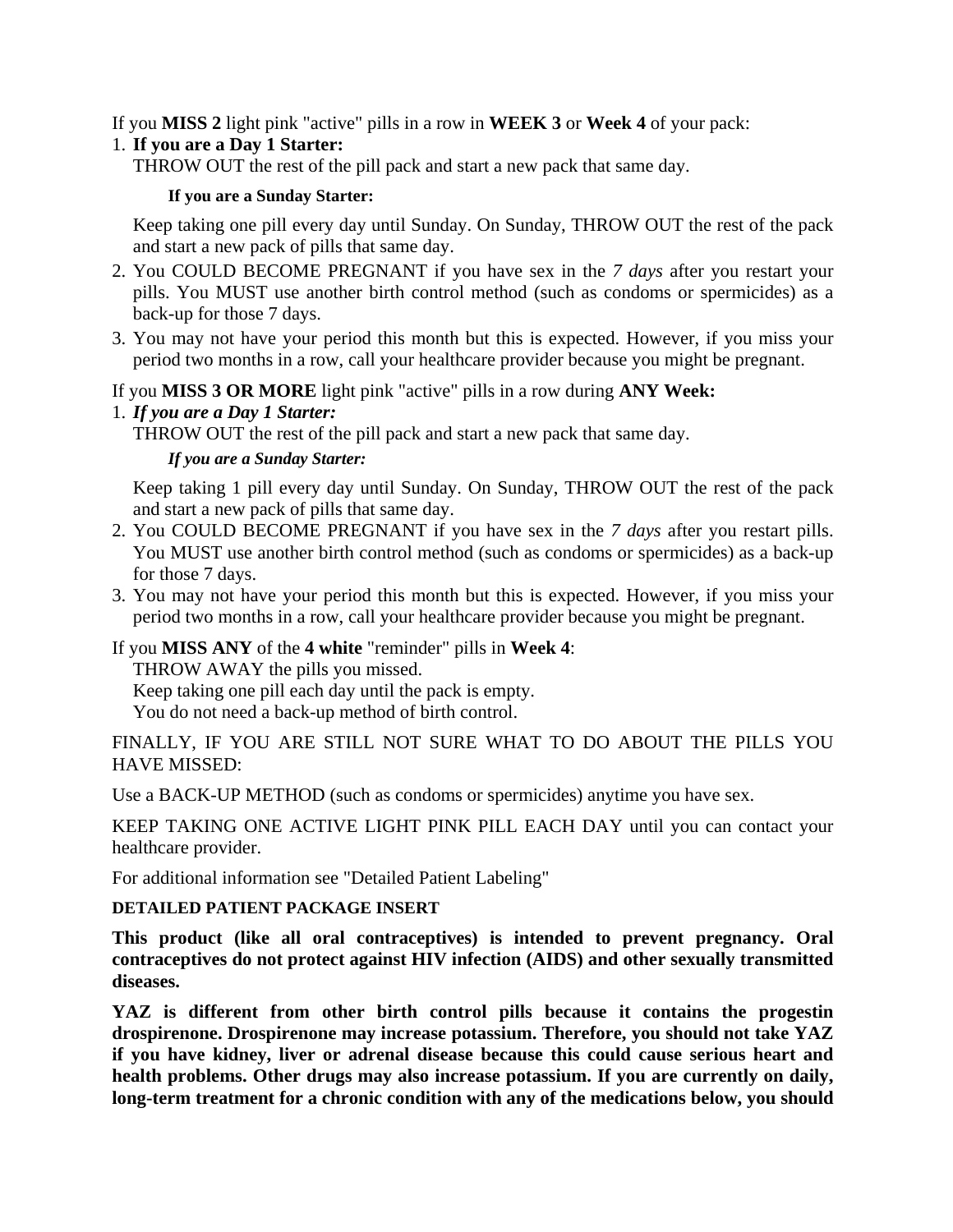**consult your healthcare provider about whether YAZ is right for you, and during the first month that you take YAZ, you should have a blood test to check your potassium level.** 

- **NSAIDs (ibuprofen [Motrin, Advil], naprosyn [Aleve and others] when taken long-term and daily for treatment of arthritis or other problems)**
- **Potassium-sparing diuretics (spironolactone and others)**
- **Potassium supplementation**
- **ACE inhibitors (Capoten, Vasotec, Zestril and others)**
- **Angiotensin-II receptor antagonists (Cozaar, Diovan, Avapro and others)**
- **Heparin**
- **Aldosterone antagonists**

YAZ is an oral contraceptive, also known as a "birth control pill" or "the Pill." Oral contraceptives are taken to prevent pregnancy, and, when taken correctly without missing any pills, have a failure rate of approximately 1% per year (1 pregnancy per 100 women per year of use). The typical failure rate in pill users is approximately 5% per year (5 pregnancies per 100 women per year of use) when women who miss pills are included. Forgetting to take pills considerably increases the chances of pregnancy.

YAZ may also be taken to treat premenstrual dysphoric disorder (PMDD) if you choose to use the Pill for birth control. Unless you have already decided to use the Pill for birth control, you should not start YAZ to treat your PMDD because there are other medical therapies for PMDD that do not have the same risks as the Pill. PMDD is a mood disorder related to the menstrual cycle. PMDD significantly interferes with work or school, or with usual social activities and relationships with others. Symptoms include markedly depressed mood, anxiety or tension, mood swings, and persistent anger or irritability. Other features include decreased interest in usual activities, difficulty concentrating, lack of energy, change in appetite or sleep, and feeling out of control. Physical symptoms associated with PMDD may include breast tenderness, headache, joint and muscle pain, bloating and weight gain. These symptoms occur regularly before menstruation starts and go away within a few days following the start of the period. Diagnosis of PMDD should be made by healthcare providers.

You should only use YAZ for treatment of PMDD if you:

- Have already decided to use oral contraceptives for birth control, and
- Have been diagnosed with PMDD by your healthcare provider.

YAZ has not been shown to be effective for the treatment of premenstrual syndrome (PMS), a less serious cluster of symptoms occurring before menstruation. If you or your healthcare provider believes you have PMS, you should only take YAZ if you want to prevent pregnancy; and not for the treatment of PMS.

YAZ may also be taken to treat moderate acne in women who are able to and wish to use the Pill for birth control.

## **INTRODUCTION**

Any woman who needs contraception (birth control) and chooses to use an oral contraceptive should understand the benefits and risks of using the Pill. This leaflet will give you much of the information you will need to help you decide if you should use the Pill for contraception and will also help you determine if you are at risk of developing any of the serious side effects of the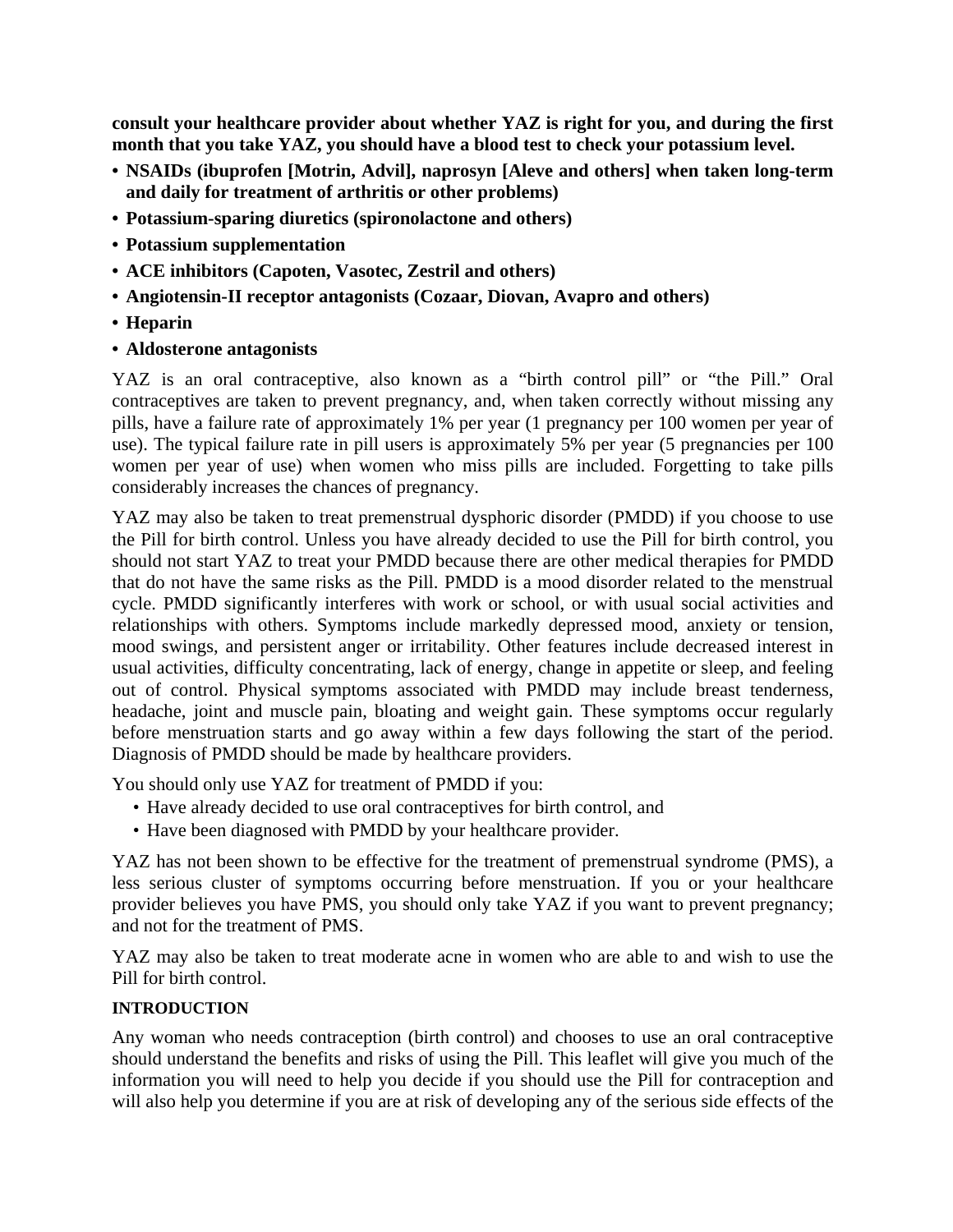Pill. It will tell you how to use the Pill properly so that it will be as effective as possible. However, this leaflet is not a replacement for a careful discussion between you and your healthcare professional. You should discuss the information provided in this leaflet with him or her, both when you first start taking the Pill and during your revisits. You should also follow your healthcare professional's advice with regard to regular check-ups while you are on the Pill.

## **EFFECTIVENESS OF YAZ FOR PREVENTION OF PREGNANCY**

Oral contraceptives or "birth control pills" or "the Pill" are used to prevent pregnancy and are more effective than most other nonsurgical methods of birth control. When they are taken correctly, the chance of becoming pregnant is less than 1% (one pregnancy per 100 women per year of use) when used perfectly, without missing any pills. Typical failure rates, including women who don't always follow the instructions exactly, are about 5% per year. The chance of becoming pregnant increases with each missed pill during a menstrual cycle.

In comparison, typical failure rates for other nonsurgical methods of birth control during the first year of use are as follows: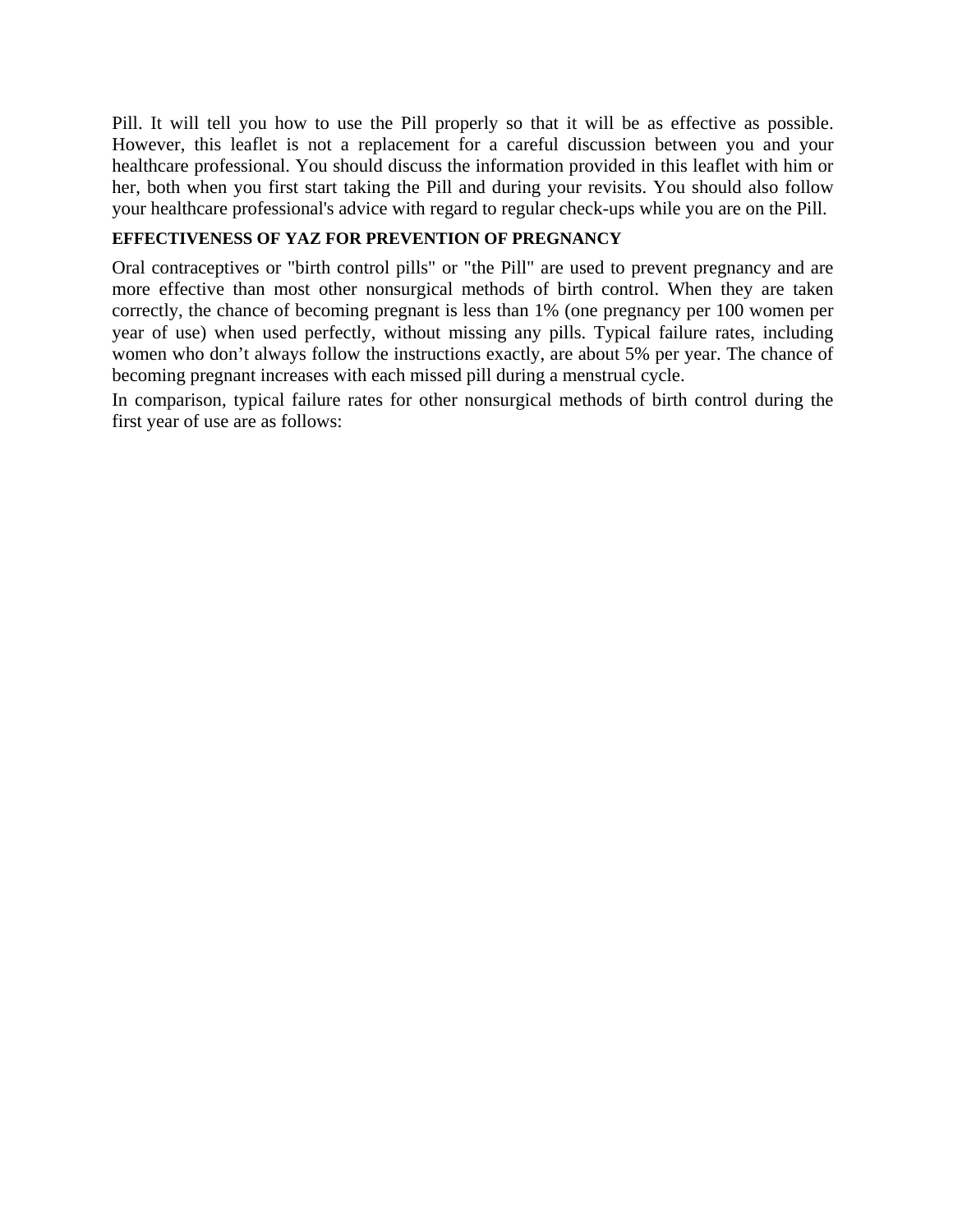|                             | % of Women Experiencing an   |                             | % of Women               |  |  |
|-----------------------------|------------------------------|-----------------------------|--------------------------|--|--|
|                             |                              | <b>Unintended Pregnancy</b> | Continuing Use           |  |  |
|                             | Within the First Year of Use |                             | at One Year <sup>3</sup> |  |  |
| Method                      | Typical                      | Perfect                     |                          |  |  |
| (1)                         | Use <sup>1</sup> (2)         | Use <sup>2</sup> (3)        | (4)                      |  |  |
| Change <sup>4</sup>         | 85                           | 85                          |                          |  |  |
| Spermicides <sup>5</sup>    | 26                           | 6                           | 40                       |  |  |
| Periodic abstinence         | 25                           |                             | 63                       |  |  |
| Calendar                    |                              | 9                           |                          |  |  |
| Ovulation method            |                              | 3                           |                          |  |  |
| Sympto-thermal <sup>6</sup> |                              | $\mathfrak{2}$              |                          |  |  |
| Post-ovulation              |                              | $\mathbf{1}$                |                          |  |  |
| Withdrawal                  | 19                           | $\overline{4}$              |                          |  |  |
| Cap <sup>7</sup>            |                              |                             |                          |  |  |
| Parous women                | 40                           | 26                          | 42                       |  |  |
| Nulliparous women           | 20                           | 9                           | 56                       |  |  |
| Sponge                      |                              |                             |                          |  |  |
| Parous women                | 40                           | 20                          | 42                       |  |  |
| Nulliparous women           | 20                           | 9                           | 56                       |  |  |
| Diaphragm <sup>7</sup>      | 20                           | 6                           | 56                       |  |  |
| Condom <sup>8</sup>         |                              |                             |                          |  |  |
| Female (Reality)            | 21                           | $\mathfrak s$               | 56                       |  |  |
| Male                        | 14                           | 3                           | 61                       |  |  |
| Pill                        | 5                            |                             | 71                       |  |  |
| progestin only              |                              | 0.5                         |                          |  |  |
| combined                    |                              | 0.1                         |                          |  |  |
| IUD:                        |                              |                             |                          |  |  |
| Progesterone T              | $\overline{2}$               | 1.5                         | 81                       |  |  |
| Copper T 380A               | 0.8                          | 0.6                         | 78                       |  |  |
| Lng 20                      | 0.1                          | 0.1                         | 81                       |  |  |
| Depo Provera                | 0.3                          | 0.3                         | 70                       |  |  |
| Norplant and Norplant-2     | 0.05                         | 0.05                        | 88                       |  |  |
| Female sterilization        | 0.5                          | 0.5                         | 100                      |  |  |
| Male sterilization          | 0.15                         | 0.1                         | 100                      |  |  |

**Percentage of women experiencing an unintended pregnancy during the first year of typical use and first year of perfect use of contraception and the percentage continuing use at the end of the first year: United States.** 

**Emergency Contraceptive Pills:** Treatment initiated within 72 hours after unprotected intercourse reduces the risk of pregnancy by at least 75%.<sup>9</sup>

**Lactational Amenorrhea Method:** LAM is a highly effective, *temporary* method of contraception.<sup>10</sup>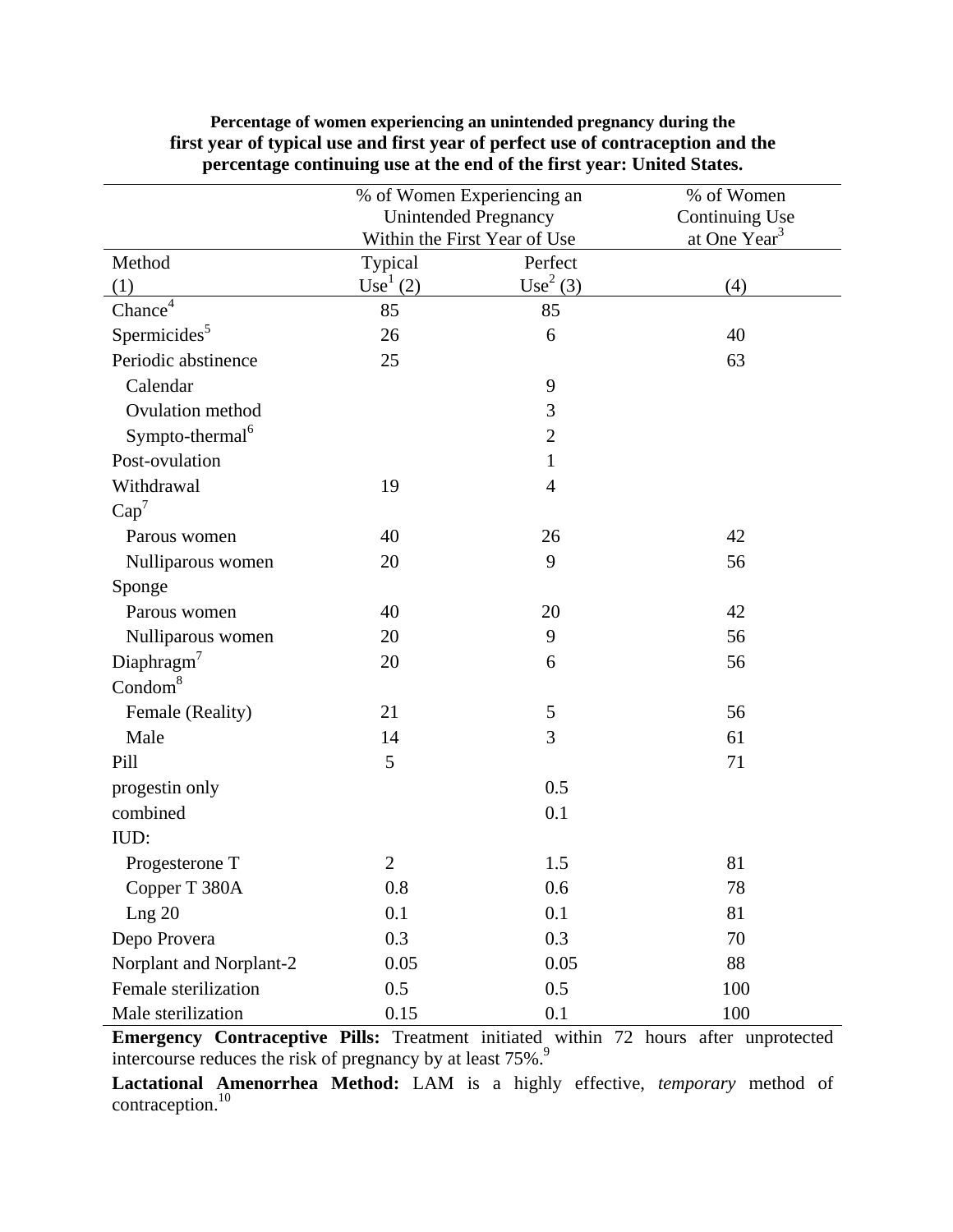Source: Trussell J, Contraceptive efficacy. In Hatcher RA, Trussell J, Stewart F, Cates W, Stewart GK, Guest F, Kowal D, *Contraceptive Technology: Seventeenth Revised Edition.* New York NY: Irvington Publishers, 1998.

- 1 Among typical couples who initiate use of a method (not necessarily for the first time), the percentage who experience an accidental pregnancy during the first year if they do not stop use for any other reason.
- 2 Among couples who initiate use of a method (not necessarily for the first time) and who use it perfectly (both consistently and correctly). The percentage who experience an accidental pregnancy during the first year if they do not stop use for any reason.
- 3 Among couples attempting to avoid pregnancy, the percentage who continue to use a method for one year.
- 4 The percents becoming pregnant in columns (2) and (3) are based on data from populations where contraception is not used and from women who cease using contraception in order to become pregnant. Among such populations, about 89% become pregnant within one year. This estimate was lowered slightly (to 85%) to represent the percentage who would become pregnant within one year among women now relying on reversible methods of contraception if they abandoned contraception altogether.
- 5 Foams, creams, gels vaginal suppositories, and vaginal film.
- 6 Cervical mucus (ovulation) method supplemented by calendar in the pre-ovulatory and basal body temperature in the post-ovulatory phases.
- 7 With spermicidal cream or jelly.
- 8 Without spermicides.
- 9 The treatment schedule is one dose within 72 hours after unprotected intercourse, and a second dose 12 hours after the first dose. The Food and Drug Administration has declared the following brands of oral contraceptives to be safe and effective for emergency contraception: Ovral (1 dose is 2 white pills), Alesse (1 dose is 5 pink pills), Nordette or Levlen (1 dose is 2 light-orange pills), Lo/Ovral (1 dose is 4 white pills), Triphasil or Tri-Levlen (1 dose is 4 yellow pills).
- 10 However, to maintain effective protection against pregnancy, another method of contraception must be used as soon as menstruation resumes, the frequency or duration of breastfeeds is reduced, bottle feeds are introduced, or the baby reaches six months of age.

YAZ may also be taken to treat moderate acne if **all** of the following are true:

- Your doctor says it is safe for you to use the Pill.
- You are at least 14 years old.
- You have started having menstrual periods.
- You want to use the Pill for birth control.

## **WHO SHOULD NOT TAKE YAZ or ORAL CONTRACEPTIVES**

**Cigarette smoking increases the risk of serious adverse effects on the heart and blood vessels from oral contraceptive use. This risk increases with age and with heavy smoking (15 or more cigarettes per day) and is quite marked in women over 35 years of age. Women who use oral contraceptives should not smoke.**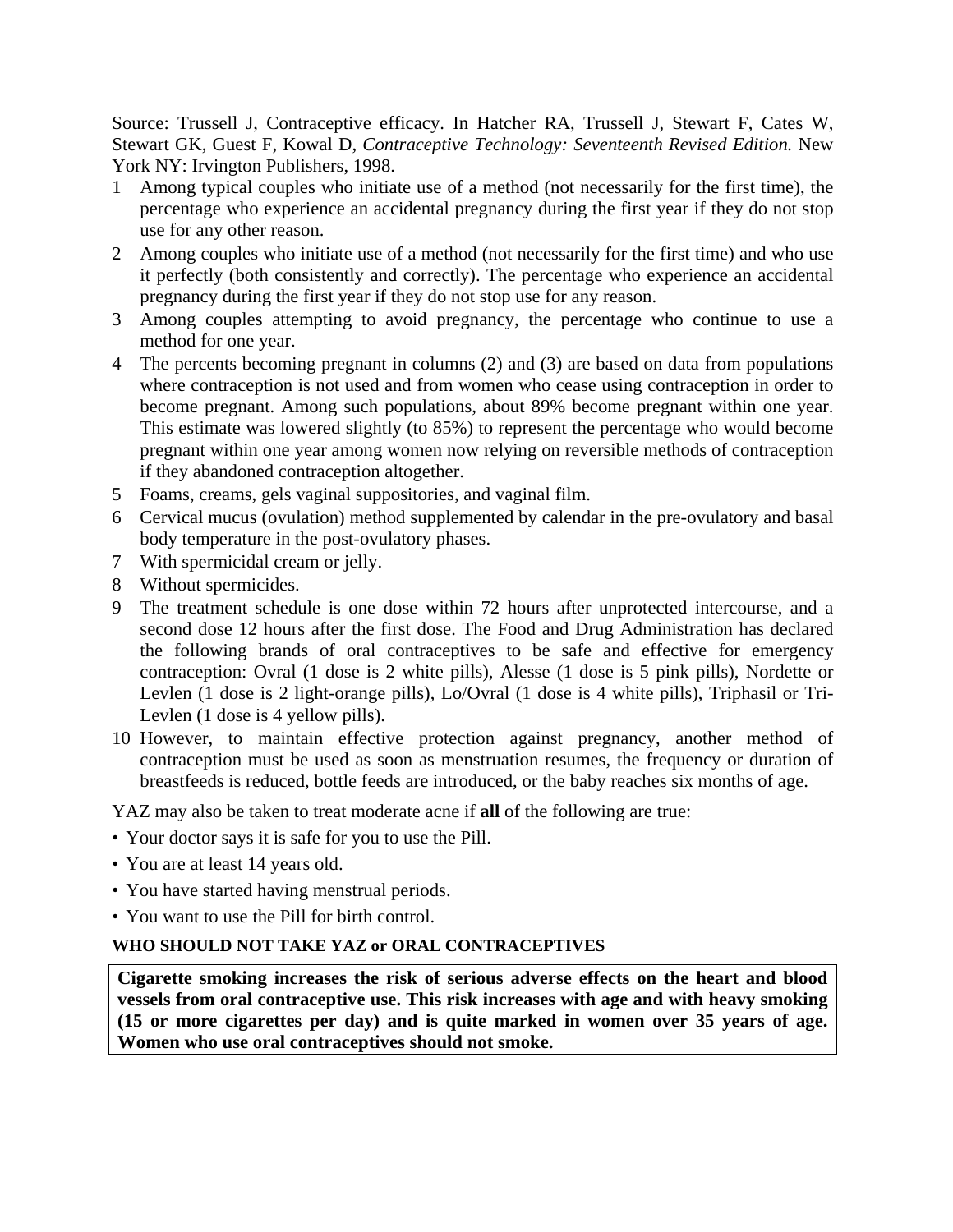Some women should not use YAZ. For example, you should not take YAZ if you are pregnant or think you may be pregnant. You should also not use YAZ if you have had any of the following conditions:

- A history of heart attack or stroke
- A history of blood clots in the legs (deep vein thrombosis), lungs (pulmonary embolism), or eyes (retinal thrombosis)
- Chest pain (angina pectoris)
- Known or suspected breast cancer or cancer of the lining of the uterus, cervix or vagina
- Unexplained vaginal bleeding (until a diagnosis is reached by your doctor)
- Yellowing of the whites of the eyes or of the skin (jaundice) during pregnancy or during previous use of the Pill or other hormonal contraceptives
- Liver tumor (benign or cancerous)
- Known or suspected pregnancy
- Heart valve or heart rhythm disorders that may be associated with formation of blood clots
- Diabetes with complications of the kidneys, eyes, nerves, or blood vessels
- Severe high blood pressure
- A need for surgery with prolonged bedrest
- Headaches with neurological symptoms
- Allergy or hypersensitivity to any of the components of YAZ

In addition, you should not use YAZ if you have any of the following conditions:

- Kidney Disease
- Liver Disease
- Adrenal Disease

Tell your healthcare provider if you have ever had any of the above conditions (Your healthcare provider can recommend another method of birth control). If you are currently on daily, longterm treatment for a chronic condition with any of the following medications, you should consult your healthcare provider before taking YAZ:

- NSAIDs (ibuprofen, naprosyn and others)
- Potassium-sparing diuretics (spironolactone and others)
- Potassium supplementation
- ACE inhibitors (captopril, enalapril, lisinopril and others)
- Angiotensin-II receptor antagonists (Cozaar, Diovan, Avapro and others)
- Heparin
- Aldosterone antagonists

## **OTHER CONSIDERATIONS BEFORE TAKING ORAL CONTRACEPTIVES**

Tell your healthcare provider if you have or ever had:

- Breast nodules, fibrocystic disease of the breast, an abnormal breast X-ray or mammogram
- Diabetes
- Elevated cholesterol or triglycerides
- High blood pressure
- A blood test indicating a higher risk of having blood clots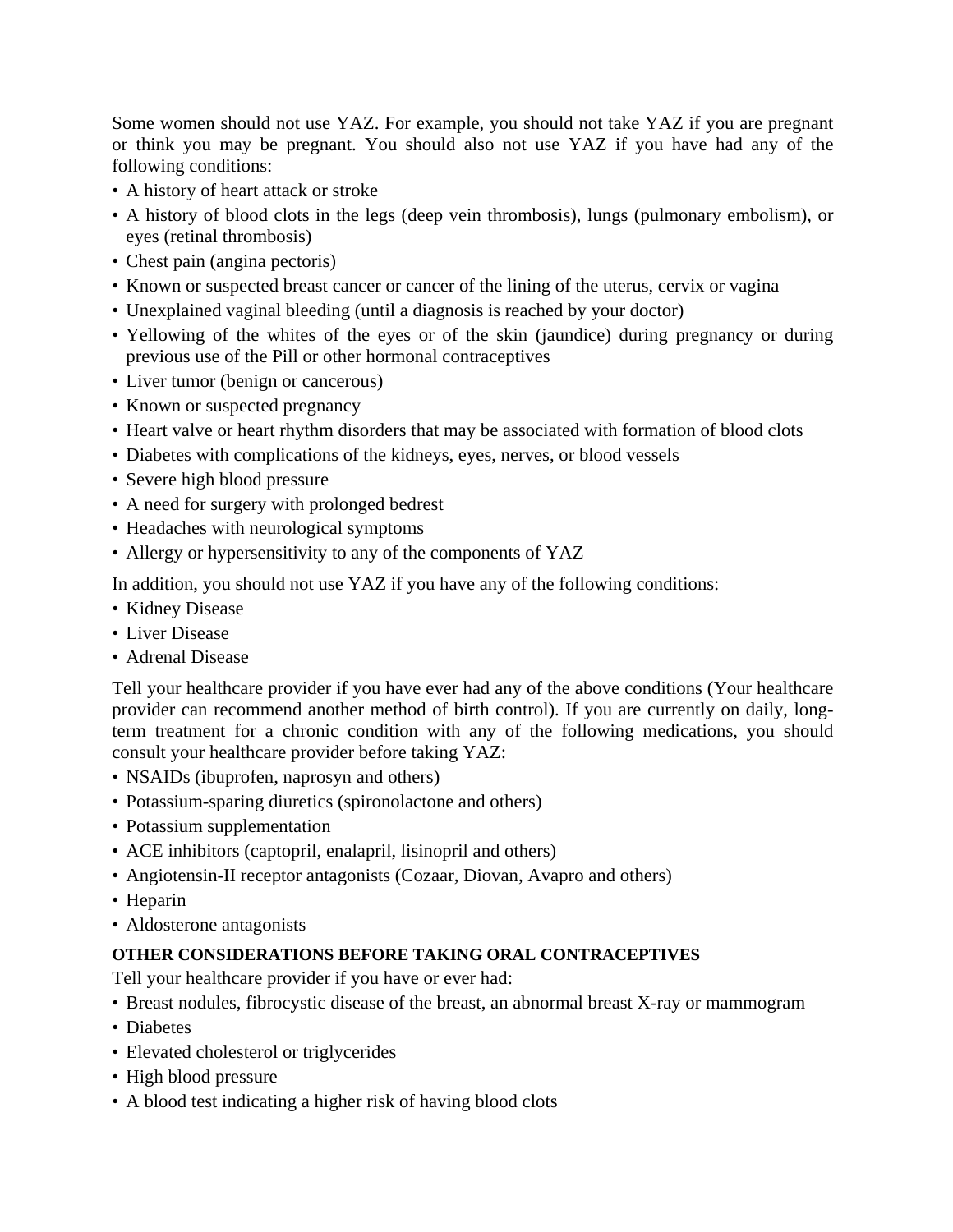- Migraine or other headaches or epilepsy
- Mental depression
- Gallbladder, heart or kidney disease
- History of scanty or irregular menstrual periods

Women with any of these conditions should be checked often by their healthcare provider if they choose to use oral contraceptives.

Also, be sure to inform your doctor or healthcare provider if you smoke, are on any medications, recently had a baby or miscarriage, or are breast feeding.

## **RISKS OF TAKING ORAL CONTRACEPTIVES**

## *1. RISK OF DEVELOPING BLOOD CLOTS*

Blood clots and blockage of blood vessels are the most serious side effects of taking oral contraceptives and can be fatal. In particular, a clot in the legs (deep vein thrombosis) can cause pain and swelling, and a clot that travels to the lungs can cause sudden blocking of the vessel carrying blood to the lungs. Rarely, clots occur in the blood vessels of the eye and may cause blindness, double vision, or impaired vision.

If you take oral contraceptives and need elective surgery, need to stay in bed for a prolonged illness or have recently delivered a baby, you may be at risk of developing blood clots. You should consult your doctor about stopping oral contraceptives three to four weeks before surgery and not taking oral contraceptives for two weeks after surgery or during bed rest. You should also not take oral contraceptives soon after delivery of a baby or a mid-trimester pregnancy loss or termination. It is advisable to wait for at least four to six weeks after delivery if you are not breast-feeding. If you are breast-feeding, you should wait until you have weaned your child before using the Pill. (See also the section on breast-feeding in **GENERAL PRECAUTIONS**.)

## *2. HEART ATTACKS AND STROKES*

Oral contraceptives may increase the tendency to develop strokes (stoppage or rupture of blood vessels in the brain) and angina pectoris and heart attacks (blockage of blood vessels in the heart). Any of these conditions can cause death or serious disability.

Smoking greatly increases the possibility of suffering heart attacks and strokes. Furthermore, smoking and the use of oral contraceptives greatly increase the chances of developing and dying of heart disease.

#### *3. GALLBLADDER DISEASE*

Oral contraceptive users probably have a greater risk than nonusers of having gallbladder disease, although this risk may be related to pills containing high doses of estrogens.

## *4. LIVER TUMORS*

In rare cases, oral contraceptives can cause benign but dangerous liver tumors. These benign liver tumors can rupture and cause fatal internal bleeding. In addition, a possible but not definite association has been found with the pill and liver cancers in two studies, in which a few women who developed these very rare cancers were found to have used oral contraceptives for long periods. However, liver cancers are extremely rare. The chance of developing liver cancer from using the Pill is thus even rarer.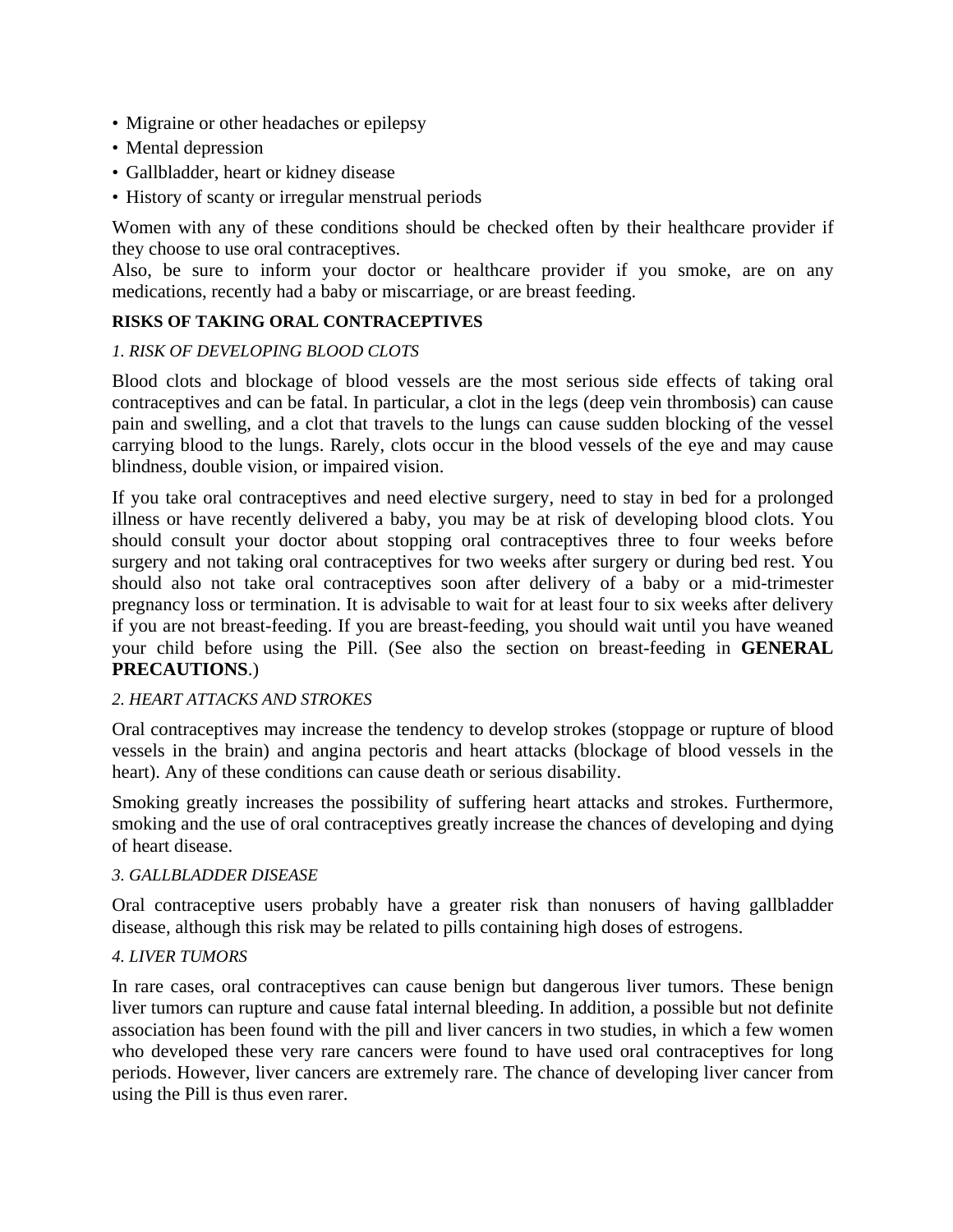### *5. CANCER OF THE REPRODUCTIVE ORGANS AND BREASTS*

Various studies give conflicting reports on the relationship between breast cancer and oral contraceptive use. Oral contraceptive use may slightly increase your chance of having breast cancer diagnosed, particularly after using hormonal contraceptives at a younger age. After you stop using hormonal contraceptives, the chances of getting breast cancer begin to go back down. You should have regular breast examinations by a healthcare provider and examine your own breasts monthly. Tell your healthcare provider if you have a family history of breast cancer or if you have had breast nodules or an abnormal mammogram. Women who currently have or have had breast cancer should not use oral contraceptives because breast cancer is a hormonesensitive tumor.

Some studies have found an increase in the incidence of cancer of the cervix in women who use oral contraceptives. However, this finding may be related to factors other than the use of oral contraceptives.

## **ESTIMATED RISK OF DEATH FROM A BIRTH CONTROL METHOD OR PREGNANCY**

All methods of birth control and pregnancy are associated with a risk of developing certain diseases which may lead to disability or death. An estimate of the number of deaths associated with different methods of birth control and pregnancy has been calculated and is shown in the following table.

| DT FERTIEIT FOONTROE METHOD ACCORDING TO AGE |         |           |           |       |       |       |  |  |
|----------------------------------------------|---------|-----------|-----------|-------|-------|-------|--|--|
| <b>Method of Control</b>                     | $15-19$ | $20 - 24$ | $25 - 29$ | 30-34 | 35-39 | 40-44 |  |  |
| and Outcome                                  | vears   | years     | vears     | vears | years | years |  |  |
| No fertility control                         | 7       | 7.4       | 9.1       | 14.8  | 25.7  | 28.2  |  |  |
| methods $\langle 1 \rangle$                  |         |           |           |       |       |       |  |  |
| Oral contraceptives                          | 0.3     | 0.5       | 0.9       | 1.9   | 13.8  | 31.6  |  |  |
| non-smoker $\langle 2 \rangle$               |         |           |           |       |       |       |  |  |
| Oral contraceptives                          | 2.2     | 3.4       | 6.6       | 13.5  | 51.1  | 117.2 |  |  |
| smoker $\langle 2 \rangle$                   |         |           |           |       |       |       |  |  |
| $1UD \ 2$                                    | 0.8     | 0.8       |           |       | 1.4   | 1.4   |  |  |
| Condom $ 1\rangle$                           | 1.1     | 1.6       | 0.7       | 0.2   | 0.3   | 0.4   |  |  |
| Diaphragm/                                   | 1.9     | 1.2       | 1.2       | 1.3   | 2.2   | 2.8   |  |  |
| spermicide $\langle 1 \rangle$               |         |           |           |       |       |       |  |  |
| Periodic abstinence $\langle 1 \rangle$      | 2.5     | 1.6       | 1.6       | 1.7   | 2.9   | 3.6   |  |  |

#### **ANNUAL NUMBER OF BIRTH-RELATED OR METHOD-RELATED DEATHS ASSOCIATED WITH CONTROL OF FERTILITY PER 100,000 NONSTERILE WOMEN, BY FERTILITY-CONTROL METHOD ACCORDING TO AGE**

\1\ Deaths are birth-related

\2\ Deaths are method-related

Adapted from H.W. Ory, *Family Planning Perspectives,* 15:57-63, 1983.

In the above table, the risk of death from any birth control method is less than the risk of childbirth, except for oral contraceptive users over the age of 35 who smoke and Pill users over the age of 40 even if they do not smoke. It can be seen in the table that for women aged 15 to 39, the risk of death was highest with pregnancy (7-26 deaths per 100,000 women, depending on age). Among Pill users who do not smoke, the risk of death was always lower than that associated with pregnancy for any age group, except for those women over the age of 40, when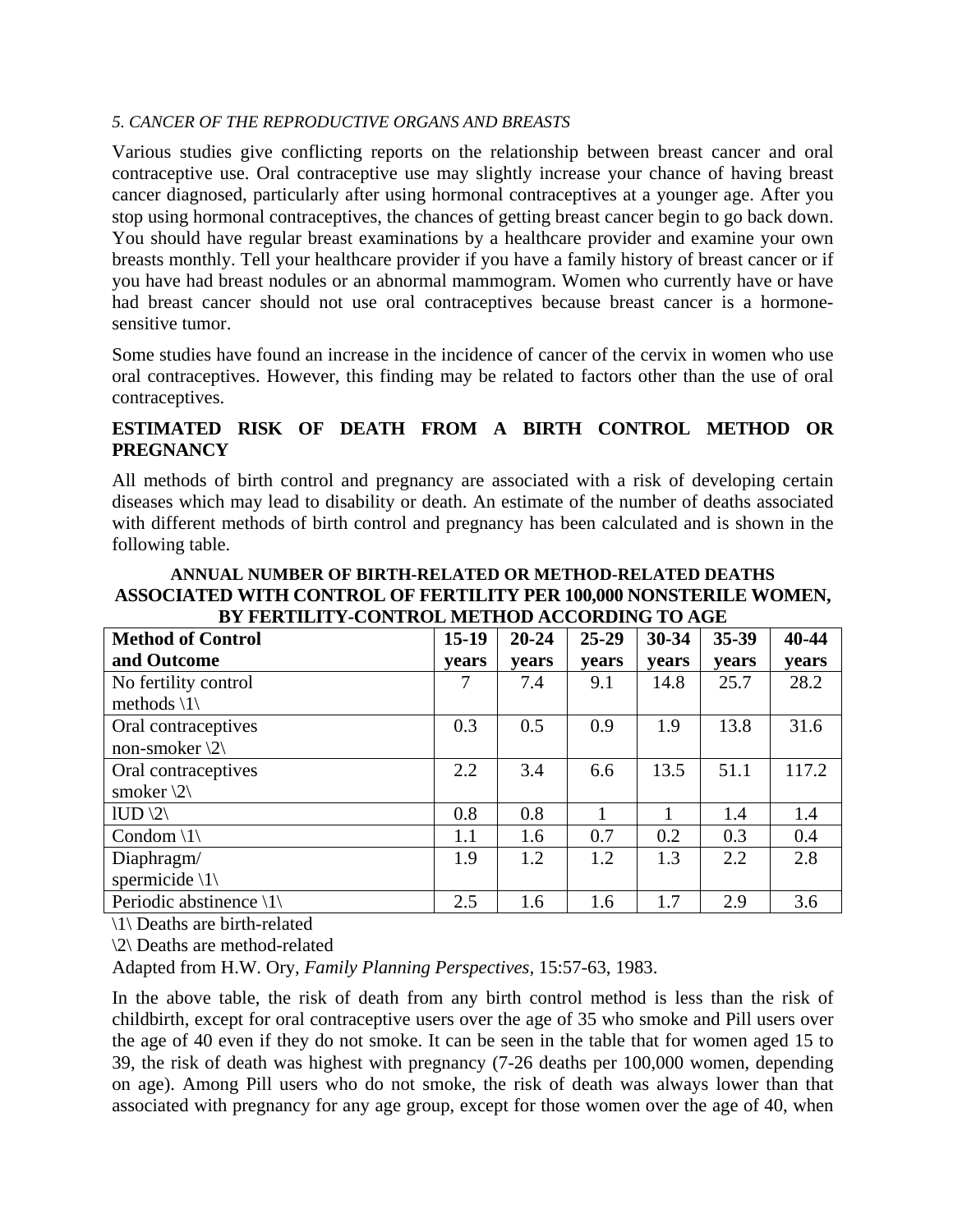the risk increases to 32 deaths per 100,000 women, compared to 28 associated with pregnancy at that age. However, for Pill users who smoke and are over the age of 35, the estimated number of deaths exceeds those for other methods of birth control. If a woman is over the age of 40 and smokes, her estimated risk of death is four times higher (117/100,000 women) than the estimated risk associated with pregnancy (28/100,000 women) in that age group.

The suggestion that women over 40 who do not smoke should not take oral contraceptives is based on information from older high-dose pills and on less-selective use of pills than is practiced today. An Advisory Committee of the FDA discussed this issue in 1989 and recommended that the benefits of oral contraceptive use by healthy, non-smoking women over 40 years of age may outweigh the possible risks. However, all women, especially older women, are cautioned to use the lowest-dose pill that is effective.

## **WARNING SIGNALS**

If any of these adverse effects occur while you are taking oral contraceptives, call your doctor immediately:

- Sharp chest pain, coughing of blood, or sudden shortness of breath (indicating a possible clot in the lung)
- Pain in the calf (indicating a possible clot in the leg)
- Crushing chest pain or heaviness in the chest (indicating a possible heart attack)
- Sudden severe headache or vomiting, dizziness or fainting, disturbances of vision or speech, weakness, or numbness in an arm or leg (indicating a possible stroke)
- Sudden partial or complete loss of vision (indicating a possible clot in the eye)
- Breast lumps (indicating possible breast cancer or fibrocystic disease of the breast; ask your doctor or healthcare provider to show you how to examine your breasts)
- Severe pain or tenderness in the stomach area (indicating a possibly ruptured liver tumor)
- Difficulty in sleeping, weakness, lack of energy, fatigue, or change in mood (possibly indicating severe depression)
- Jaundice or a light yellowing of the skin or eyeballs, accompanied frequently by fever, fatigue, loss of appetite, dark-colored urine, or light-colored bowel movements (indicating possible liver problems)

## **SIDE EFFECTS OF ORAL CONTRACEPTIVES**

## *1. VAGINAL BLEEDING*

Irregular vaginal bleeding or spotting may occur while you are taking the pills. Irregular bleeding may vary from slight staining between menstrual periods to breakthrough bleeding, which is a flow much like a regular period. Irregular bleeding occurs most often during the first few months of oral contraceptive use, but may also occur after you have been taking the Pill for some time. Such bleeding may be temporary and usually does not indicate any serious problems. It is important to continue taking your pills on schedule. If the bleeding occurs in more than one cycle or lasts for more than a few days, talk to your doctor or healthcare provider.

## *2. CONTACT LENSES*

If you wear contact lenses and notice a change in vision or an inability to wear your lenses, contact your doctor or healthcare provider.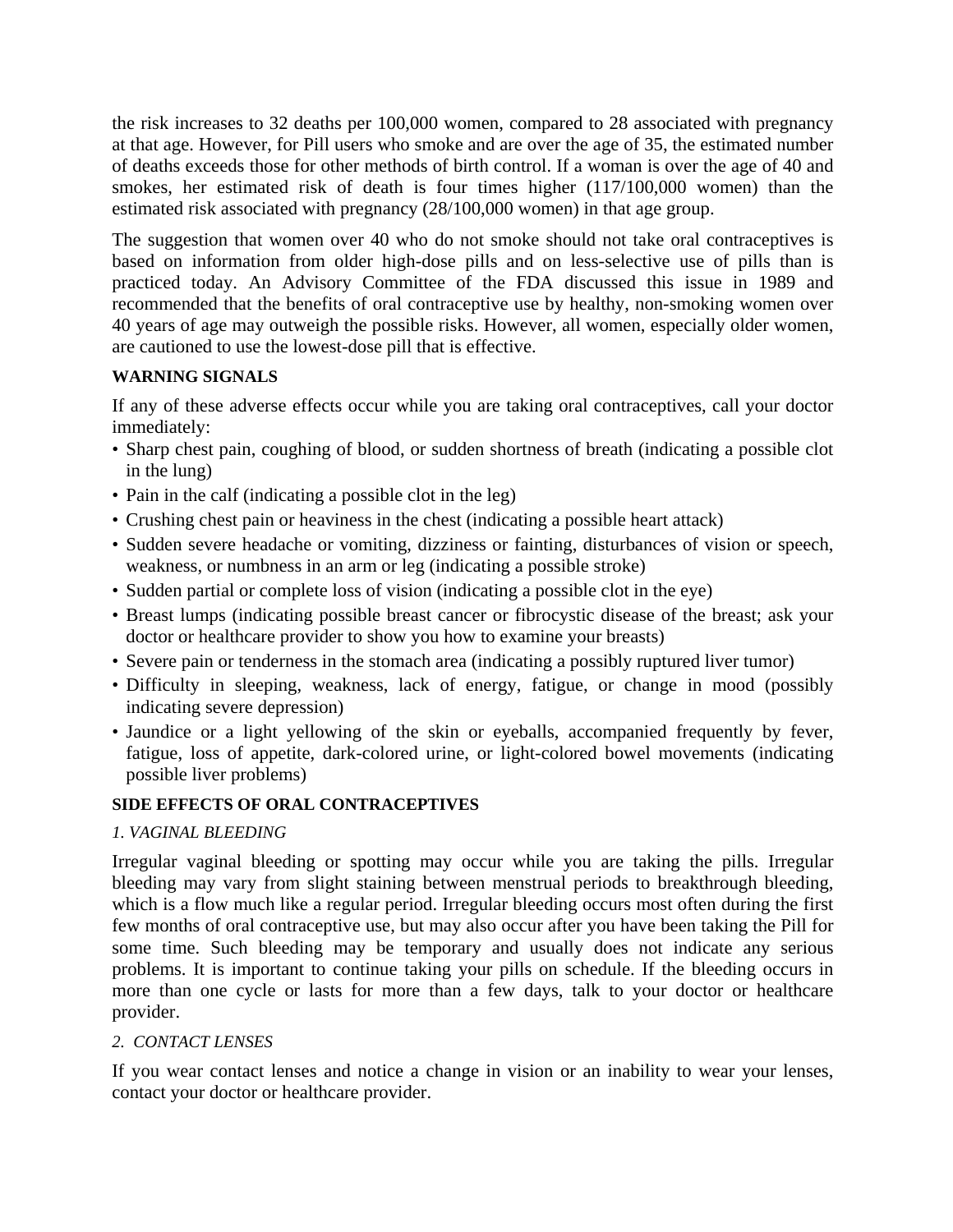## *3. FLUID RETENTION*

Oral contraceptives may cause edema (fluid retention) with swelling of the fingers or ankles and may raise your blood pressure. If you experience fluid retention, contact your doctor or healthcare provider.

### *4. MELASMA*

A spotty darkening of the skin is possible, particularly of the face.

## *5. OTHER SIDE EFFECTS*

Other side effects may include nausea, vomiting, change in appetite, headache, nervousness, depression, dizziness, loss of scalp hair, rash, and vaginal infections.

If any of these side effects bother you, call your doctor or healthcare provider.

## **GENERAL PRECAUTIONS**

## *1. Missed periods and use of oral contraceptives before or during early pregnancy.*

There may be times when you may not menstruate regularly after you have completed taking a cycle of pills. If you have taken your pills regularly and miss one menstrual period, continue taking your pills for the next cycle but be sure to inform your healthcare provider. If you have not taken the pills daily as instructed and missed a menstrual period, or if you missed two consecutive menstrual periods, you may be pregnant. Check with your healthcare provider immediately to determine whether you are pregnant. Stop taking oral contraceptives if pregnancy is confirmed. There is no conclusive evidence that oral contraceptive use is associated with an increase in birth defects when taken inadvertently during early pregnancy. Previously, a few studies had reported that oral contraceptives might be associated with birth defects, but these studies have not been confirmed. Nevertheless, oral contraceptives should not be used during pregnancy. You should check with your doctor about risks to your unborn child of any medication taken during pregnancy.

#### *2. While Breast-Feeding*

If you are breast-feeding, consult your doctor before starting oral contraceptives. Some of the drug will be passed on to the child in the milk. A few adverse effects on the child have been reported, including light yellowing of the skin (jaundice) and breast enlargement. In addition, oral contraceptives may decrease the amount and quality of your milk. If possible, do not use oral contraceptives while breast-feeding. You should use another method of contraception since breast-feeding provides only partial protection from becoming pregnant, and this partial protection decreases significantly as you breast-feed for longer periods of time. You should consider starting oral contraceptives only after you have weaned your child completely.

## *3. Laboratory Tests*

If you are scheduled for any laboratory tests, tell your doctor you are taking birth control pills. Certain blood tests may be affected by birth control pills.

## *4. Drug Interactions*

Certain drugs may interact with birth control pills to make them less effective in preventing pregnancy or cause an increase in breakthrough bleeding. Such drugs include rifampin, drugs used for epilepsy such as barbiturates (for example, phenobarbital) and phenytoin (Dilantin is one brand of this drug), phenylbutazone (Butazolidin is one brand) and possibly certain antibiotics. Herbal products containing St. John's Wort (hypericum perforatum) may reduce the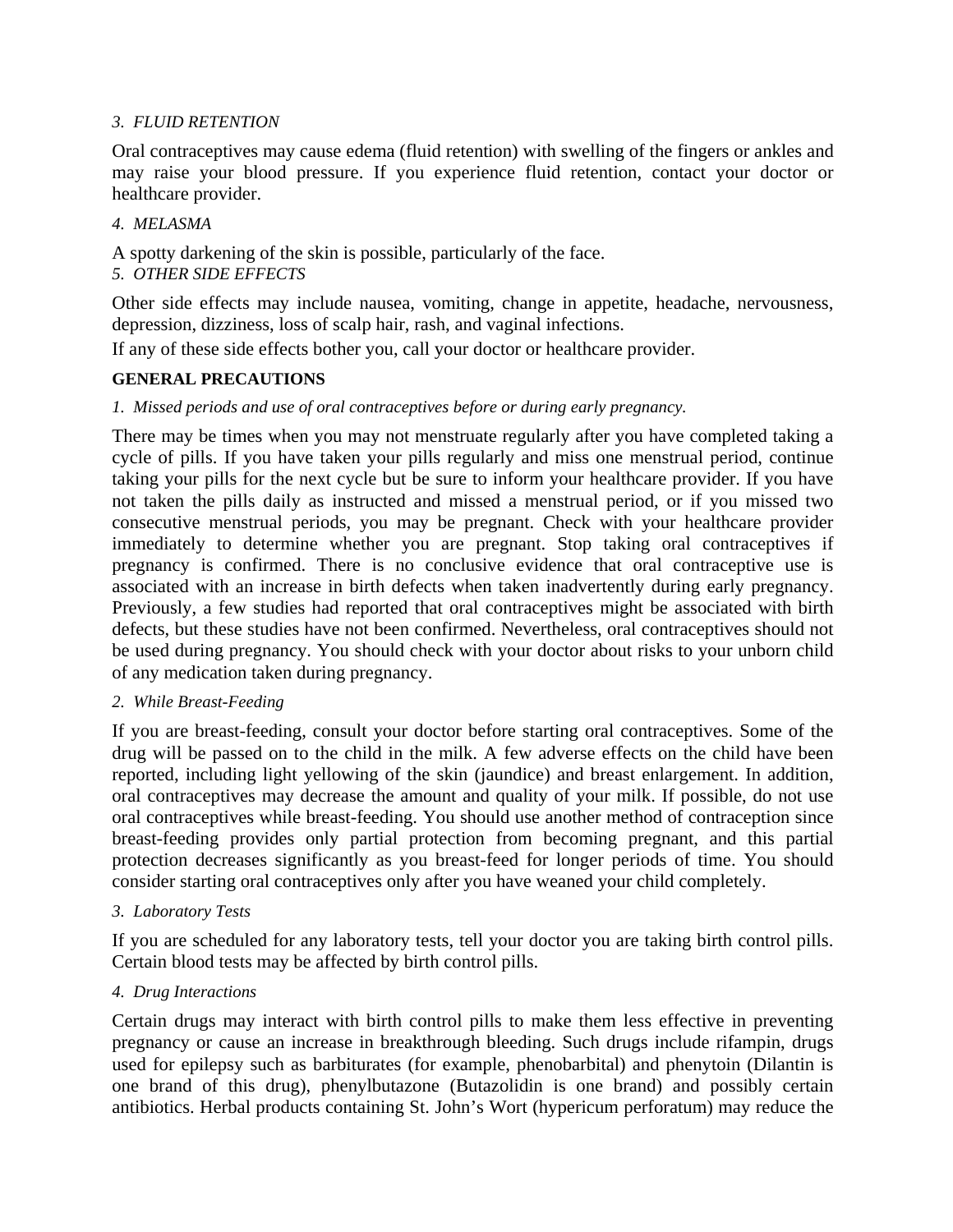effectiveness of oral contraceptives. This may also result in breakthrough bleeding. You may need to use an additional method of contraception during any cycle in which you take drugs that can make oral contraceptives less effective (See **BOLDED TEXT AT BEGINNING**).

## *5. Sexually Transmitted Diseases*

This product (like all oral contraceptives) is intended to prevent pregnancy. It does not protect against transmission of HIV (AIDS) and other sexually transmitted diseases such as chlamydia, genital herpes, genital warts, gonorrhea, hepatitis B, and syphilis.

## **INSTRUCTIONS TO PATIENTS**

## **HOW TO TAKE THE PILL**

## **IMPORTANT POINTS TO REMEMBER**

## *BEFORE* **YOU START TAKING YOUR PILLS:**

- 1. BE SURE TO READ THESE DIRECTIONS: Before you start taking your pills. Anytime you are not sure what to do.
- 2. THE RIGHT WAY TO TAKE THE PILL IS TO TAKE ONE PILL EVERY DAY AT THE SAME TIME. YAZ CAN BE TAKEN WITHOUT REGARD TO MEALS. If you miss pills you could get pregnant. This includes starting the pack late. The more pills you miss, the more likely you are to get pregnant. See **"WHAT TO DO IF YOU MISS PILLS"** below.
- 3. MANY WOMEN HAVE SPOTTING OR LIGHT BLEEDING, OR MAY FEEL SICK TO THEIR STOMACH DURING THE FIRST 1-3 PACKS OF PILLS. If you do have spotting or light bleeding or feel sick to your stomach, do not stop taking the Pill. The problem will usually go away. If it does not go away, check with your healthcare provider.
- 4. MISSING PILLS CAN ALSO CAUSE SPOTTING OR LIGHT BLEEDING, even when you make up these missed pills.

On the days you take two pills, to make up for missed pills, you could also feel a little sick to your stomach.

5. IF YOU HAVE VOMITING (within 3 to 4 hours after you take your pill), you should follow the instructions for **"WHAT TO DO IF YOU MISS PILLS"**. IF YOU HAVE DIARRHEA or IF YOU TAKE CERTAIN MEDICINES, including some antibiotics and some herbal products such as St. John's Wort, your pills may not work as well.

Use a back-up method (such as condoms or spermicides) until you check with your healthcare provider.

- 6. IF YOU HAVE TROUBLE REMEMBERING TO TAKE THE PILL, talk to your healthcare provider about how to make pill-taking easier or about using another method of birth control.
- 7. IF YOU HAVE ANY QUESTIONS OR ARE UNSURE ABOUT THE INFORMATION IN THIS LEAFLET, call your healthcare provider.

## *BEFORE* **YOU START TAKING YOUR PILLS**

1. DECIDE WHAT TIME OF DAY YOU WANT TO TAKE YOUR PILL.

It is important to take YAZ at about the same time every day. YAZ can be taken without regard to meals.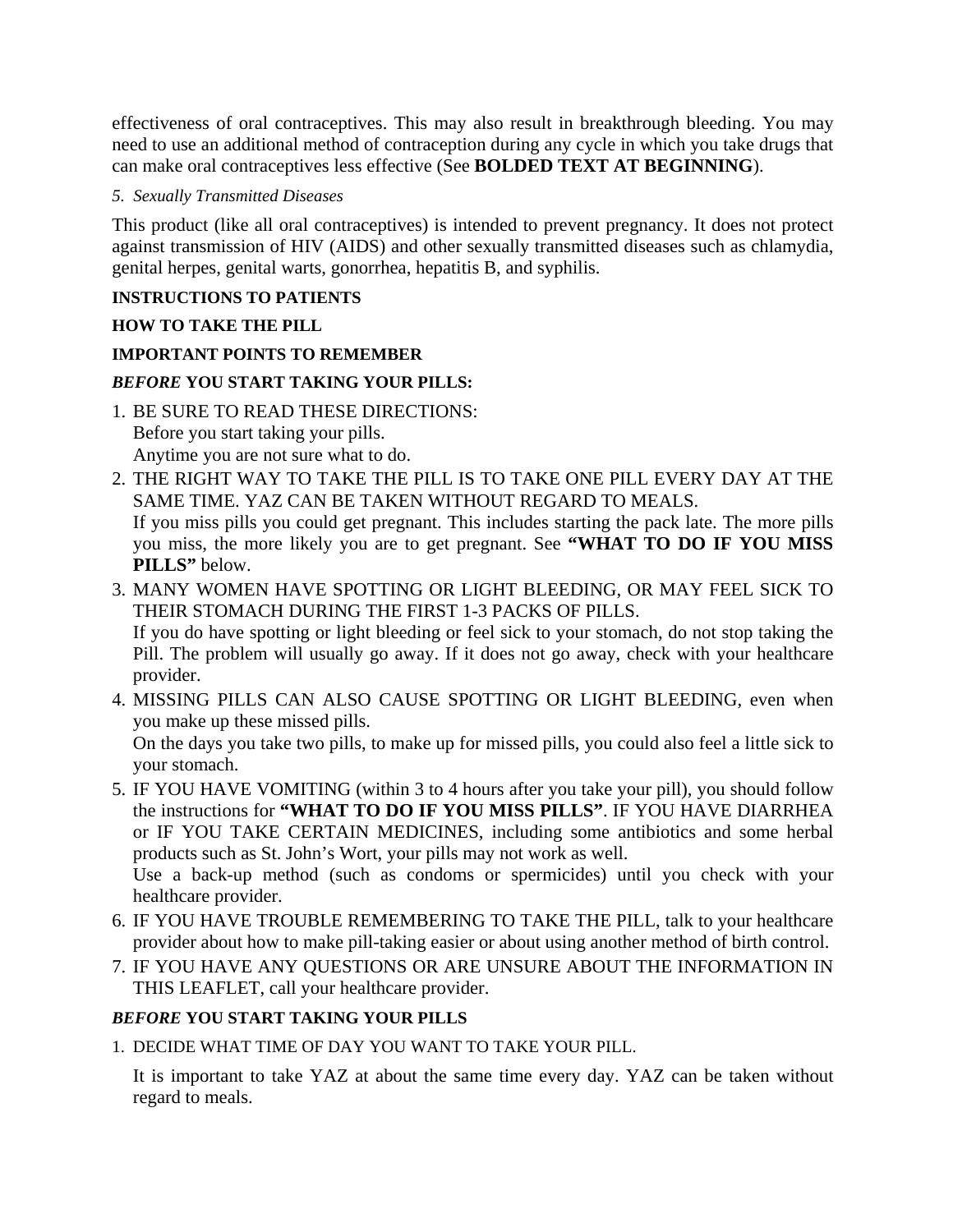2. LOOK AT YOUR PILL PACK: – IT HAS 28 PILLS

 The YAZ-*pill pack* has 24 light pink "active" pills (with hormones) to be taken for 24 days, followed by 4 white "reminder" pills (without hormones) to be taken for four days.

- 3. ALSO FIND:
	- 1) Where on the pack to start taking pills,
	- 2) In what order to take the pills (follow the arrows)
	- 3) The week numbers as shown in the diagram below



4. BE SURE YOU HAVE READY AT ALL TIMES:

ANOTHER KIND OF BIRTH CONTROL (such as condoms or spermicides) to use as a back-up in case you miss pills.

AN EXTRA, FULL PILL PACK.

## **WHEN TO START THE** *FIRST* **PACK OF PILLS**

You have a choice for which day to start taking your first pack of pills. Decide with your healthcare provider which is the best day for you. Pick a time of day which will be easy to remember.

## **DAY 1 START:**

- 1. Take the first light pink "active" pill of the first pack during the *first 24 hours of your period.*
- 2. You will not need to use a back-up method of birth control, since you are starting the Pill at the beginning of your period.

## **SUNDAY START:**

- 1. Take the first light pink "active" pill of the first pack on the *Sunday after your period starts,*  even if you are still bleeding. If your period begins on Sunday, start the pack that same day.
- 2. *Use another method of birth control* (such as condoms or spermicides) as a back-up method if you have sex anytime from the Sunday you start your first pack until the next Sunday (7 days).

## **WHEN YOU SWITCH FROM A DIFFERENT BIRTH CONTROL PILL**

When switching from another birth control pill, YAZ should be started on the same day that a new pack of the previous birth control pill would have been started.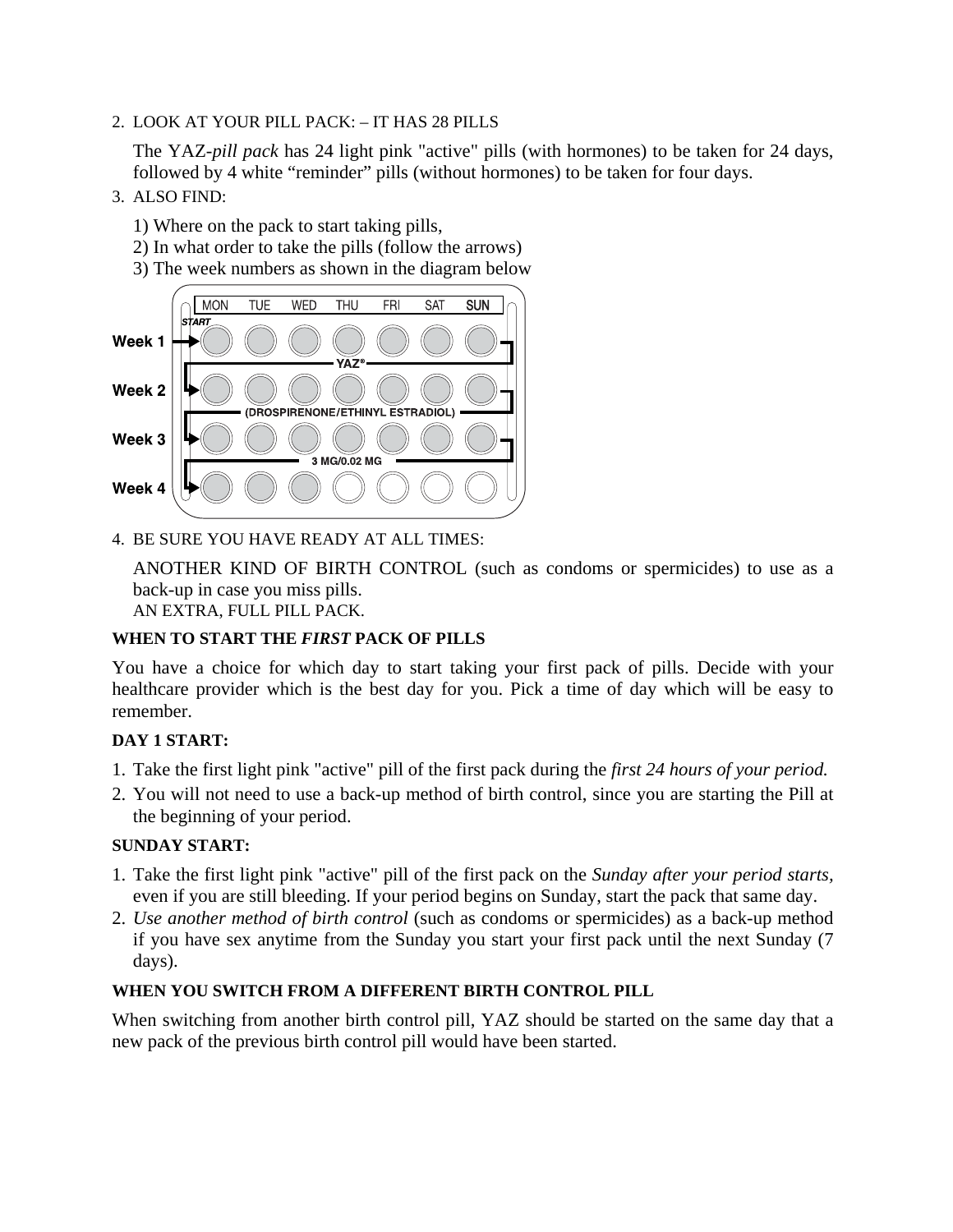#### **WHAT TO DO DURING THE MONTH**

## **1. TAKE ONE PILL AT THE SAME TIME EVERY DAY UNTIL THE PACK IS EMPTY**

Do not skip pills even if you are spotting or bleeding between monthly periods or feel sick to your stomach (nausea).

Do not skip pills even if you do not have sex very often.

## **2.WHEN YOU FINISH A PACK OF PILLS:**

Start the next pack on the day after your last white "reminder" pill. Do not wait any days between packs.

## **WHAT TO DO IF YOU MISS PILLS**

If you **MISS 1** light pink "active" pill:

- 1. Take it as soon as you remember. Take the next pill at your regular time. This means you may take two pills in one day.
- 2. You do not need to use a back-up birth control method if you have sex.

If you **MISS 2** light pink "active" pills in a row in **WEEK 1 OR WEEK 2** of your pack:

- 1. Take two pills on the day you remember and two pills the next day.
- 2. Then take one pill a day until you finish the pack.
- 3. You COULD BECOME PREGNANT if you have sex in the *7 days* after you restart your pills. You MUST use another birth control method (such as condoms or spermicides) as a back-up for those 7 days.

If you **MISS 2** light pink "active" pills in a row in **WEEK 3** or **Week 4** of your pack:

## 1. **If you are a Day 1 Starter:**

THROW OUT the rest of the pill pack and start a new pack that same day.

## **If you are a Sunday Starter:**

Keep taking one pill every day until Sunday. On Sunday, THROW OUT the rest of the pack and start a new pack of pills that same day.

- 2. You COULD BECOME PREGNANT if you have sex in the *7 days* after you restart your pills. You MUST use another birth control method (such as condoms or spermicides) as a back-up for those 7 days.
- 3. You may not have your period this month but this is expected. However, if you miss your period two months in a row, call your doctor or clinic because you might be pregnant.

If you **MISS 3 OR MORE** light pink "active" pills in a row during **ANY Week**:

## 1. **If you are a Day 1 Starter:**

THROW OUT the rest of the pill pack and start a new pack that same day.

## **If you are a Sunday Starter:**

Keep taking 1 pill every day until Sunday. On Sunday, THROW OUT the rest of the pack and start a new pack of pills that same day.

- 2. You COULD BECOME PREGNANT if you have sex in the *7 days* after you restart your pills. You MUST use another birth control method (such as condoms or spermicides) as a back-up for those 7 days.
- 3. You may not have your period this month but this is expected. However, if you miss your period two months in a row, call your doctor or clinic because you might be pregnant.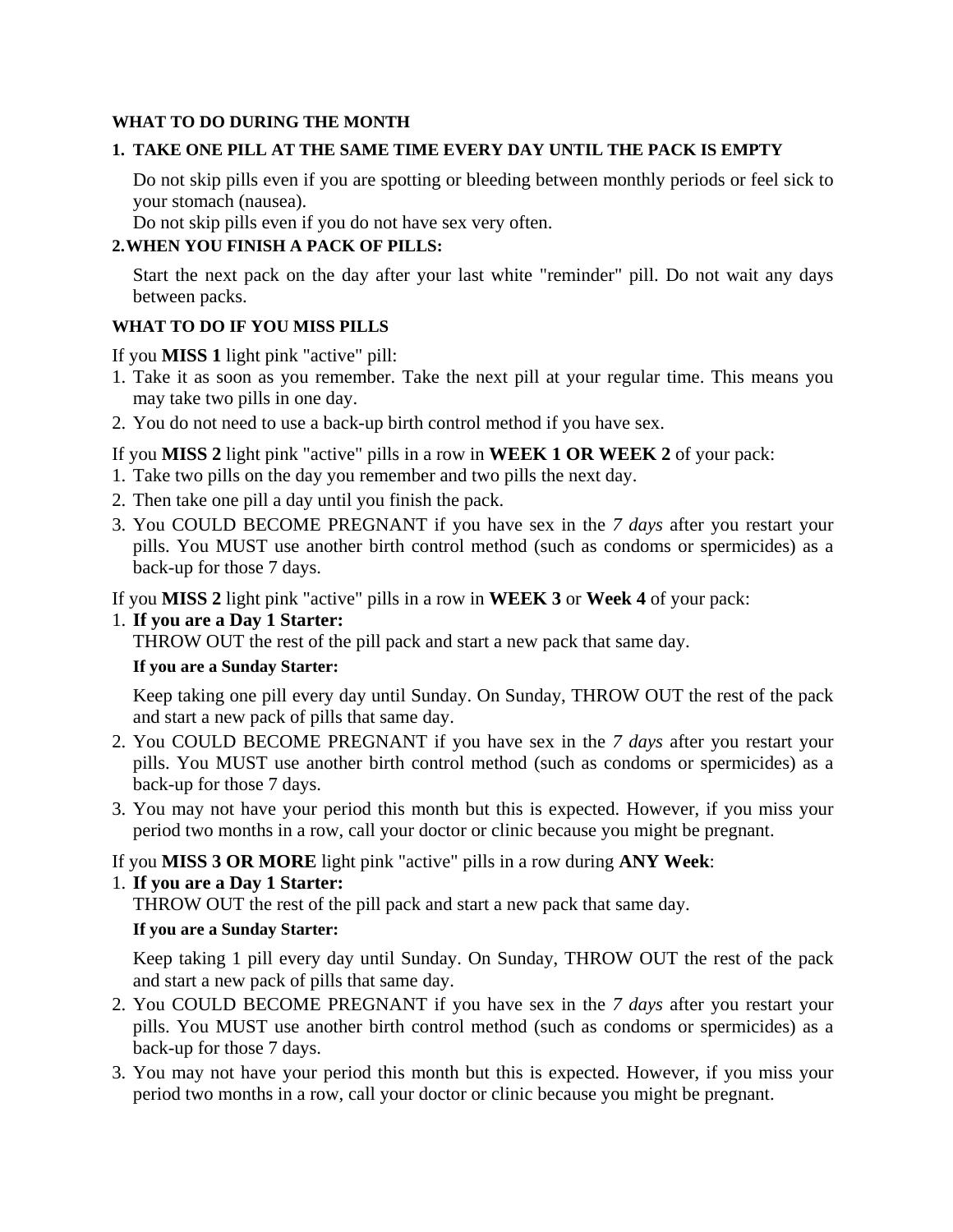If you **MISS ANY** of the **4 white** "reminder" pills in **Week 4**: THROW AWAY the pills you missed. Keep taking one pill each day until the pack is empty. You do not need a back-up method.

## FINALLY, IF YOU ARE STILL NOT SURE WHAT TO DO ABOUT THE PILLS YOU HAVE MISSED:

Use a BACK-UP METHOD (such as condoms or spermicides) anytime you have sex.

KEEP TAKING ONE ACTIVE LIGHT PINK PILL EACH DAY until you contact your healthcare provider.

## *PREGNANCY AFTER STOPPING THE PILL*

There may be some delay in becoming pregnant after you stop using oral contraceptives, especially if you had irregular menstrual cycles before you used oral contraceptives. It may be advisable to postpone conception until you begin menstruating regularly once you have stopped taking the Pill and desire pregnancy.

There does not appear to be any increase in birth defects in newborn babies when pregnancy occurs soon after stopping the Pill.

## *OVERDOSAGE*

Serious ill effects have not been reported following ingestion of large doses of other oral contraceptives by young children. Overdosage of YAZ may cause nausea and withdrawal bleeding in females and may increase blood levels of potassium or decrease blood levels of sodium, which could be dangerous. In case of overdosage, contact your healthcare provider.

## *OTHER INFORMATION*

Your healthcare provider will take a medical and family history before prescribing oral contraceptives and will examine you. The physical examination may be delayed to another time if you request it and the healthcare provider believes that it is appropriate to postpone it. You should be re-examined at least once a year. Be sure to inform your healthcare provider if there is a family history of any of the conditions listed previously in this leaflet. Be sure to keep all appointments with your healthcare provider, because this is a time to determine if there are early signs of side effects of oral contraceptive use.

Do not use the drug for any condition other than the one for which it was prescribed. This drug has been prescribed specifically for you; do not give it to others who may want birth control pills.